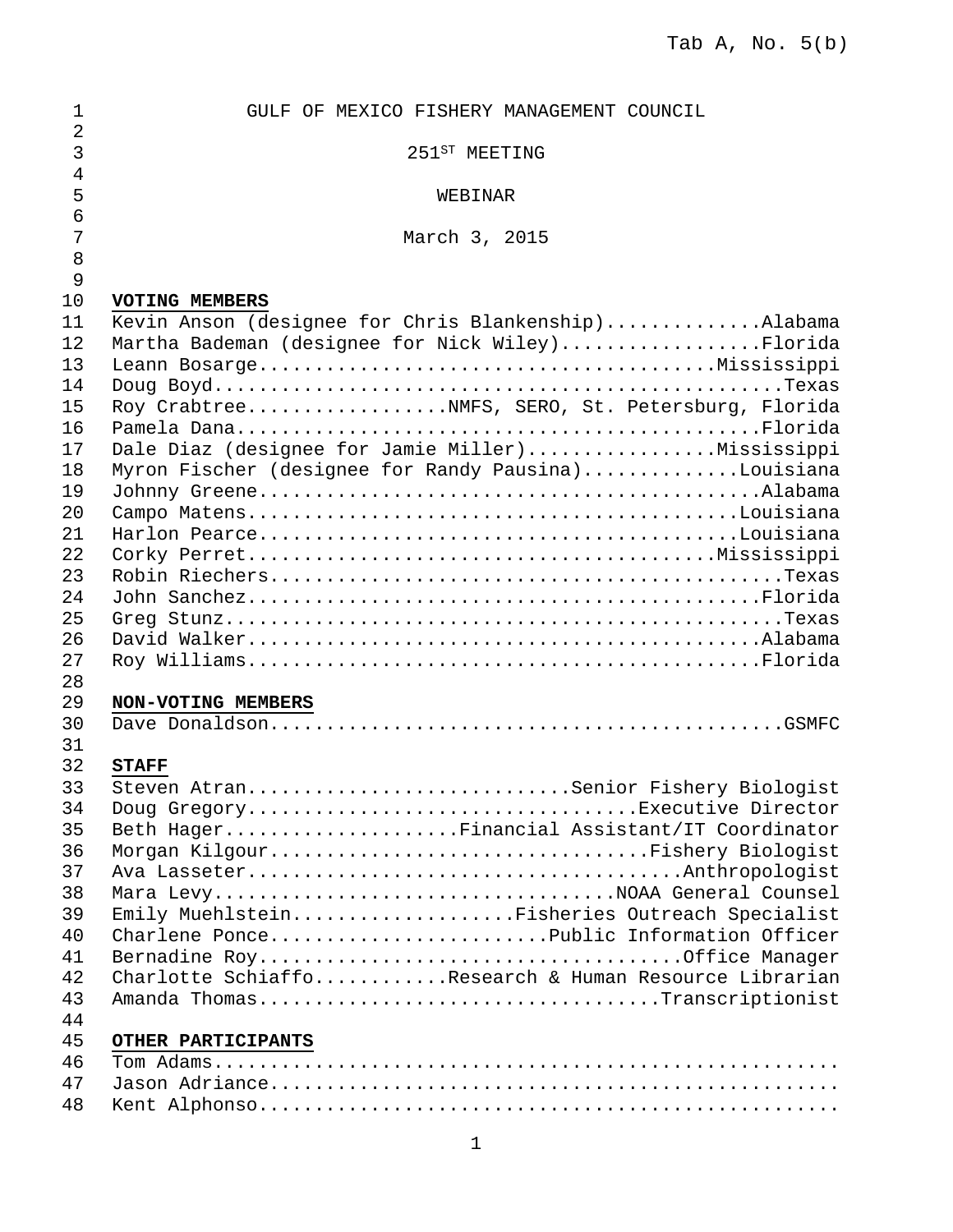| 1  |                                                   |
|----|---------------------------------------------------|
| 2  |                                                   |
| 3  |                                                   |
| 4  |                                                   |
| 5  |                                                   |
| 6  |                                                   |
| 7  |                                                   |
| 8  | Eric BrazerReef Fish Shareholder's Alliance       |
| 9  |                                                   |
| 10 |                                                   |
| 11 | J.P. BrookerOcean Conservancy, St. Petersburg, FL |
| 12 |                                                   |
| 13 |                                                   |
| 14 |                                                   |
| 15 |                                                   |
| 16 |                                                   |
| 17 |                                                   |
| 18 |                                                   |
| 19 | Bill CochraneGalveston, TX                        |
| 20 |                                                   |
| 21 |                                                   |
| 22 | Michael DrexlerOcean Conservancy                  |
| 23 |                                                   |
| 24 |                                                   |
| 25 |                                                   |
| 26 |                                                   |
| 27 | Elizabeth FetherstonOcean Conservancy             |
| 28 |                                                   |
| 29 |                                                   |
| 30 |                                                   |
| 31 |                                                   |
| 32 |                                                   |
| 33 |                                                   |
| 34 |                                                   |
| 35 |                                                   |
| 36 | Chad HansonPew Charitable Trusts                  |
| 37 |                                                   |
| 38 |                                                   |
| 39 |                                                   |
| 40 |                                                   |
| 41 |                                                   |
| 42 |                                                   |
| 43 |                                                   |
| 44 |                                                   |
| 45 |                                                   |
| 46 |                                                   |
| 47 |                                                   |
| 48 |                                                   |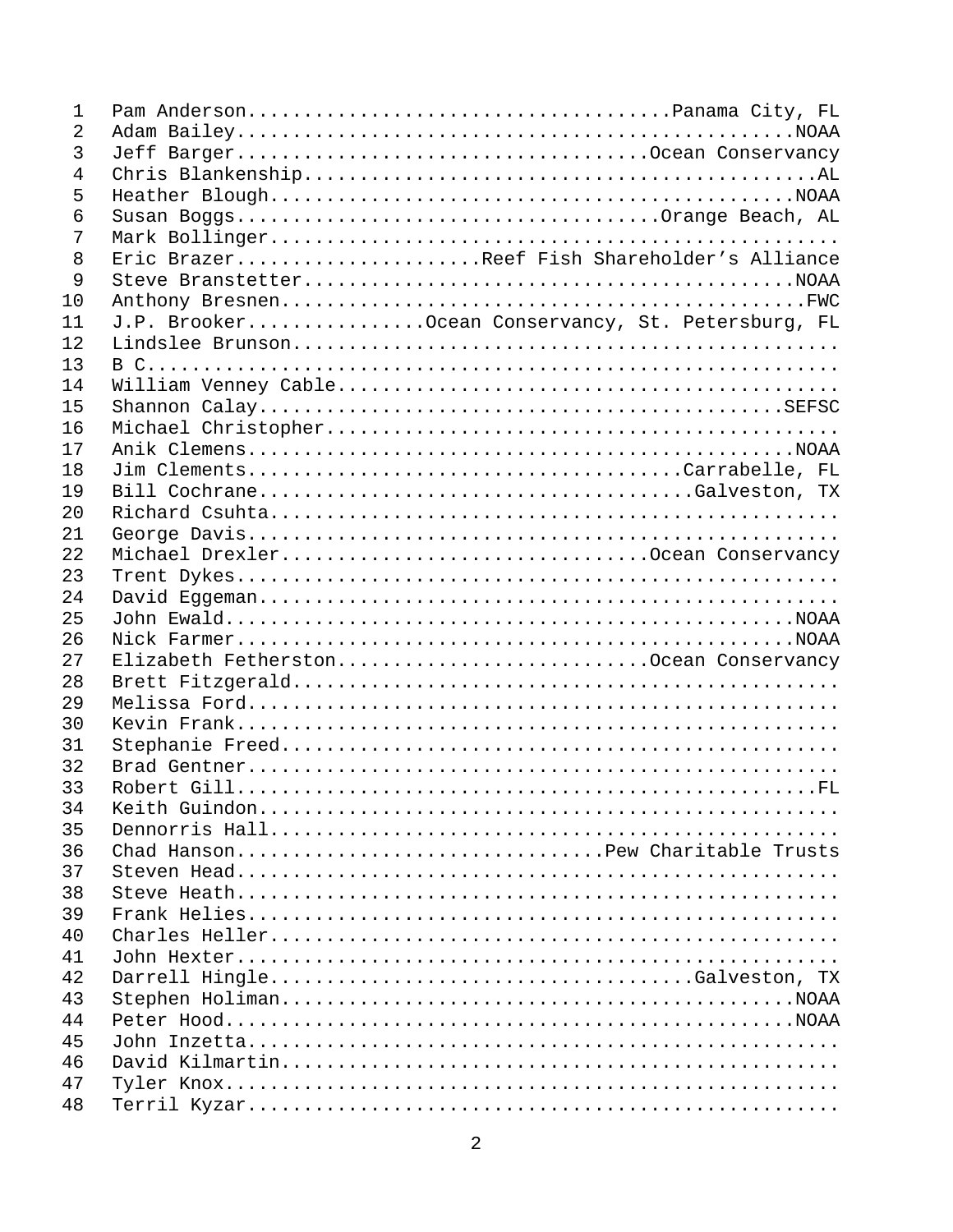| $\mathbf 1$    |                                                                 |
|----------------|-----------------------------------------------------------------|
| 2              |                                                                 |
| 3              |                                                                 |
| $\overline{4}$ |                                                                 |
| 5              | Sharon McBreenPew Charitable Trusts                             |
| 6              |                                                                 |
| 7              |                                                                 |
| 8              |                                                                 |
| 9              |                                                                 |
| 10             |                                                                 |
| 11             |                                                                 |
| 12             |                                                                 |
| 13             |                                                                 |
| 14             |                                                                 |
| 15             |                                                                 |
| 16             |                                                                 |
| 17             |                                                                 |
| 18             |                                                                 |
| 19             |                                                                 |
| 20             |                                                                 |
| 21             |                                                                 |
| 22             |                                                                 |
| 23             |                                                                 |
| 24             |                                                                 |
| 25             |                                                                 |
| 26             |                                                                 |
| 27             |                                                                 |
| 28             |                                                                 |
| 29             |                                                                 |
| 30             |                                                                 |
| 31             |                                                                 |
| 32             |                                                                 |
| 33             |                                                                 |
| 34             |                                                                 |
| 35             | Thomas WheatleyPew Charitable Trusts                            |
| 36             |                                                                 |
| 37             |                                                                 |
| 38             |                                                                 |
| 39             |                                                                 |
| 40             |                                                                 |
| 41             |                                                                 |
|                |                                                                 |
| 42             |                                                                 |
| 43             | The Full Council of the Gulf of Mexico Fishery Management       |
| 44             | Council convened via webinar, Tuesday afternoon, March 3, 2015, |
| 45             | and was called to order at 1:10 p.m. by Chairman Kevin Anson.   |
| 46             |                                                                 |
| 47             | CALL TO ORDER AND INTRODUCTIONS                                 |
| 48             |                                                                 |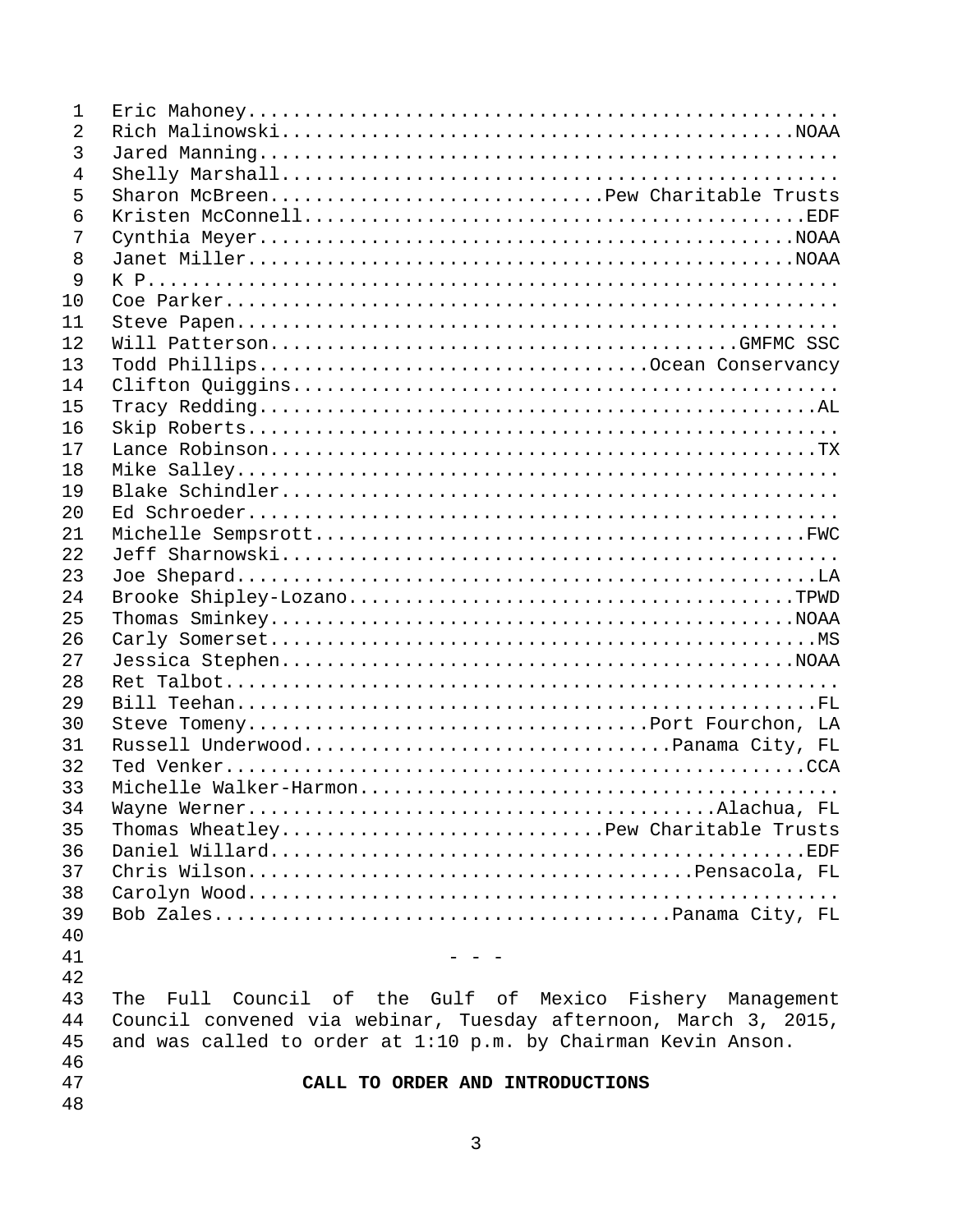1 **CHAIRMAN KEVIN ANSON:** Thank you everyone out there. This is 2 unusual circumstances, but we have some important business to 3 take care of, I think, with this webinar and hopefully it will 4 go as smoothly as possible. Welcome to the webinar. I am 5 going to read the opening statement and then we will go through 6 the agenda. 7

8 Welcome to the 252nd meeting of the Gulf Council. My name is 9 Kevin Anson, Chairman of the Council. The Gulf Council is one 10 of eight regional councils established in 1976 by the Fishery 11 Conservation and Management Act, known today as the Magnuson-12 Stevens Act. The council's purpose is to serve as a 13 deliberative body to advise the Secretary of Commerce on fishery 14 management measures in the federal waters of the Gulf of Mexico. 15 These measures help ensure that fishery resources in the Gulf 16 are sustained, while providing the best overall benefit to the 17 nation.

19 The council has seventeen voting members, eleven of whom are 20 appointed by the Secretary of Commerce and include individuals 21 from a range of geographical areas in the Gulf of Mexico and 22 with experience in various aspects of fisheries.

24 The membership also includes the five state fishery managers 25 from each Gulf State and the Regional Administrator from NOAA 26 Southeast Fisheries Service, as well as several non-voting 27 members. Public input is a vital part of the council's 28 deliberative process and comments, both oral and written, are 29 accepted and considered by the council throughout the process. 30

31 The Sustainable Fisheries Act requires that all statements 32 include a brief description of the background and interest of 33 the persons in the subject of the statement. All written 34 information shall include a statement of the source and date of 35 such information.

36

43

18

23

37 Oral or written communications provided to the council, its 38 members or its staff, that relate to matters within the 39 council's purview are public in nature. All written comments 40 will be posted on the council's website for viewing by council 41 members and the public and will be maintained by the council as 42 a part of the permanent record.

44 Knowingly and willfully submitting false information to the 45 council is a violation of federal law. A digital recording is 46 used for the public record and therefore, for the purpose of 47 voice identification, Doug Gregory is going to handle the roll 48 call at this time.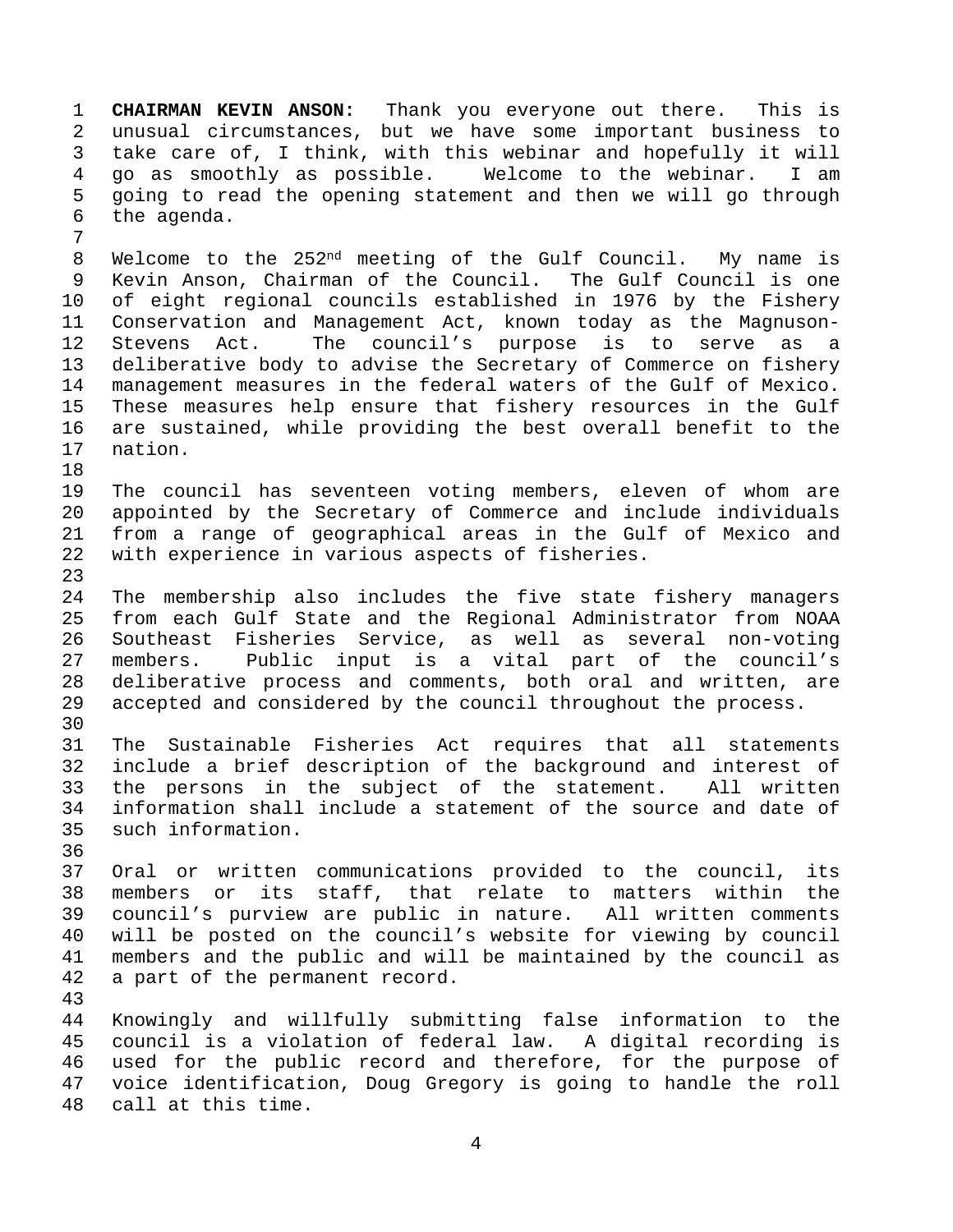**EXECUTIVE DIRECTOR DOUG GREGORY:** Please unmute yourself and 3 then respond "present" when I call your name and mute yourself 4 again. Roy Williams. **MR. ROY WILLIAMS:** I am here, Doug. **EXECUTIVE DIRECTOR GREGORY:** Roy Crabtree. **DR. ROY CRABTREE:** I am here. **EXECUTIVE DIRECTOR GREGORY:** Martha Bademan. **MS. MARTHA BADEMAN:** I'm here. **EXECUTIVE DIRECTOR GREGORY:** Okay. Pam Dana is here. Right now 17 she's in the Mackerel AP meeting right next door, the next room, 18 and so she will be here. John Sanchez. We have found where the 19 reverb is coming from. John, it's your computer, however you've 20 got it set up. The next person is David Walker. **MR. DAVID WALKER:** I am here. **EXECUTIVE DIRECTOR GREGORY:** Johnny Greene. **MR. JOHNNY GREENE:** I am here. **EXECUTIVE DIRECTOR GREGORY:** Leann Bosarge. **MS. LEANN BOSARGE:** I am here. **EXECUTIVE DIRECTOR GREGORY:** Corky Perret. **MR. CORKY PERRET:** I am here. **EXECUTIVE DIRECTOR GREGORY:** Dale Diaz. **MR. DALE DIAZ:** Present. **EXECUTIVE DIRECTOR GREGORY:** Harlon Pearce. **MR. HARLON PEARCE:** I am here. **EXECUTIVE DIRECTOR GREGORY:** Camp Matens? **MR. CAMP MATENS:** Okay. **EXECUTIVE DIRECTOR GREGORY:** Myron Fischer.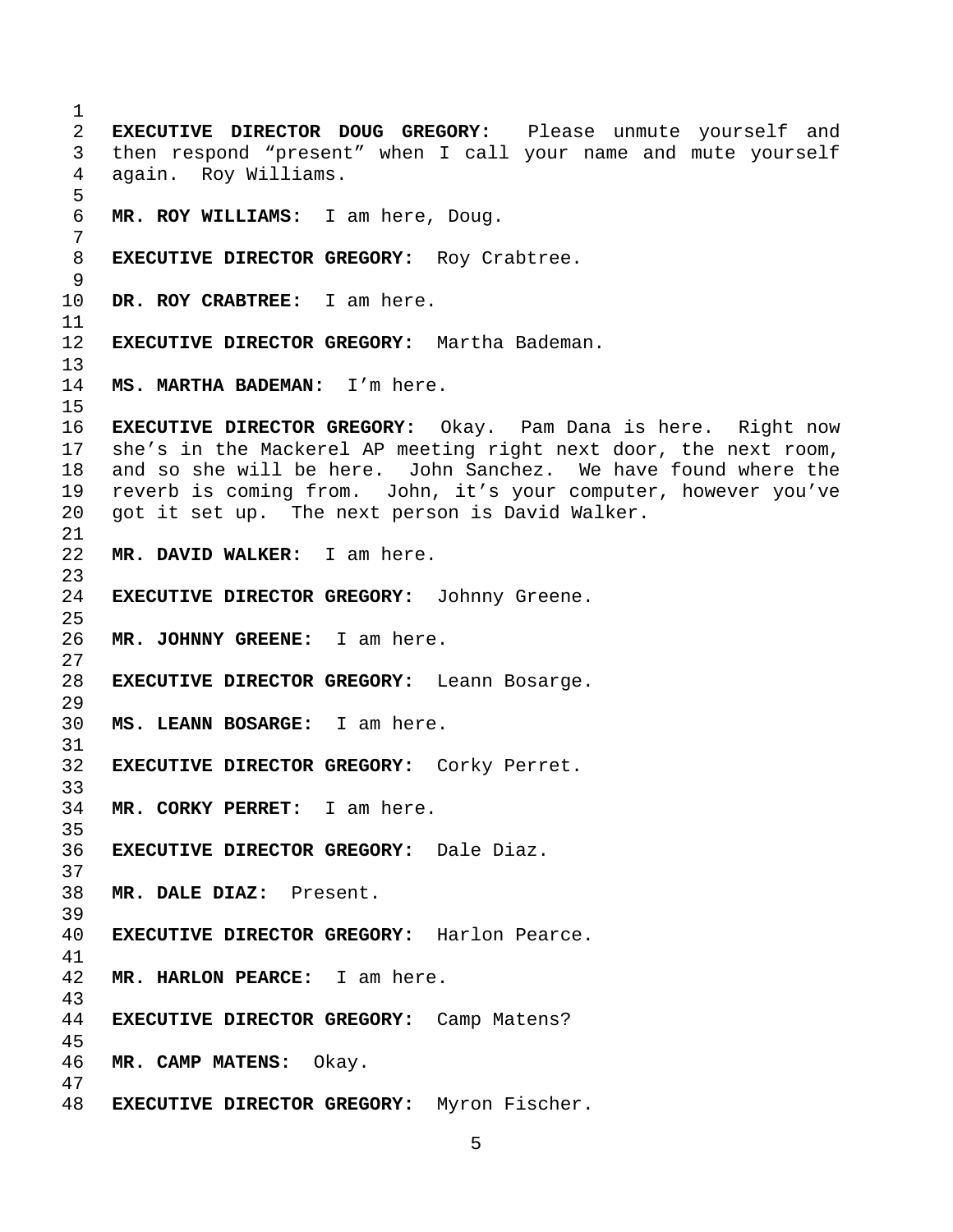1 2 **MR. MYRON FISCHER:** Myron is here. 3 4 **EXECUTIVE DIRECTOR GREGORY:** Next on the list is Doug Boyd. 5 6 **MR. DOUG BOYD:** Doug Boyd is here. 7 8 **EXECUTIVE DIRECTOR GREGORY:** Greg Stunz. 9 10 **DR. GREG STUNZ:** I am here. 11 12 **EXECUTIVE DIRECTOR GREGORY:** Robin Riechers. 13 14 **MR. ROBIN RIECHERS:** I am here and Lance is also here. 15 16 **EXECUTIVE DIRECTOR GREGORY:** Now everybody can mute themselves 17 and, Kevin, everyone is here. 18 19 **ADOPTION OF AGENDA**  20 21 **CHAIRMAN ANSON:** Great and, again, welcome everyone. Before we 22 go much farther, let's talk a little bit about how we're going 23 to handle this. We're going to go through the agenda and adopt 24 the agenda and what we talked about, Doug and I, before we 25 started the webinar today, was to have everybody present the 26 individual items as listed. For instance, Dr. Patterson would 27 give the SSC Summary and then after each presentation, if people 28 had questions, to go ahead and indicate as such. 29 30 Robin is having some communication there in the chat box and if 31 you just type "yes" in the chat box, you will be called upon and 32 so if you have any questions as we go through or if you want to 33 make a comment on something, please type in the chat box that 34 you want to speak or comment and then Doug, since he's in the 35 office -- I tried to make it there in the office today, but the 36 flight was canceled due to weather and so I am relying upon Doug 37 to pretty much handle the meeting for me as far as who to call 38 on and so that's how we're going to handle it. 39 40 With that being said, we have an agenda that's Tab A, Number 1. 41 Hopefully everyone has that in front of them and has had a 42 chance to review it. Are there any changes to the agenda? 43 44 We have a motion to adopt the agenda as written from Roy 45 Williams and it's been seconded by Johnny. Is there any 46 discussion to adopt the agenda as written? Any opposed to 47 adopting the agenda as written? The agenda is adopted. That 48 takes us to Tab A, Number 2, the SSC Summary. Dr. Patterson,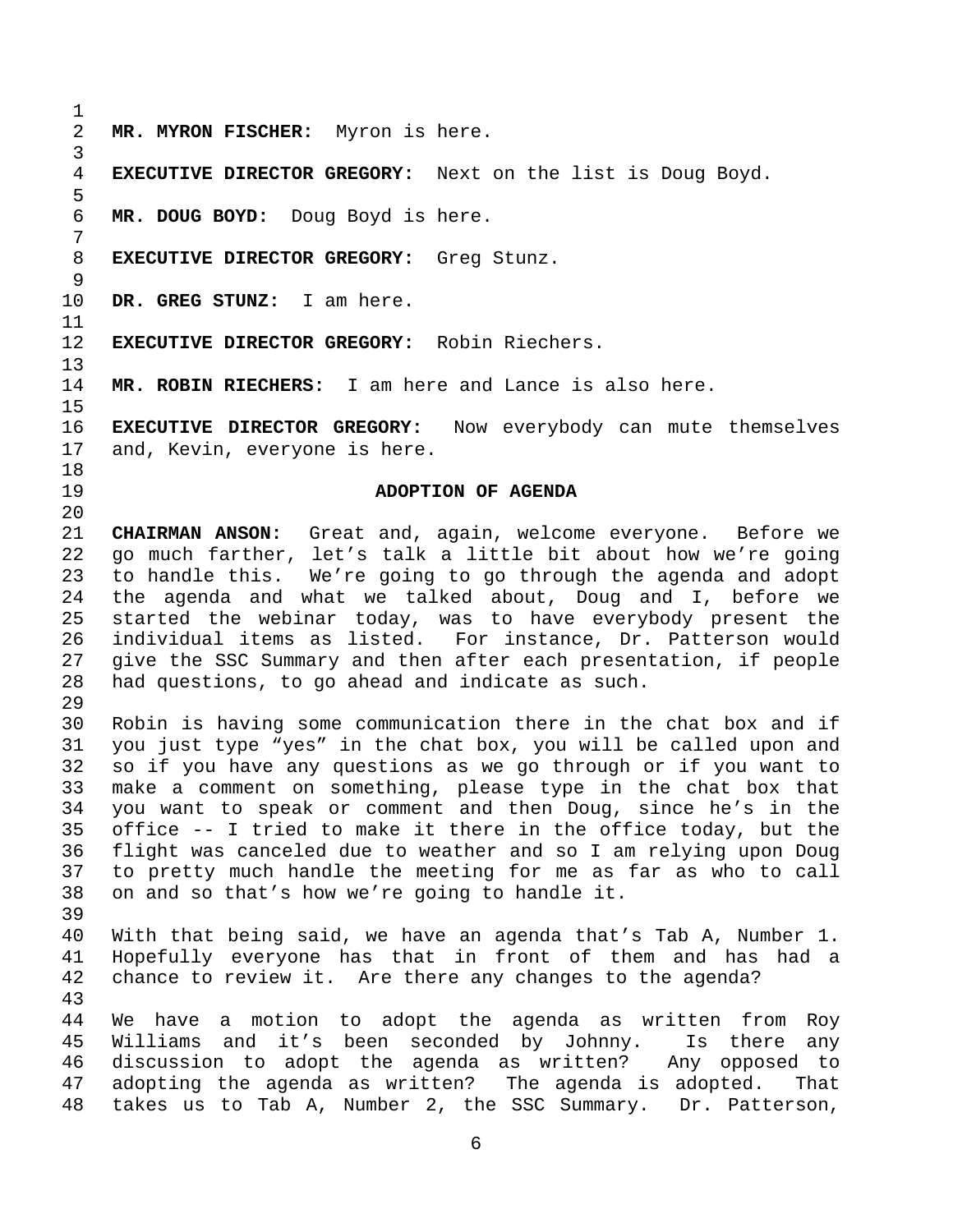1 are you ready?

5

2

## 3 **DISCUSSION OF FRAMEWORK ACTION TO REVISE RED SNAPPER QUOTAS**  4 **SSC SUMMARY**

6 **DR. WILL PATTERSON:** I thought I would cover a couple of slides 7 from Shannon's presentation to us as well, to kind of frame the 8 context of this. Is my screen being shown?

9

10 **EXECUTIVE DIRECTOR GREGORY:** Yes.

11

17

26

12 **DR. PATTERSON:** Okay and so I'm not going to go through all of 13 the slides from Shannon Calay's presentation to us on our 14 webinar from February 19, but I would like to go through a 15 couple, because I think they're going to be important for some 16 of the issues the SSC discussed.

18 This second slide of her presentation includes a timeline of 19 landings estimates and it just shows that on December 3 that 20 landings through 2013 were available for the update assessment. 21 December 29, that update was submitted to the SSC and on January 22 8, that update was presented at the last SSC meeting, not 23 including the webinar. On January 22, provisional total 24 landings for commercial and recreational were available and so 25 that was after the SSC meeting.

27 January 26, update assessment and preliminary run with the 28 provisional 2014 total landings were presented to the Gulf 29 Council and that's when the discussion ensued about how to have 30 the SSC comment or weigh in on using these provisional landings 31 and whether the OFL and ABC might change. 32

33 February 6, updated provisional 2014 landings were available by 34 fishing mode and region, which is important for the assessment, 35 and then February 19, there was an updated run presented with 36 provisional 2014 landings presented to the SSC.

38 The next slide here from Shannon's presentation just indicates 39 the various sorts of information for recreational, because the 40 recreational landings, provisional landings, were more uncertain 41 than the commercial and one of the issues you will see at the 42 bottom -- There are two tables here and so we have 2014 43 provisional recreational landings estimated by various surveys 44 and we have MRIP, the Louisiana Creel Survey, the NMFS Headboat 45 Survey, and then Texas Parks and Wildlife Department Creel 46 Survey.

47

37

48 In particular, MRIP -- We didn't have information for the last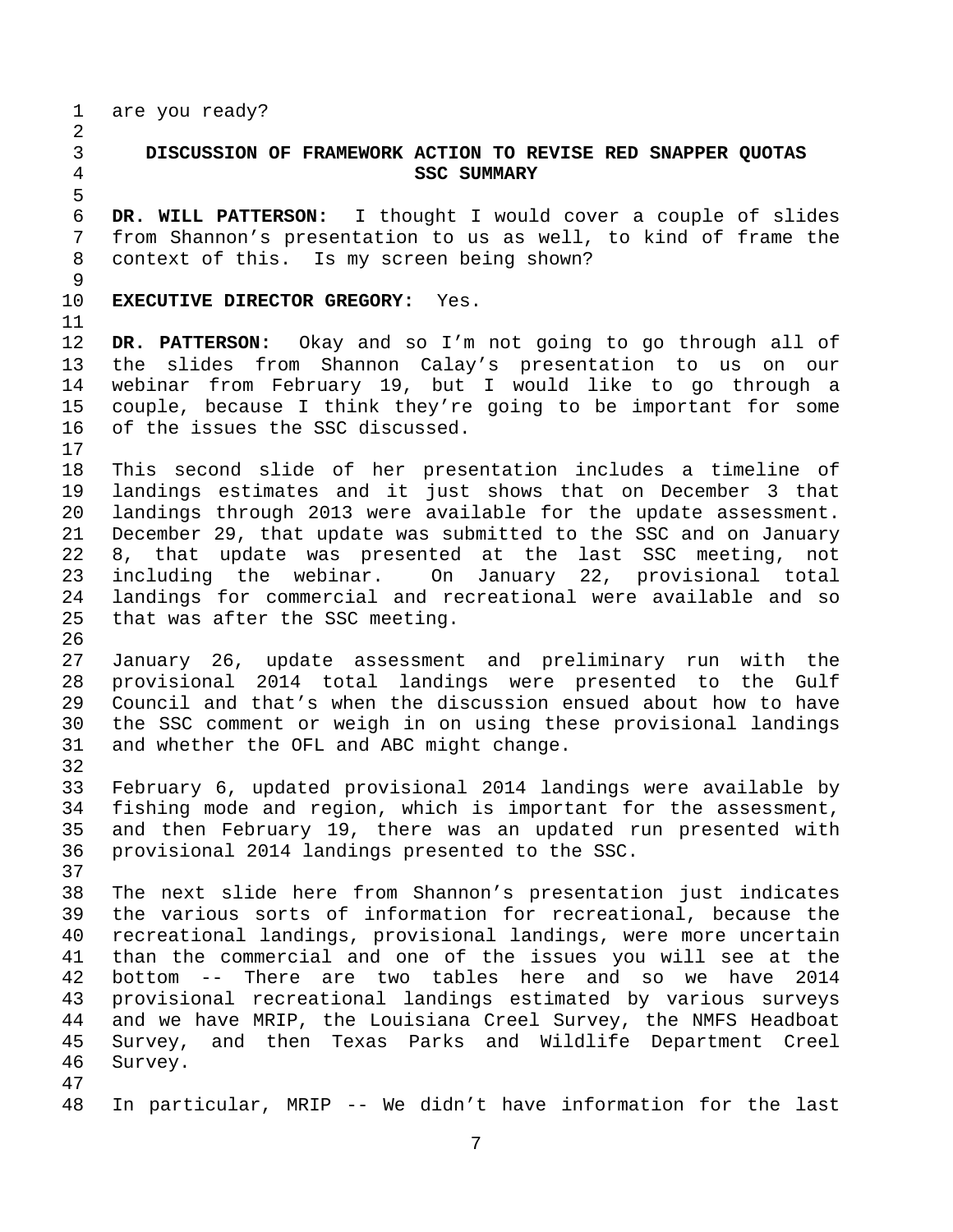1 wave, Wave 6, November 1 through December 31. However, and this 2 is the bottom table there, the comment was that no landings were 3 reported by MRIP during Wave 6 from 2013 and so perhaps we're 4 okay there. 5 6 Then the other issue is that for Texas Parks and Wildlife there 7 were no provisional recreational landings available from May 16th 8 through December 31st and so, because of that, the 2013 9 information provided was utilized and so that includes 41,801 10 fish and 228,344 pounds of fish. That was what was estimated by 11 Texas for that second half of the year of 2013 and then was 12 utilized here as a proxy for 2014. 13 14 We had quite a bit of discussion about that uncertainty and one 15 of the things that kind of sparked that is if you just look at 16 the top table, you see the Louisiana Creel, for example, and we 17 saw almost 77,000 fish estimated at landings and then, when you 18 go down to Texas, it only shows 5,329. 19 20 There was some discussion about whether that was an accurate 21 number and Shannon checked back with information that was 22 forwarded to her by Andy Strelcheck and confirmed that 23 information was accurate and then we discussed that was only 24 from the first half of the year, but for a fishery that was open 25 in state waters during that time period, there was still some 26 question about the low number. 27 28 Then if you take the 2013 proxy of 41,801 and add it to the 29 5,000, you come up with about 42,000 fish and it's still about 30 half of what was estimated to be caught in Louisiana during 2014 31 and so we had some discussion and another part of the discussion 32 was the mean weight of landings in Texas. It was quite a bit 33 lower than either Louisiana or Gulf-wide and so that was part of 34 the discussion about the data. 35 36 Really, we just wanted to make sure there wasn't any type of -- 37 Whether data were transposed incorrectly, but, again, Shannon 38 checked with the numbers from Andy and confirmed that these were 39 the numbers as reported from Texas. 40 41 Another concern, and, actually, I am going skip here to the 42 report, because this is broken out right before the first motion 43 in the report and so basically this top paragraph says the 44 following factors contribute uncertainties to projections made 45 with these provisional landings. 46 47 First, the final landings estimates will not be available 48 probably until June or later of 2015. However, based on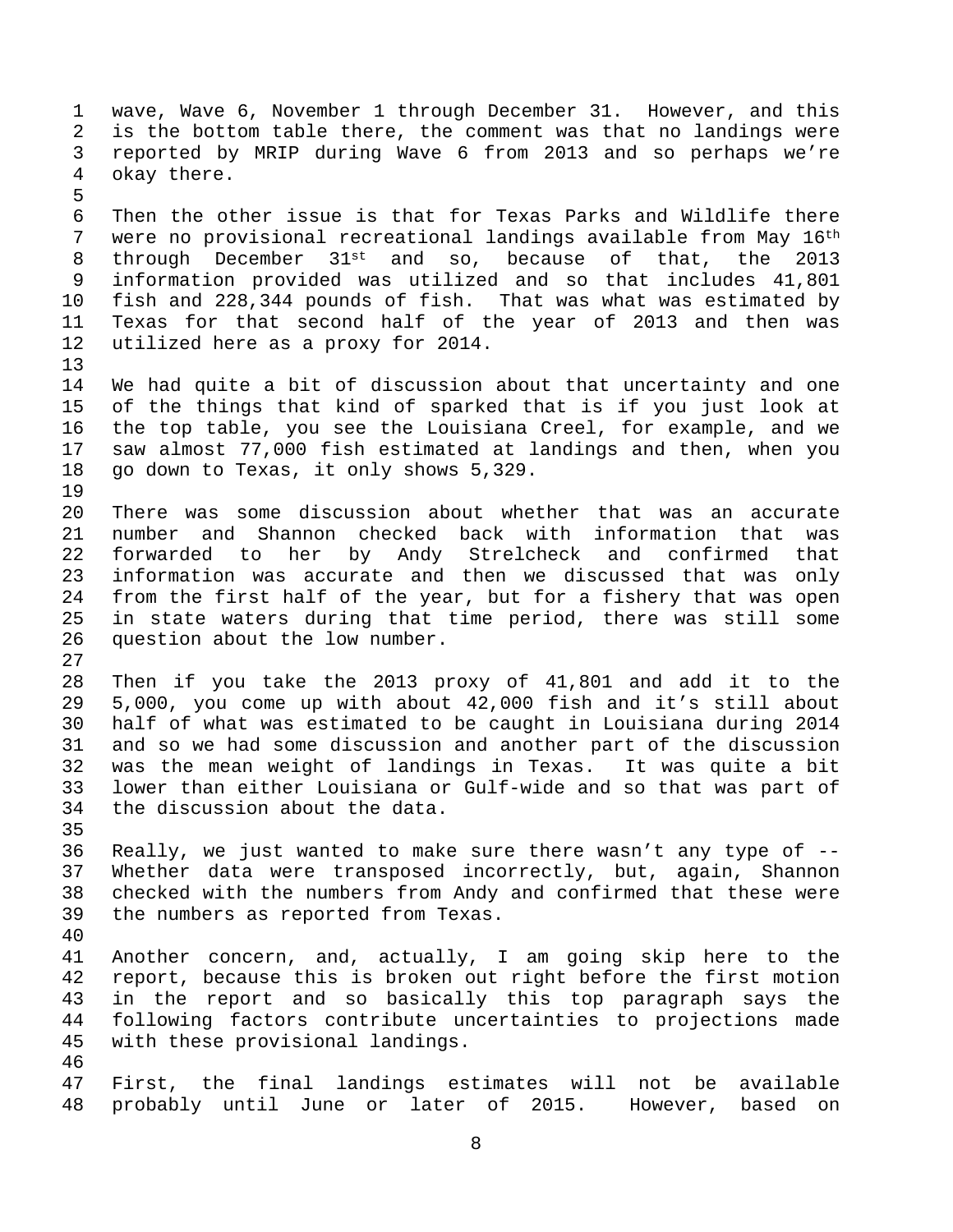1 previous years, changes between provisional and final landings 2 estimates have been small and so Andy then checked on what was 3 meant by small and he said it's typically less than a 5 percent 4 change between the provisional and the final landings estimates 5 and so we didn't feel like that was a large percentage. 6 7 Next was this issue about the average weight of recreational 8 catches from Texas and so the average weight for 2014 seemed low 9 at 4.4 pounds, compared to 5.5 pounds from May 16 to December 31 10 of 2013. 11 12 Again, we had NMFS staff go back and look at the information 13 they had and they confirmed it was accurate and so there was 14 some discussion about the magnitude of the Texas landings and 15 whether that was accurate forwarded from Andy and then also the 16 mean weight of the landings was another thing. Again, both of 17 those were confirmed from Strelcheck. 18 19 Then, lastly, discards in 2014 were assumed to continue at 2013 20 levels and there is another statement here that says projections 21 for 2015 and beyond may require further revisions until discard 22 estimates are finalized. 23 24 We probably could have phrased that a little differently and 25 just said that these provisional landings will have this added 26 bit of uncertainty because the total kill in 2014, we are 27 borrowing the discard information from 2013 still and so we 28 would rather have had discard, both dead discard and live 29 discard, information available for 2014, in order to use those 30 provisional data. However, that wasn't available. 31 32 Based on all of this review and examination of Shannon's 33 information and analysis, the SSC passed a motion without 34 opposition that reads: The red snapper SEDAR-31 update 35 assessment model run with updated provisional 2014 recreational 36 landings estimates represents the best scientific information 37 available and is suitable for management advice. 38 39 From there, we looked at the OFL, using the currently adopted 40 MSY proxy, and ABC, using the same methodology we used to 41 compute ABC previously, and this is the table that resulted and 42 so here we have year, OFL, and ABC. That table here is at the 43 bottom of the page. 44 45 The motion was to set 2015, 2016, and 2017 OFL and ABC for red 46 snapper according to the values presented in the table below and 47 so OFL is 16.13 in 2015 and in 2016, it's 15.32 and in 2017, 48 it's 14.80 and then ABCs for those years being 14.30, 13.96, and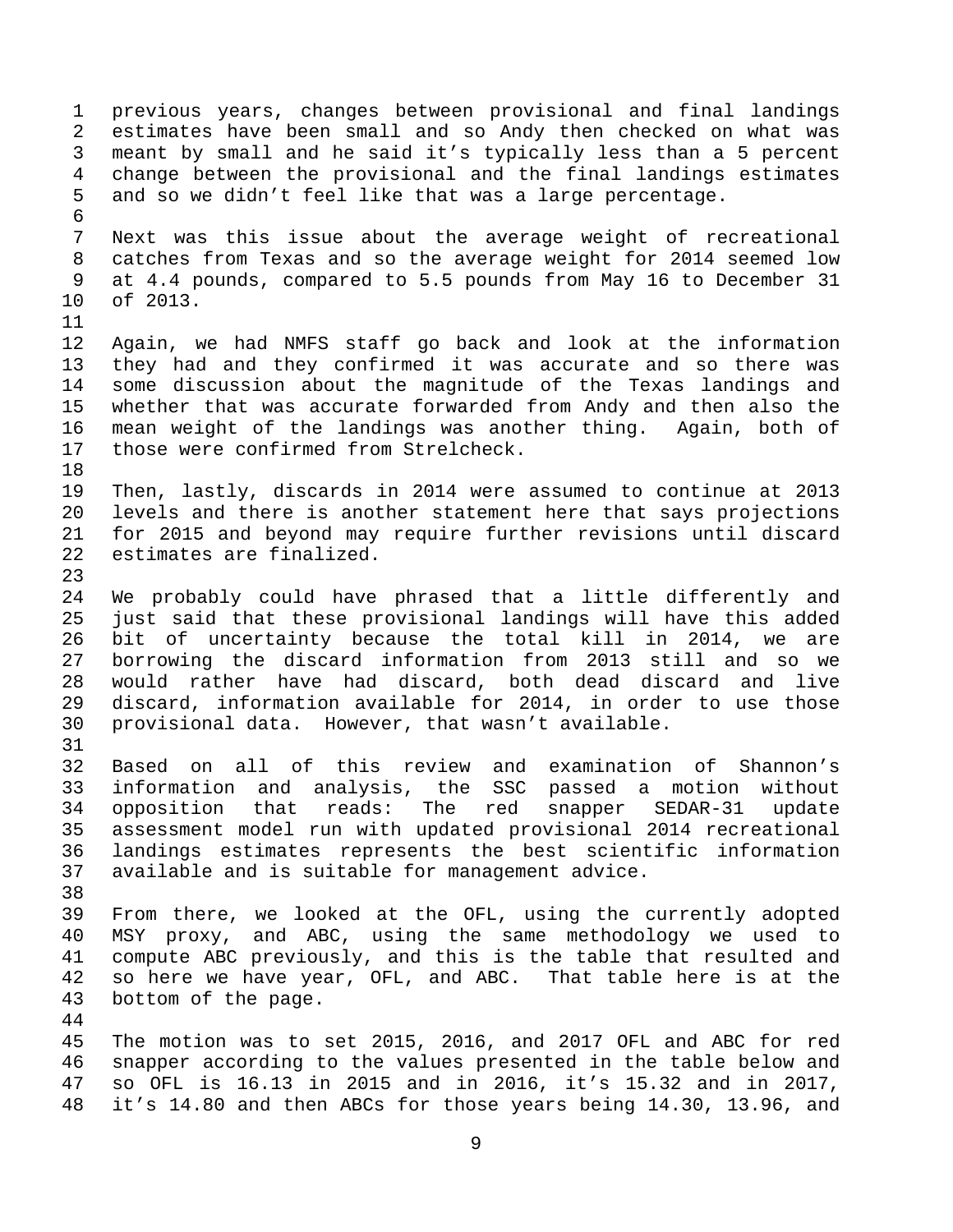1 13.74. This motion passed with one in opposition. That's 2 basically the gist of what we discussed and the report that was 3 produced, including these two motions. 4 5 **CHAIRMAN ANSON:** Thank you, Will. I have a couple of questions 6 for you. First would be Roy Williams, followed by Corky. 7 8 **MR. WILLIAMS:** I don't have anything. I'm sorry, but I don't 9 have anything. 10 11 **CHAIRMAN ANSON:** Sorry about that then. Corky, go ahead. 12 13 **MR. PERRET:** I am curious about the weight of the Texas fish at 14 whatever it was, 4.4, compared to some of the other estimates. 15 Did anybody look -- I don't know how many headboats in Texas are 16 in the headboat program, but did anybody compare the Parks and 17 Wildlife average weights with the headboat catch, to see if it 18 was similar or how different they were? 19 20 **DR. PATTERSON:** No, that question didn't come up in the webinar. 21 I don't know if it's been looked at outside of that, but that's 22 a good point and another comparison that could have been made, 23 but we did not discuss that. 24 25 **MR. PERRET:** Another follow-up question. That's the only area 26 of the Gulf -- You used region, but that's the only region that 27 had that lower average sized fish, was that area of Texas during 28 that period of time? Was that correct? 29 30 **DR. PATTERSON:** There was some variability among regions, but 31 that was by far the lowest estimated mean weight. 32 33 **MR. PERRET:** Thank you. I suggest that Mr. Gregory or whoever 34 the appropriate people are may want to look at Texas headboats 35 and see how it compares with Parks and Wildlife data. Thank 36 you, all. 37 38 **CHAIRMAN ANSON:** Thank you, Corky. I next have Dale. 39 40 **MR. DIAZ:** I've just got a question, just to be clear in my own 41 mind and make sure I'm correct. I know all the state directors 42 at one time sent in asking for another stock assessment in the 43 next year and we went back and forth the last meeting I was at, 44 but I was not at the January meeting and where are we at now as 45 far as when will the next red snapper stock assessment occur, 46 whether it's a standard or a full or whichever level of stock 47 assessment we will see again? 48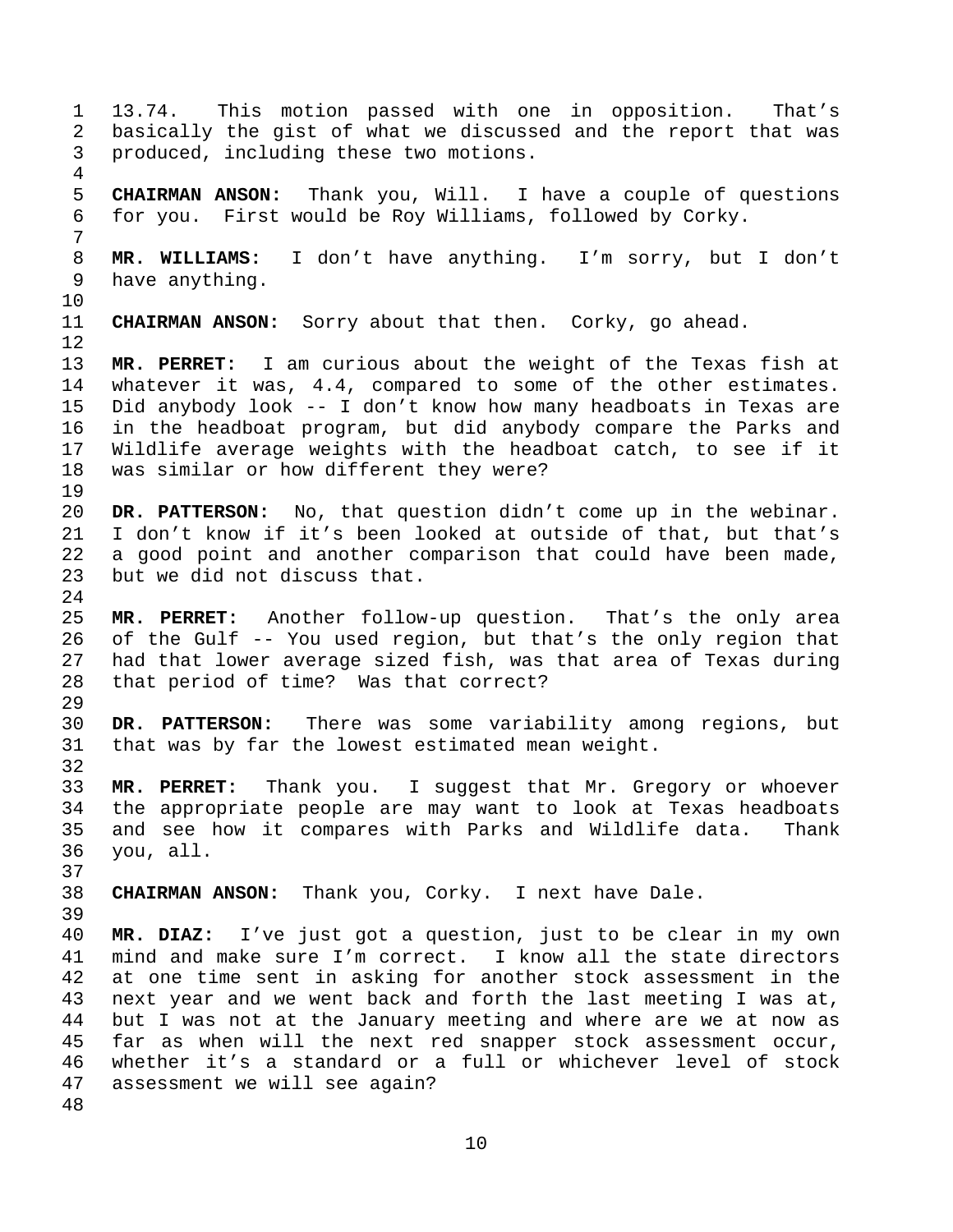1 **CHAIRMAN ANSON:** I can try and look at my notes, but, Doug, if 2 you have someone there from staff that might be able to provide 3 that answer, but we'll get that to you as soon as possible, 4 Dale. Is there anyone else who has any questions for Dr. 5 Patterson? David Walker, you have a question, I think. 6 7 **MR. WALKER:** Will, did you have much discussion about the 8 inconsistent seasons? 9 10 **DR. PATTERSON:** I am not sure what you're asking, David. 11 Inconsistent in what way? 12 13 **MR. WALKER:** As far as the different states having different 14 state openings. I think Florida is looking at seventy days 15 right now for this year and I just wondered if there was 16 discussion of the inconsistent fishing seasons for different 17 states. 18 19 **DR. PATTERSON:** No, in this case we were just simply looking at 20 what the landings estimates were and I guess part of the 21 discussion with trying to rectify some of the perceived 22 differences among the states and what has been reported is 23 trying to get a handle on when fisheries are actually open, open 24 in state waters versus federal waters. 25 26 There was some discussion of that in the context of why we have 27 some landings reported from some periods and not from others, 28 but otherwise, we didn't really get into the states and how 29 they're managing state waters versus federal waters. 30 31 **CHAIRMAN ANSON:** Does anyone else have any questions for Dr. 32 Patterson? Leann. 33 34 **MS. BOSARGE:** Dr. Patterson, I was looking through the report 35 and I see where there was a discussion about possibly using that 36 constant catch, because of the uncertainties involved, and it 37 says you all had a discussion about it and you decided that 38 since this was the best scientific information available that 39 you decided to go with the motion that takes it at face value, 40 essentially, the 2015, 2016, and 2017 OFL and ABC. 41 42 I want to make sure I understand what, because I was not on that 43 call, the discussion -- Essentially what you're saying is you 44 took the Texas information and the other pieces of information 45 at face value and used them for what they were and so any 46 uncertainty that we may have about maybe some of those numbers, 47 that has to be put into our management uncertainty and what we 48 decide to do on this Action 1 and that's how that uncertainty is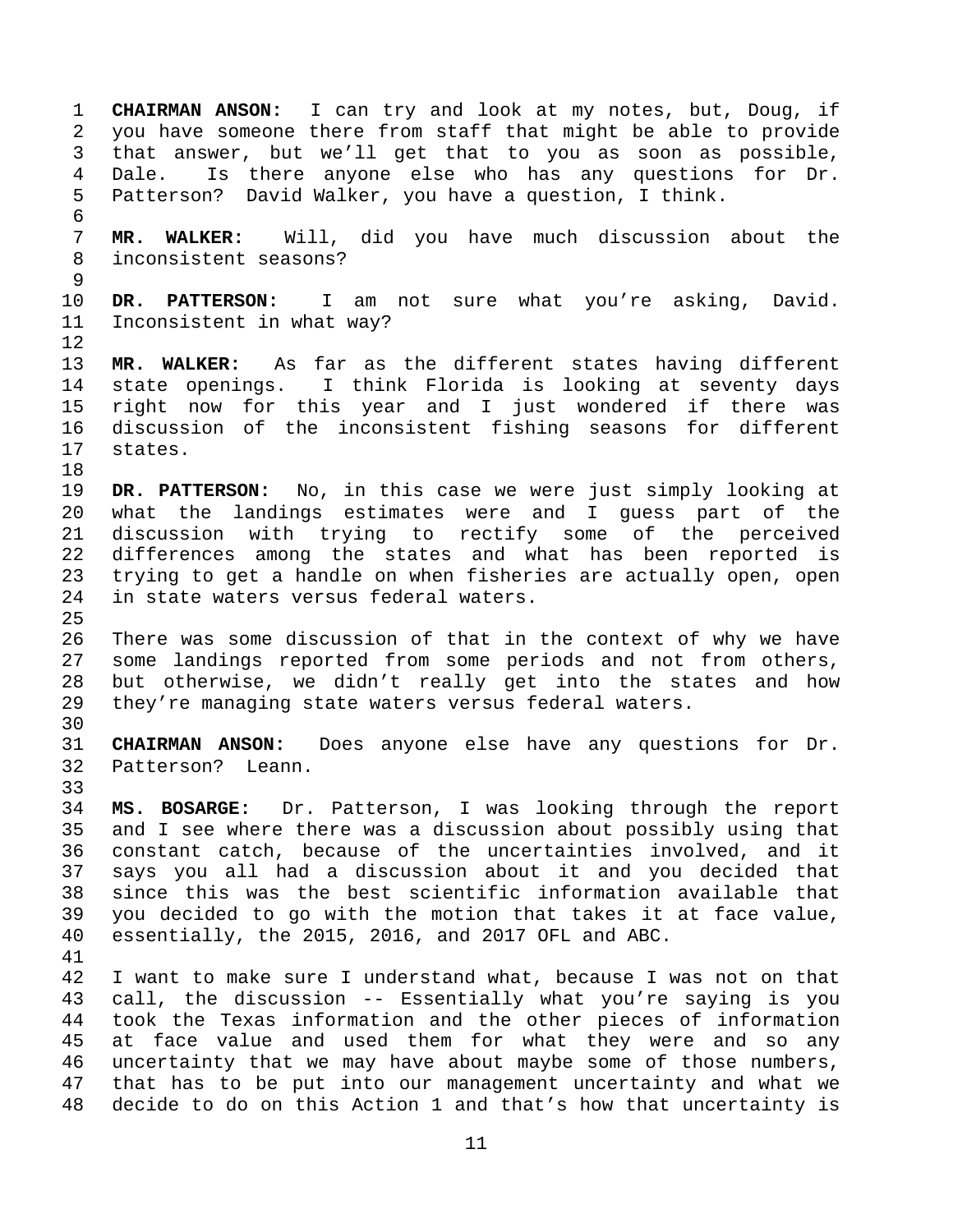1 going to be accounted for, through the management perspective, 2 as opposed to the scientific uncertainty? That was your 3 recommendation?

5 **DR. PATTERSON:** There is a lot to that. Uncertainty is quite 6 the word here. We fully recognize that there is a considerable 7 amount of uncertainty, one, in using provisional instead of 8 finalized estimates. There is uncertainty also by using the 9 proxy for 2013 for half the year for Texas, the proxy of 2013 10 for 2014. Then there is some uncertainty obviously in the mean 11 size of the fish reported in Texas versus other places. 12

13 There was a presentation I gave to you guys a couple meetings 14 back about whether the current ABC rule adequately captures the 15 broad suite of uncertainties that are available, that are 16 possible. That's one aspect of this and so we do indicate that 17 there is some uncertainty that perhaps we're not fully 18 accounting for here.

19

27

35

4

20 However, the issue about whether to recommend a constant ABC or 21 to recommend an ABC based on the control rule, the discussion 22 here was basically that the council didn't give us specific 23 instructions to recommend a constant ABC and so the predominant 24 view was, given the fact that you guys didn't give us specific 25 instructions on a constant ABC, we provided you the ABC by year 26 that came out of the control rule.

28 Whether you decide to adopt a constant ACL or ACT, that's 29 obviously your decision, but since you didn't give us specific 30 instructions to provide you a constant ABC, we gave you the 31 control rule ABC. This wasn't really related to the issue of 32 uncertainty and uncertainties about these provisional catch 33 estimates. That was basically we gave you this because we 34 weren't asked for a constant ABC scenario.

36 **CHAIRMAN ANSON:** Let me have a few here. Doug or Steven, did 37 you -- I see your comment, Doug. The next red snapper stock 38 assessment is currently scheduled to be a standard assessment in 39 2017. Dale, that answers your question. Steven, did you want 40 to add anything else to your statement that you provided in the 41 chat box?

43 **MR. STEVEN ATRAN:** No, I had an older SEDAR schedule than Doug 44 did. Doug's information is more up-to-date than mine.

45

42

46 **CHAIRMAN ANSON:** Thank you and so that will take us next to 47 Robin and then Doug Boyd and Corky.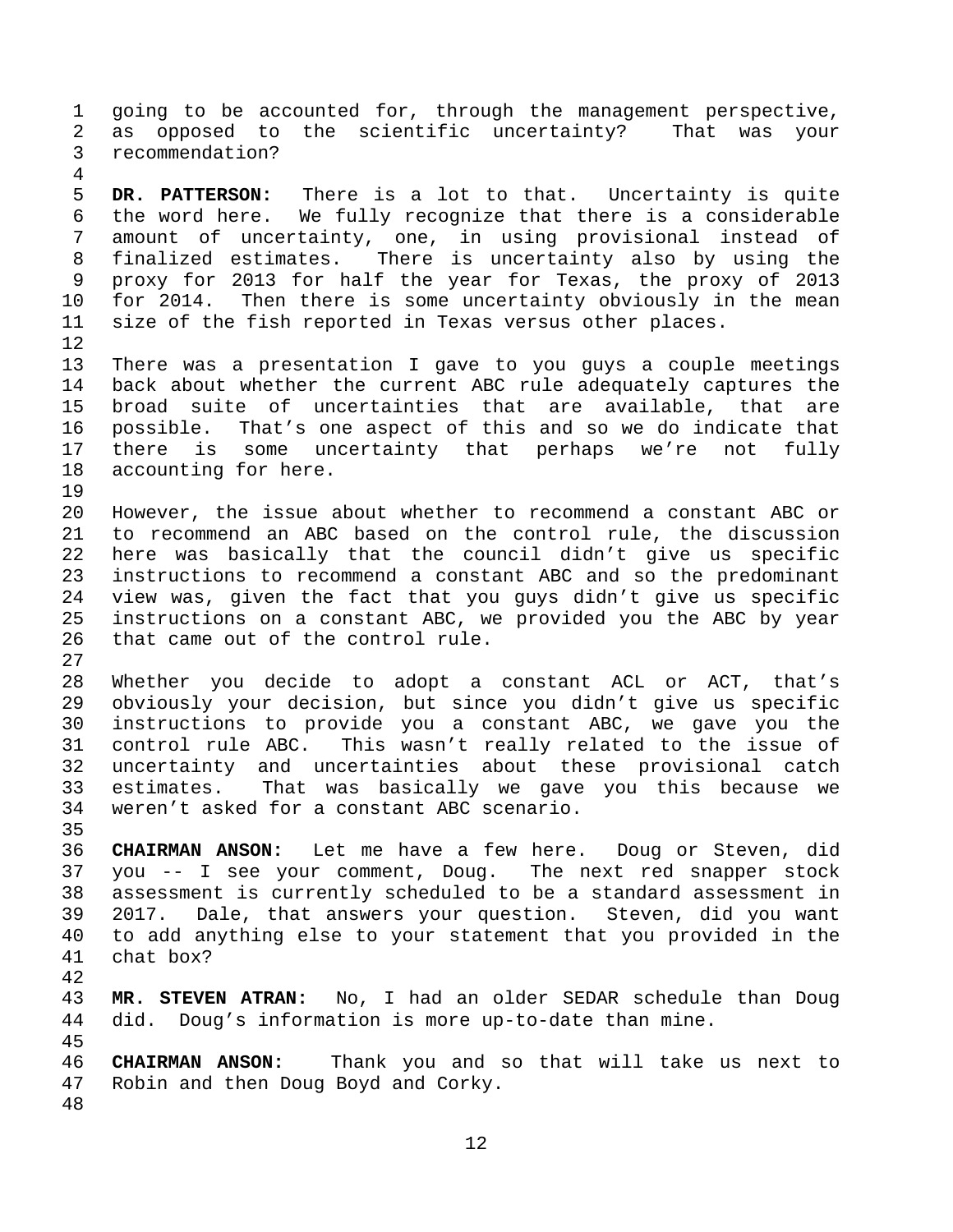1 **MR. RIECHERS:** (The comment is not audible on the recording.) 2 3 **CHAIRMAN ANSON:** We will go to Doug Boyd. 4 5 **MR. BOYD:** My question is that there was one dissenting vote on 6 this motion and I wondered if the dissenting vote was a vote 7 against the OFL and then the ABC or was it a dissenting vote 8 based on some component before you got to the final ABC and OFL? 9 Does that make sense? 10 11 **DR. PATTERSON:** Your question makes sense, but I don't have the 12 information to answer that. We typically don't ask folks' 13 rationale for dissenting votes and so I don't even know who the 14 dissenter was. I think the important thing is that it was 15 nearly unanimous. 16 17 **MR. BOYD:** Okay and I just wondered if there was some component 18 that was in question or maybe if it was based on the weights and 19 they were dissenting because they didn't like the way the 20 weights were done or felt like there was incomplete data or 21 something like that. I wasn't really trying to question who the 22 dissenter was, but more -- 23 24 **DR. PATTERSON:** I couldn't tell you what their rationale was, 25 because I don't even know who the dissenter was. Maybe if I 26 knew who cast that vote, if they said something specifically 27 about why they cast that vote, but I don't even know who that 28 voter was and so I'm not -- I wouldn't even begin to try to 29 recreate what their rationale was. 30 31 **CHAIRMAN ANSON:** Steven, I see you have a comment on the 32 dissenting vote. 33 34 **MR. ATRAN:** Yes and if you read the SSC summary, there was 35 initially a motion made to set ABC at a constant catch level 36 equal to the smallest OFLs and ABCs for that three-year period 37 and that person felt that, as I recall, that because of the 38 uncertainties that were previously outlined that the SSC should 39 go with the more conservative level of holding a constant catch 40 at that lower ABC and I believe that person was the one who cast 41 the dissenting vote when the substitute motion was made to pass 42 ABCs that were directly correlated to the OFLs. 43 44 **DR. PATTERSON:** Again, that's possible. It's supposition, 45 because we don't have it recorded, and so that is a possibility. 46 47 **CHAIRMAN ANSON:** All right. I have Corky and then, Robin, I 48 will try to come back to you after Corky.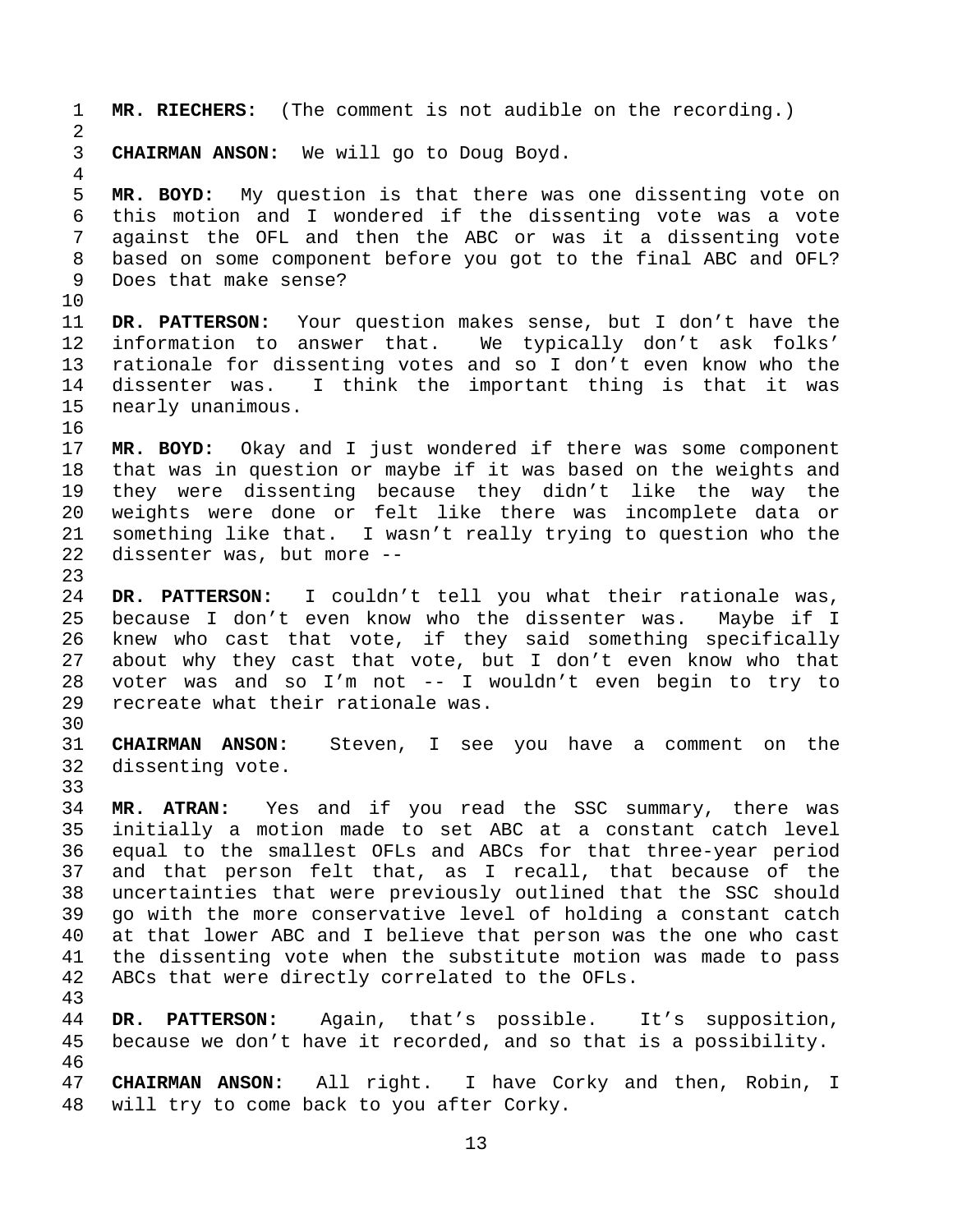2 **MR. PERRET:** Will, we can talk about uncertainties of all types, 3 management and biological and so on and so forth, but just 4 looking at a fishery where we're talking a harvest of some 5 eleven to now thirteen or fourteen-million pounds and I'm 6 looking at these numbers on the uncertainty on the size of Texas 7 fish. 8 9 We're over by about a pound average per fish and if you look at 10 the number of fish taken by Texas, we're still talking about a 11 very, very, very small percentage of the overall take and so, to 12 me, that's a very minor uncertainty, that one-pound difference 13 basis, based on the number of fish that are taken in Texas. Do 14 you agree with that statement or not? 15 16 **DR. PATTERSON:** Well, if you frame it as one-pound, in the 17 context of the weight of my pickup truck, one-pound isn't a 18 whole lot, but when you couch it in the weight of a five-pound 19 average, one-pound is 20 percent of the weight of the fish. 20 21 In that case, I think it does make a difference and can be 22 substantial and that's why we spent so much time discussing that 23 data point and made sure to confirm that in fact we had the 24 numbers right that were conveyed through Andy Strelcheck to 25 Shannon. 26 27 **MR. PERRET:** Okay and I just respectfully disagree. I guess 28 that's an uncertainty, but if you look at the percentage of the 29 total recreational catch taken by Texas, the number of fish, and 30 multiply that by that one-pound, we are talking about a small 31 percentage compared to the whole of your pickup truck. Thank 32 you though. 33 34 **DR. PATTERSON:** Fair enough. 35 36 **CHAIRMAN ANSON:** Thank you, Corky. It looks like -- Robin, are 37 you able to get on now? 38 39 **MR. RIECHERS:** (The comment is not audible on the recording.) 40 41 **CHAIRMAN ANSON:** There is an echo, but that's not as bad as it 42 was before. I take that back. It is bad. I sent you a 43 recommendation just a minute ago and I don't know if you saw it 44 or not to manage your sidebar there. That helped me the other 45 day, by making sure that the appropriate audio source was 46 checked. I will try you again in one second, but, Dale, you had 47 a question? 48

1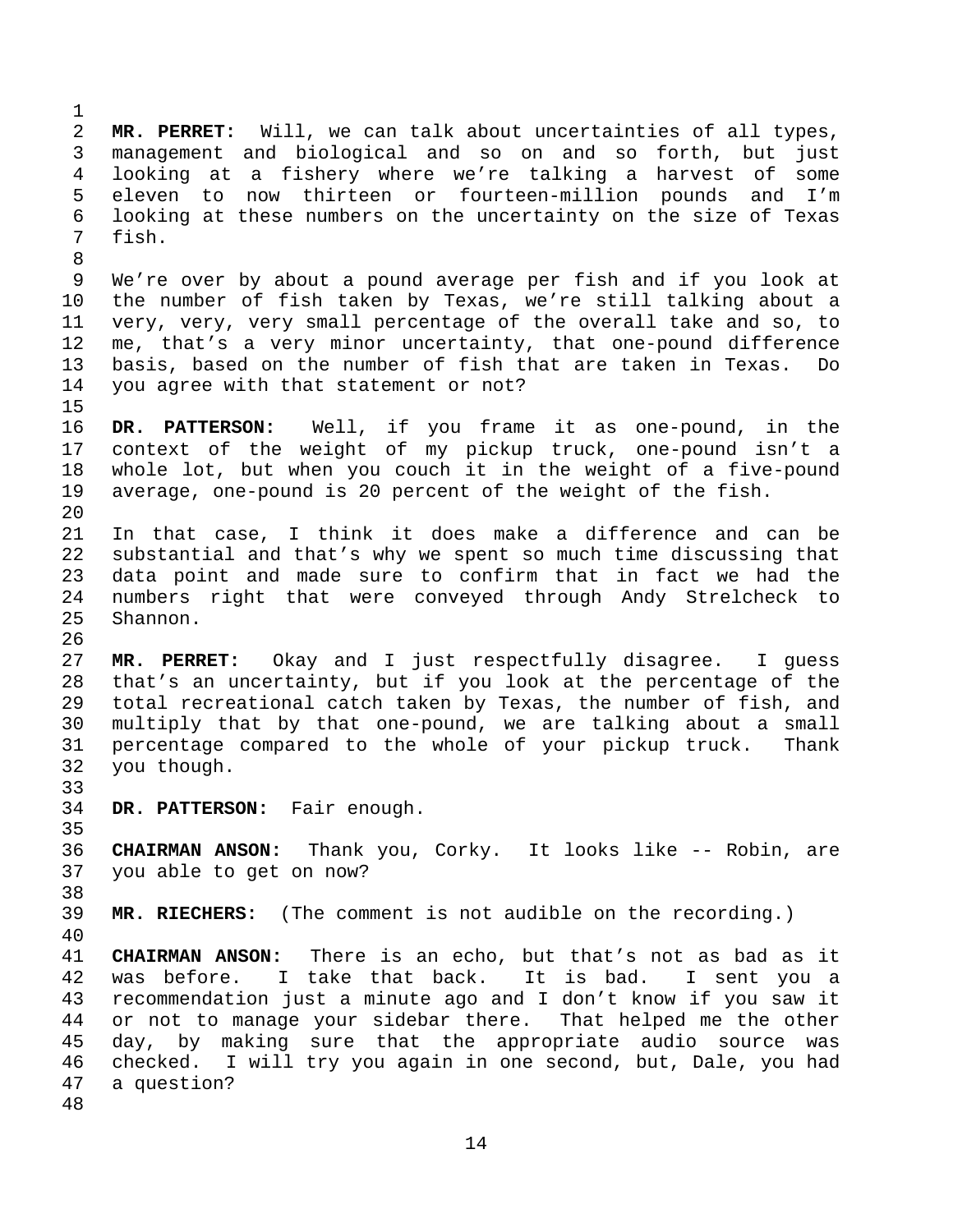1 **MR. DIAZ:** Yes and, Dr. Patterson, I noticed in the report, like 2 Leann was talking about, when you all talked about constant 3 catch this time that you recommend the lowest of the three 4 years, but in the past when we have asked for a constant catch, 5 how did you all do it in the past whenever we've asked for that? 6 7 **DR. PATTERSON:** I think the first thing to note here is that we 8 didn't recommend a constant catch. The original motion was 9 crafted using the rationale that in the recent past the council 10 has chosen to go with a constant ACL for red snapper and so I 11 think what was presented was in the context of that recent past 12 and the council having expressed interest in using a constant 13 catch scenario, but since we didn't have a term of reference 14 asking us for a constant catch ABC, one wasn't computed by the 15 Southeast Fisheries Science Center. 16 17 Given the fact that we didn't have one computed across our time 18 series of three years, the only other way -- One way or I 19 shouldn't say the only other way, but one way to provide the 20 council with a constant catch scenario for ABC would just be to 21 take the lowest among the three years, because using the control 22 rule, none -- 13.74 would be the ABC resulting in year three and 23 the ABC from the previous two years wouldn't exceed that. 13.74 24 wouldn't exceed what came out of the control rule. 25 26 I think that was the rationale for using 13.74 in the first 27 motion that was offered for ABC, but this substitute motion was 28 quickly offered and had quite a bit of support. 29 30 **CHAIRMAN ANSON:** Any other questions to Dr. Patterson? Robin, 31 do you think you might want to try it again? 32 33 **MR. RIECHERS:** (The comment is not audible on the recording.) 34 35 **CHAIRMAN ANSON:** Robin, I can't hear you if you're trying to 36 speak. I don't see any other questions and maybe we can come 37 back to Robin and he can make his comments a little bit later. 38 That will take us to our next item and that will be Review of 39 Framework Action and Steven Atran. Steven, are you ready with 40 Tab A, Number 3? 41 42 **MR. ATRAN:** Yes, I can. Can you either give me control of the 43 screen or put up the framework action and start on page 3? I 44 wanted to point something out. Can you folks see my screen? 45 46 **CHAIRMAN ANSON:** I can see it. 47 48 **MR. ATRAN:** This is a table that's in the framework action and I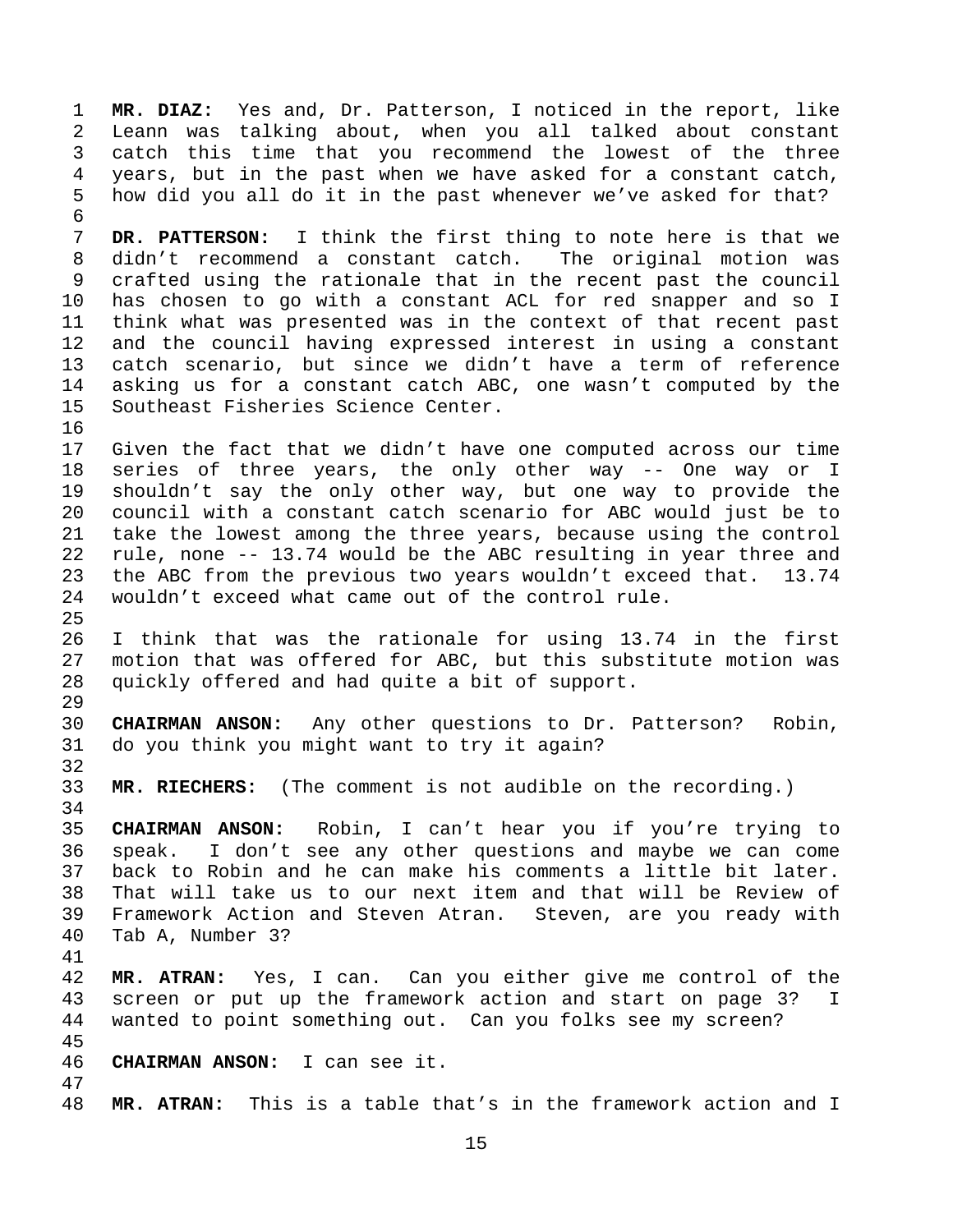1 just wanted to show this to give you an idea of what the history 2 of catches relative to the allocations look like. These 3 catches, and the ones with the overages are highlighted in red, 4 on the recreational side are converted to MRIP-equivalent values 5 for the earlier years and it's a little bit like comparing 6 apples to oranges, because we're comparing MRIP-converted 7 landings to quotas that were based upon the old MRFSS method, 8 but still you can see that almost every year since we started 9 the allocations in 1991, the recreational sector has gone over 10 its allocation.

11

17

24

12 **CHAIRMAN ANSON:** Steven, I am sorry to interrupt, but I do see 13 Leann had a question and hopefully Will is still on the phone. 14 Will had a question and then I can read maybe what Robin had -- 15 About what his comments were and Roy Williams might have a 16 question. Leann, did you want to ask your question?

18 **MS. BOSARGE:** Yes and I was wondering -- I am leaning back and 19 forth, as we look forward into Action 1, between this constant 20 catch scenario and then the Alternative 2. I wanted Will's 21 perspective and it sounds like we did not specifically ask them 22 to examine a constant catch scenario and therefore, we have the 23 motion that was made for these OFLs and ABCs.

25 Will, if you think -- If we had asked you to look at a constant 26 catch, what do you think the discussion would have been? Do you 27 think that would have encompassed the uncertainties that we're 28 looking at more accurately than the Alternative 2? 29

30 **DR. PATTERSON:** No, I think the uncertainties are in the data 31 themselves and so I don't think, as far as the scientific 32 uncertainty, being asked for a constant catch versus a constant 33 fishing mortality rate scenario really would have impacted the 34 uncertainties in any respect.

36 It's simply averaging, in a sense, what that mortality is across 37 three years instead of doing it year-by-year. One of the 38 greatest uncertainties in this is the difference between east 39 and west.

40

35

41 I have brought this up in past presentations on the red snapper 42 stock assessments, but the SSC recommended in 2009 that the 43 rationale for east/west assessments implies east/west 44 populations and the SSC recommended that the east and the west 45 be managed separately based on the biological information that 46 indicated east and west subunits existed and the way that's 47 captured in how the stock is assessed.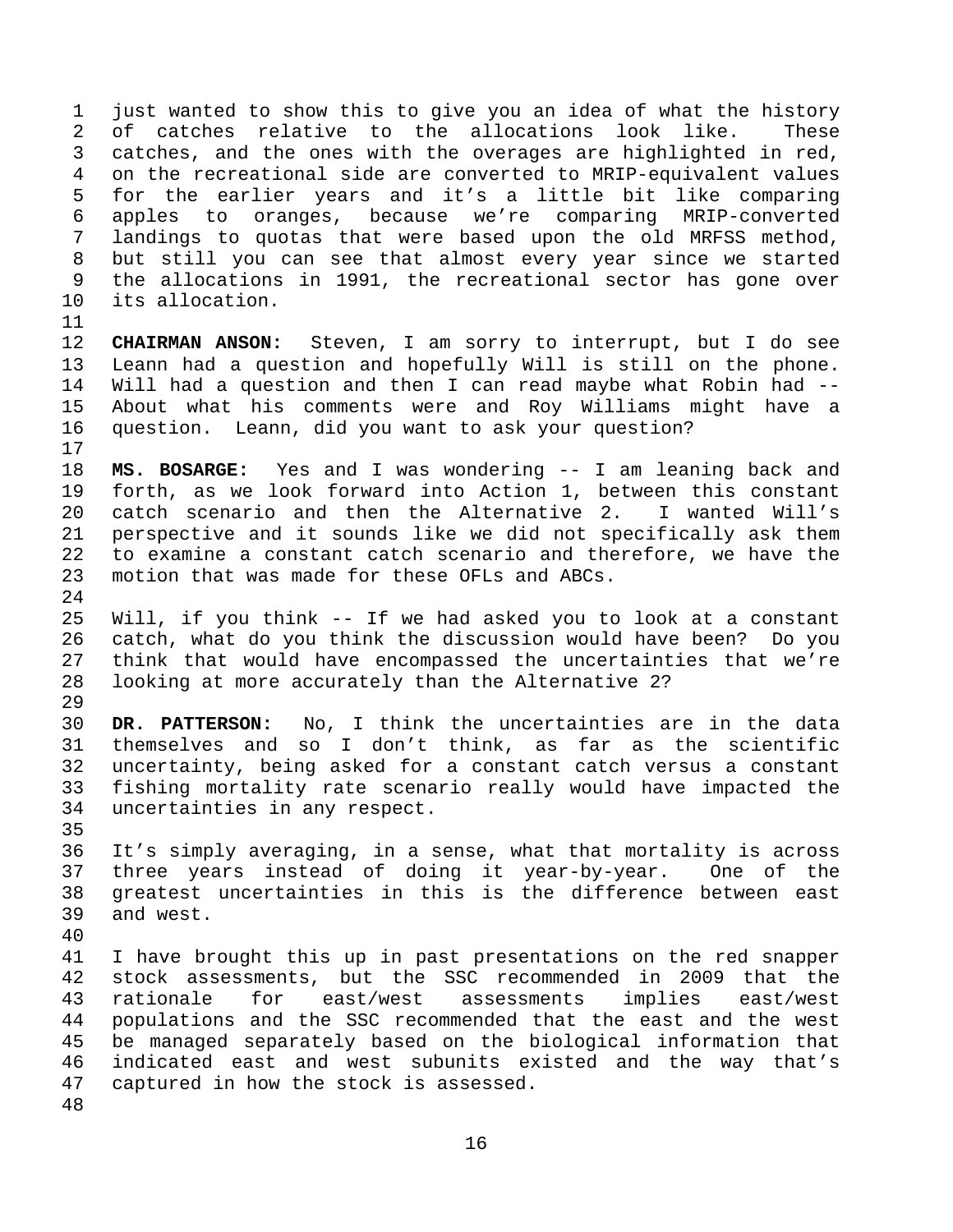1 One of the biggest uncertainties is what is going on in the east 2 and when we presented the assessment results, it was shown that 3 recent years of low recruitment in the east -- Hopefully that's 4 a temporary issue, but it has persisted now for four years. If 5 it is temporary and perhaps recruitment will tick up here 6 shortly, then that will affect projections. 7 8 If you will recall, the projections are made -- One of the 9 methodological details of the projections is that the recent 10 recruitment -- An average of that recent recruitment is 11 projected forward and so one of the reasons that the Gulf 12 biomass, the eastern Gulf biomass, is not estimated to recover 13 like what is happening in the west, is because that recent low 14 recruitment is being projected forward. 15 16 If recruitment improves, then that projection should improve as 17 well, but using the methods that have been used in the past, it 18 leads us to that projecting to the out years of a very low stock 19 size in the east and so that really is the biggest source of 20 uncertainty, from my perspective, is that difference between 21 east and west and what's going on in the east, especially with 22 low recruitment. 23 24 **CHAIRMAN ANSON:** There are a couple of comments that are made. 25 I will try Robin one more time. You have a chat box comment, 26 but do you want to try your phone one more time? He still seems 27 to have some difficulty and so, Mara, your comment, was that 28 related to the table that Steven was presenting or was that 29 related to one of the tables that Dr. Patterson was talking 30 about? 31 32 **MS. MARA LEVY:** The table in the document that Steven was 33 presenting. 34 35 **CHAIRMAN ANSON:** Can you repeat that? The volume was low and I 36 could barely hear you. 37 38 **MS. LEVY:** The table in the document that Steven was presenting. 39 40 **CHAIRMAN ANSON:** Thank you. Johnny Greene, you have a question 41 for Dr. Patterson? 42 43 **MR. GREENE:** Will, you said the recruitment was low over the 44 last four years and what was the recruitment like before that? 45 Was it comparable to the western Gulf or no or any idea? 46 47 **DR. PATTERSON:** In both regions, from maybe the late 1990s to 48 the later 2000s, there was increasing recruitment from both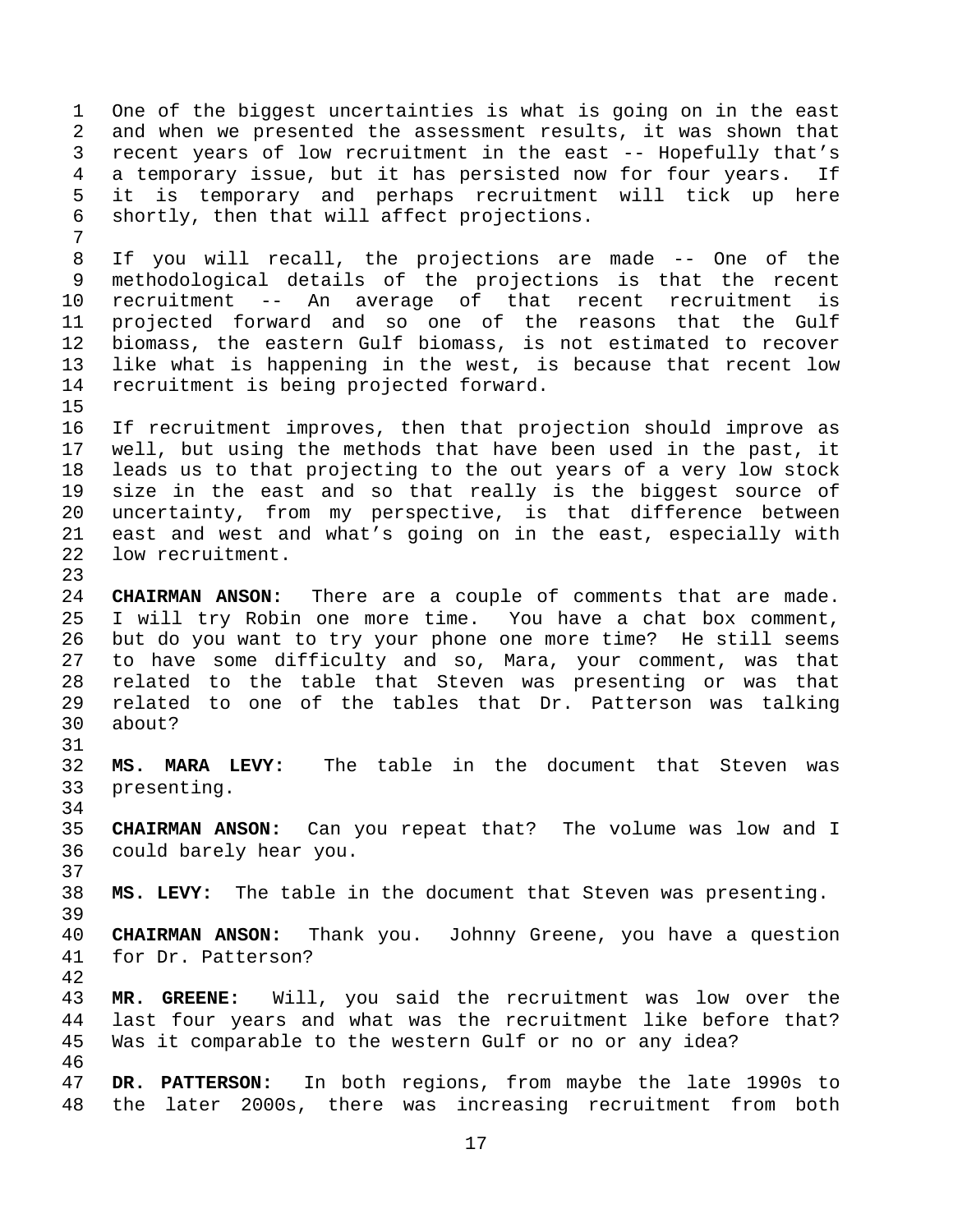1 sides of the basin and spawning stock biomass was tracking quite 2 nicely. The east was growing at a faster rate than the west, 3 because the west had been higher when you guys started some more 4 restrictive management measures in the mid-2000s and so the east 5 really came along quite quickly. 6 7 Both the east and the west had a low recruitment event in 2008, 8 which was a very wet year, but then recruitment quickly 9 recovered in the west and there is lot of variability in those 10 recruitment time series, but recruitment recovered in the west 11 and continued to track upward, while in the east -- 2009 was a 12 little bit of an uptick, but then 2010, 2011, 2012, and 2013 13 have all been low. 14 15 One thing that Shannon Calay pointed out in her presentation is 16 that the benchmark, the recent benchmark for red snapper, the 17 most recent assessment, showed an estimated recruitment for 2010 18 of being really low, I think the lowest in the time series. 19 20 She pointed out that once you have year classes in the fishery - 21 - Once that year class had recruited to the fishery and you had 22 some information in the catch at age matrix coming from the 23 fishery-dependent data that that 2010 year class recruitment 24 wasn't estimated to be quite as low as it was previously, when 25 there wasn't any catch at age matrix information, as that year 26 class moved into the fishery. 27 28 It could be that these 2011, 2012, and 2013, similarly, will be 29 perceived to be higher recruitment once we have some catch at 30 age matrix information on those cohorts as well, but for right 31 now, recruitment for all of those years after 2010 is quite a 32 bit lower than it had been in the years before. 33 34 **MR. GREENE:** When will you have the catch at age matrix? 35 36 **DR. PATTERSON:** These fish start to recruit to the recreational 37 fishery when they're about two and they're fully recruited by 38 age three and so it typically takes about three years after 39 their birth date for them to fully be in the fishery and then 40 usually it takes a few years being in the fishery to really get 41 a good picture of the strength of a given year class. There is 42 that time lag. 43 44 **CHAIRMAN ANSON:** Will, I have a question. With the increases in 45 average size of fish being brought to the dock, at least from 46 the recreational side, do you think that's going to impact that 47 year class recruitment estimate, at least for the last couple of

18

48 years or -- Again, as average size increases, you won't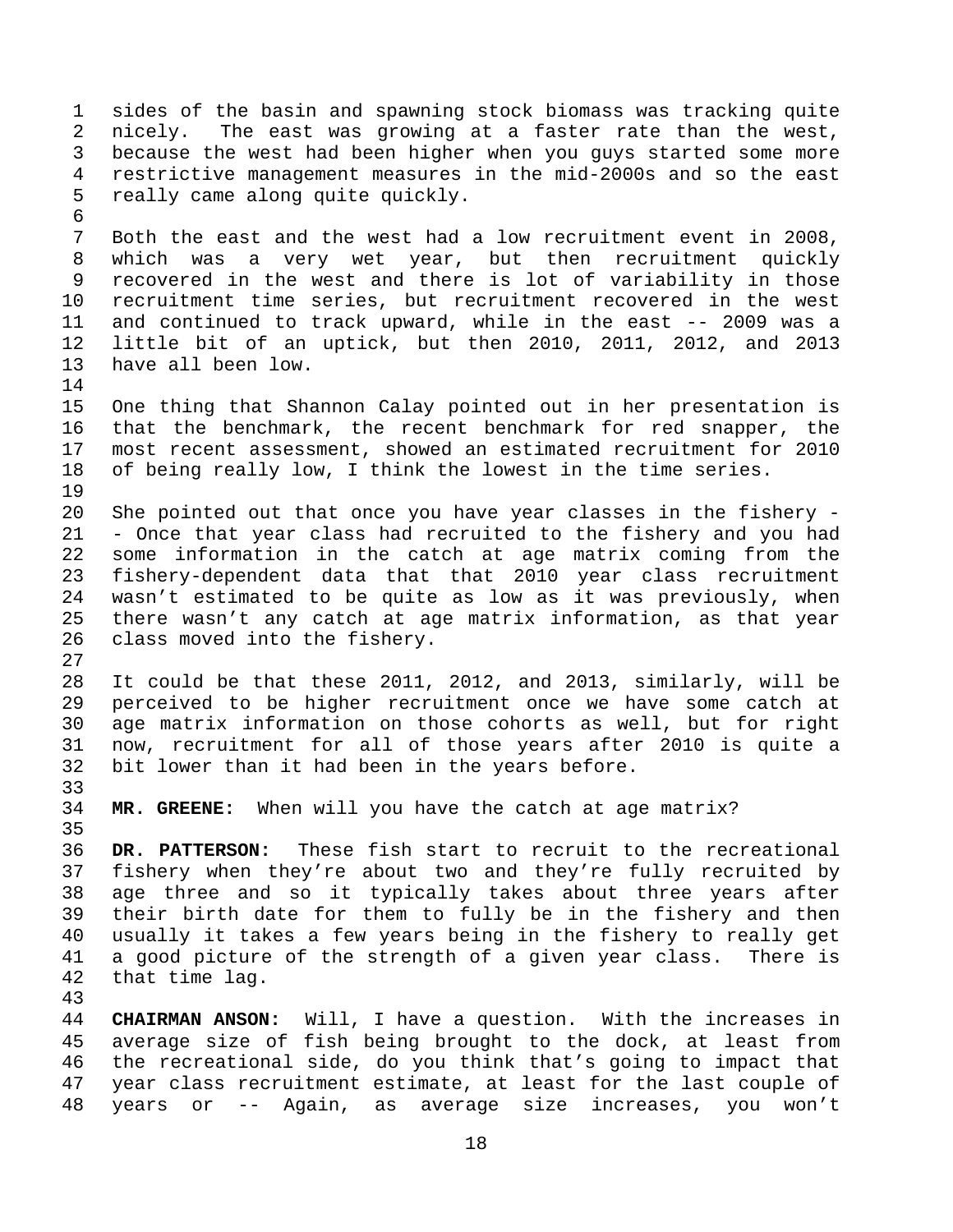1 necessarily see those fish recruit into the fishery, because 2 they would be discarded fish on the recreational side and we 3 wouldn't have any length information and is that a possibility? 4 5 **DR. PATTERSON:** Definitely on the recreational side that will 6 affect the catch at age matrix in getting that year class 7 signal. On the commercial side, the small young fish are still 8 being caught and so you get that signal in those data. 9 10 **CHAIRMAN ANSON:** Do you think that's being accurately accounted 11 for in the assessment? 12 13 **DR. PATTERSON:** I am not sure of your question and what's your 14 question? 15 16 **CHAIRMAN ANSON:** If they were treated roughly 50/50 and if you 17 put 50 percent weight on the recreational fish and 50 percent on 18 the commercial fish to use to determine year class strength or 19 recruitment, if now all of a sudden a large portion of that 50 20 percent from the recreational side is no longer being put into 21 the model, is the model then weighting more heavily to the 22 commercial or is it interpreted as missing information? 23 24 **DR. PATTERSON:** Part of your question is that the recreational 25 50 percent is not being included, but I don't understand where 26 that inference comes from. 27 28 **CHAIRMAN ANSON:** I am unsure, and you may be as well, as to how 29 much emphasis each of the two fisheries are placed when the data 30 is compiled or used to look at recruitment or to compare to 31 estimate recruitment. 32 33 If each of the fisheries were looked at equally to try to fill 34 in that estimate or determine that number, the recreational 35 data, again, is not going to provide a lot of information in the 36 amount that it had previously provided, because those fish 37 aren't coming to the dock. Those three-year-olds aren't coming 38 to the dock and so I am just wondering if the model is then 39 weighting or looking to heavily to the commercial fish for the 40 information. 41 42 **DR. PATTERSON:** I've got you. I don't think that the 43 recreational fish in that context aren't informing the catch at 44 age matrix from the recreational samples and aren't informing 45 recruitment. It's just that if larger fish are being targeted 46 or retained, then there is going to be a longer lag, because if

19

47 you're now fully selecting five-year-old versus three-year-old 48 fish, there will be a longer lag until you get that recruitment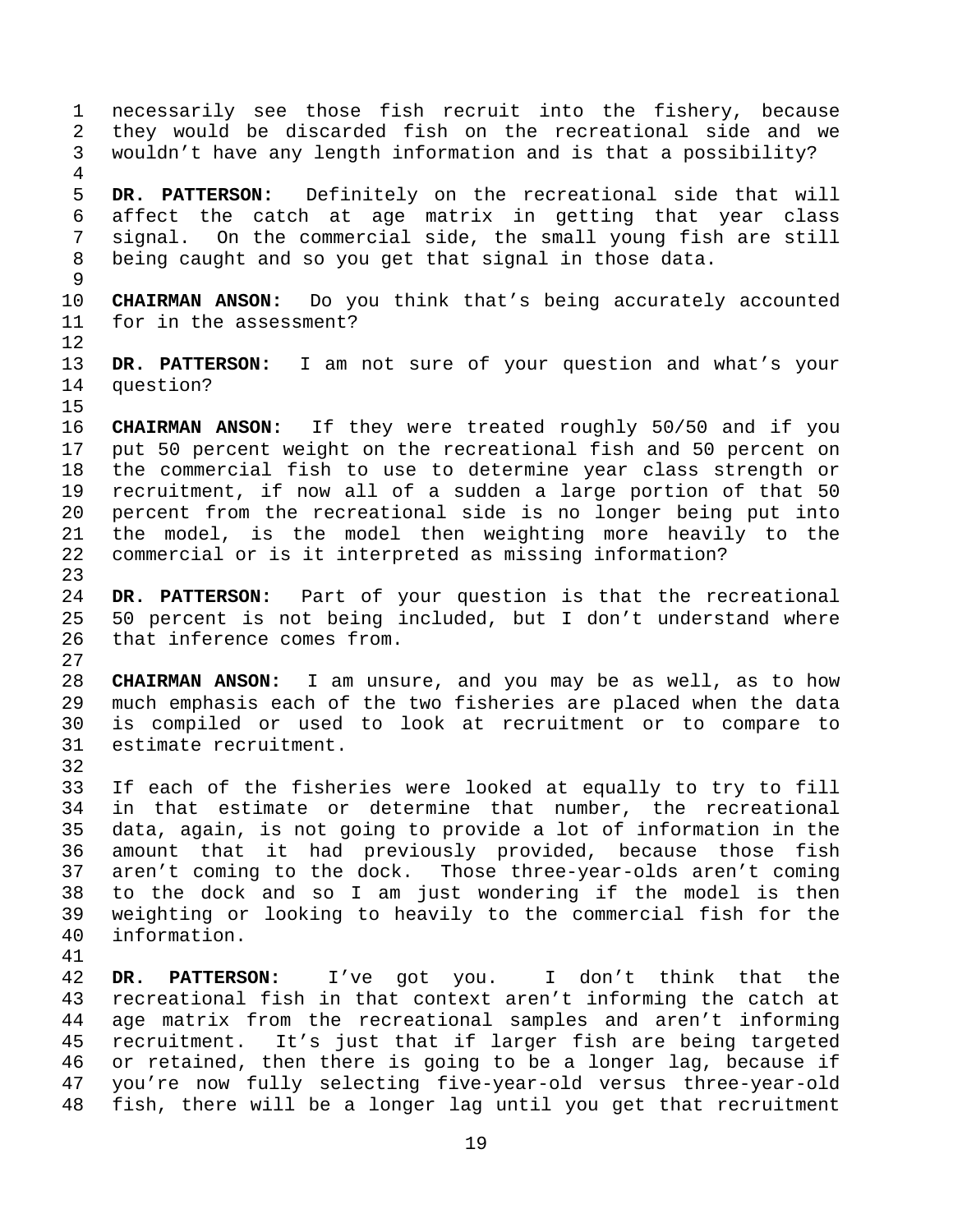1 signal.

2

8

17

3 Another thing to keep in mind is that there are more than just 4 two fisheries, commercial and recreational, that are modeled in 5 the statistical catch at age model, the SS3 model here, because 6 you have closed season discards and open season discards and 7 those are really treated as separate fleets.

9 One of the biggest uncertainties is what is the age and size 10 composition of recreational discards, because if you think about 11 it as total kill, you mentioned before 50/50, which is basically 12 51 percent and 49 percent, the split between the two sectors. 13 In fact, if you look at the total kill, the recreational fishery 14 has a bigger influence, because of the number of dead discards 15 and live discards estimated to die that are coming from the 16 recreational fishery versus the commercial fishery.

18 That's a big source of uncertainty, because we don't have really 19 good information about what the age composition or even the size 20 composition is of those discarded fish and so that would have a 21 big impact on what you're referring to here. 22

23 **CHAIRMAN ANSON:** Thank you. I have been asked to read -- Robin 24 had responded or written some comments relative to some of the 25 discussion that has occurred or Dr. Patterson's earlier briefing 26 and I am just going to read those so they go into the record. 27

28 Robin wrote that he was going to respond in regards to the 29 estimate on the weight of the Texas fish and that Texas measures 30 the fish and then uses a weight/length relationship to determine 31 the weight.

33 Then he had a second comment I think regarding Corky's inquiry 34 to headboat information and this is Robin's statement. 35 Comparison to headboats may provide some validation, but 36 comparison to headboat landings may provide some info, but it 37 may not be a comparison to determine if there is a difference. 38 A comparison may be helpful, but it may actually be different 39 based on depth of water fished, locations, et cetera.

40

32

41 Those are his comments and so I don't see anyone else that has 42 asked to ask any more questions for Dr. Patterson, but if you 43 could stay on the line, Dr. Patterson, a little bit longer, that 44 would be appreciated.

45

46 **DR. PATTERSON:** Sure and to Robin's statement, it seems that 47 weighing the fish would be easy enough to get rid of that 48 uncertainty, but another important consideration is if they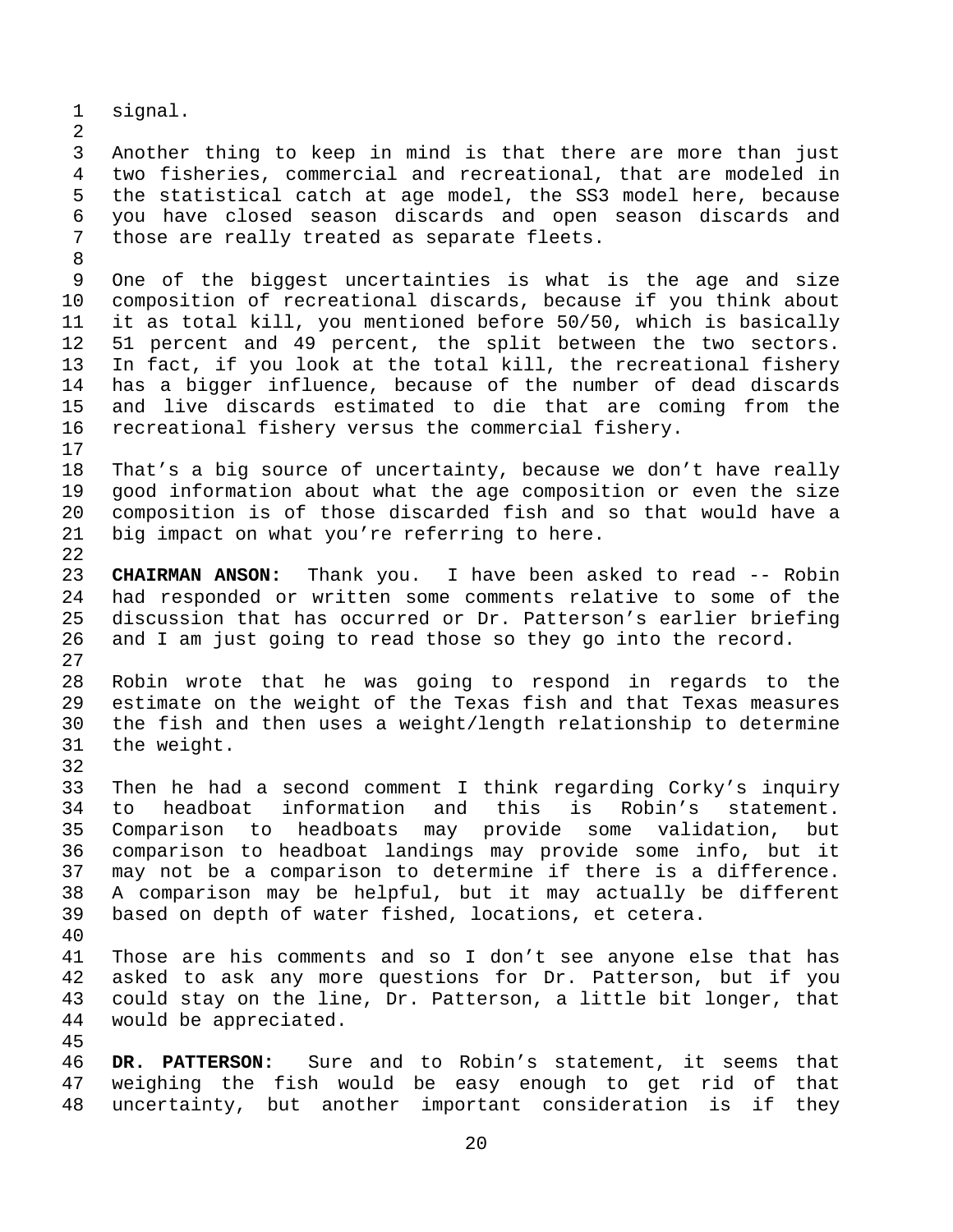1 could just report what that weight/length regression is and 2 whether it's different in that region versus other places and 3 that could probably get at some of the uncertainty. 4 5 I agree with his statement about headboat landings and how that 6 would be difficult to compare to the other fisheries off of 7 Texas, because you have different selectivities, but what I 8 thought Corky was saying is that you could compare headboat 9 information from Texas versus Louisiana versus Florida and just 10 see if you see similar differences in those datasets in the mean 11 size or weight of fish among regions. 12 13 If that's present, then it would sort of verify the fact that 14 there is something different going on off of Texas that the SSC 15 was questioning when we looked at the provisional landings data. 16 17 **CHAIRMAN ANSON:** Points noted and hopefully if it's provided, 18 the Science Center -- Hopefully Robin and his staff can provide 19 you the length/weight regression formula that they use to 20 estimate weight and so at least you will have that available and 21 could review it. Steven, could you continue on? I am sorry for 22 interrupting earlier. 23 24 **REVIEW OF FRAMEWORK ACTION**  25 26 **MR. ATRAN:** That's all right. This table has been up on the 27 screen for some time and so hopefully it's burned into 28 everybody's eyes by now and Mara is correct that that ACL for 29 2013 was a typo and it was in place for 2014. 30 31 The other thing I wanted to point out here, if you look at the 32 bottom of the recreational landings, is although the 33 recreational sector has been over in most of the years, in 2014 34 it was under by quite a bit, a 1.494 million pound underage in 35 2014. 36 37 That may very well be a function of the very short season that 38 we had. With the short seasons, any number of factors, weather 39 conditions, environmental factors, or some other things might 40 affect whether we're over or under on the projections. 41 42 We will be getting projections from the Regional Office at the 43 council meeting that's coming up at the end of the month and so 44 what we're going to do here is decide what the quota should be 45 and then they will calculate what they think the projections 46 are. I just wanted to give you an idea of what the historical 47 perspective was. 48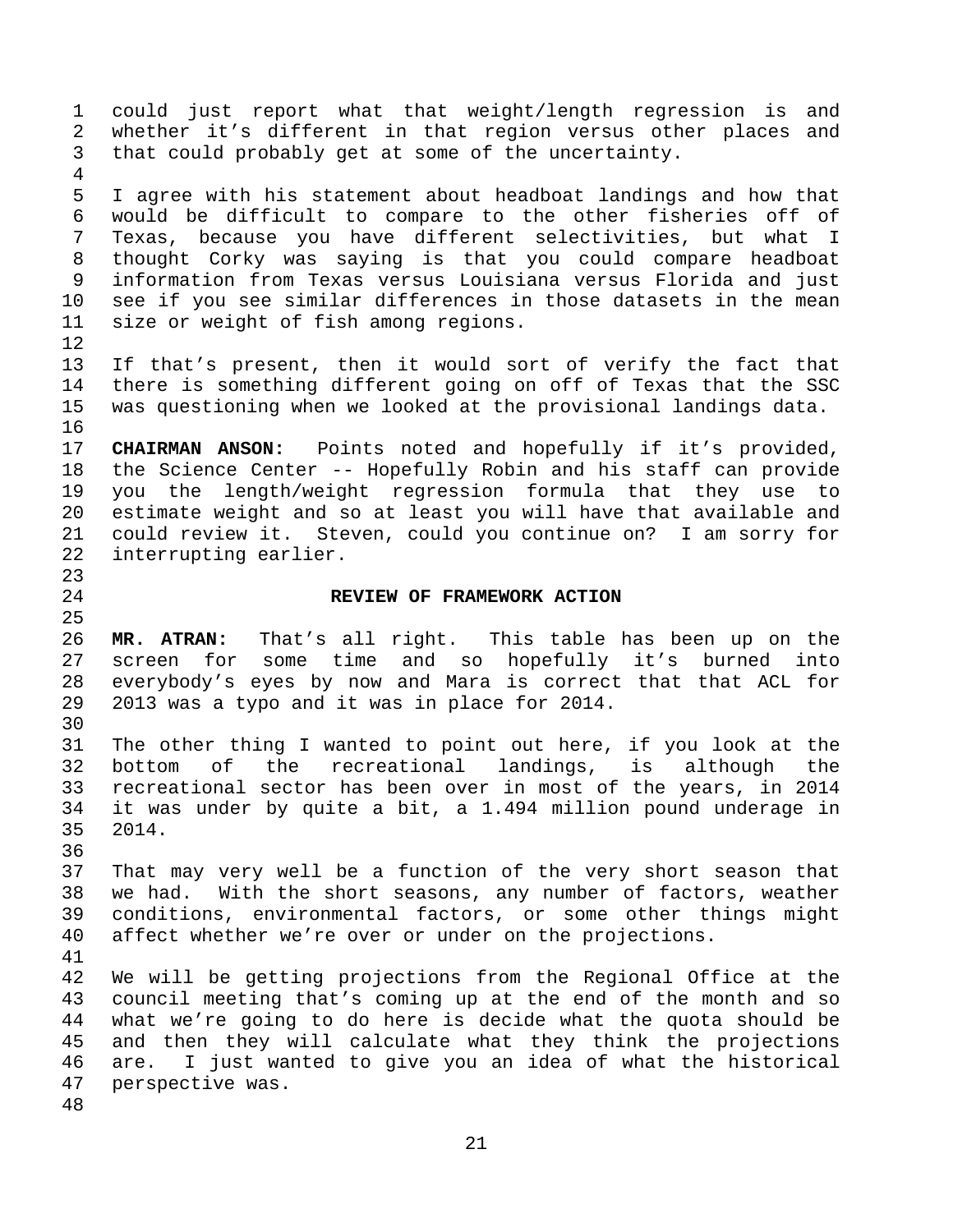1 Going to the alternatives, which are on page 8, I believe, we 2 kept the alternatives as simple as possible and there are three 3 alternatives. Alternative 1 is no action and we would retain 4 the current overall quota of eleven-million pounds and with the 5 51/49 split and that's a 5.61 million-pound commercial quota and 6 a 5.39 million-pound recreational quota. Since we have a 20 7 percent buffer to set an ACT, that would create an ACT of 4.312 8 million pounds. 9

10 Under Alternative 2, this is setting the quotas at the ABCs for 11 each of the three years and so for the current year, the ACT, 12 the total quota, would go up to 14.3 million pounds. That would 13 be divided into a commercial quota of 7.26 million pounds and a 14 recreational quota of 7.04. The ACT, which is what the season 15 projections are based on, would be 5.632 million pounds. 16

17 In 2016, it would decline to 13.96 million pounds overall and a 18 commercial quota of 7.12 million pounds and a recreational quota 19 of 6.84 million pounds and a recreational ACT of 5.472 million 20 pounds. Then in 2017, it would be 13.74 million pounds and a 21 commercial quota of 7.01 million pounds and a recreational quota 22 of 6.73 million pounds with a recreational ACT of 5.384 million 23 pounds.

25 I put a "+" symbol after the 2017 and hopefully we'll get the 26 next stock assessment and we will get new projections in time 27 for the 2018 fishing year, but if we don't, the intent is that 28 the 2017 quotas would stay in place until we got those new 29 projections and can adjust it accordingly.

24

30

41

47

31 Alternative 3 is the constant catch scenario. As Will 32 indicated, we did not get an analysis of some equivalent 33 constant catch to the three-year ABC and so the alternative is 34 to use the lowest ABC of each of those three years going forward 35 and that would be 13.74 million pounds. The commercial quota 36 then would be 7.01 million pounds and the recreational quota 37 would be 6.73 million pounds and the recreational ACT would be 38 5.384 million pounds and those values would be in place from 39 2015 until the next stock assessment or the next projections are 40 made.

42 **CHAIRMAN ANSON:** Thank you, Steve. Let me double check here and 43 so -- Corky, let me go ahead and take you. You all submitted at 44 the same time and let me go ahead and take your question first. 45 Robin has proffered a motion, but, Corky, go ahead and then 46 Robin.

48 **MR. PERRET:** My question, Steve, is this. Under Alternative 2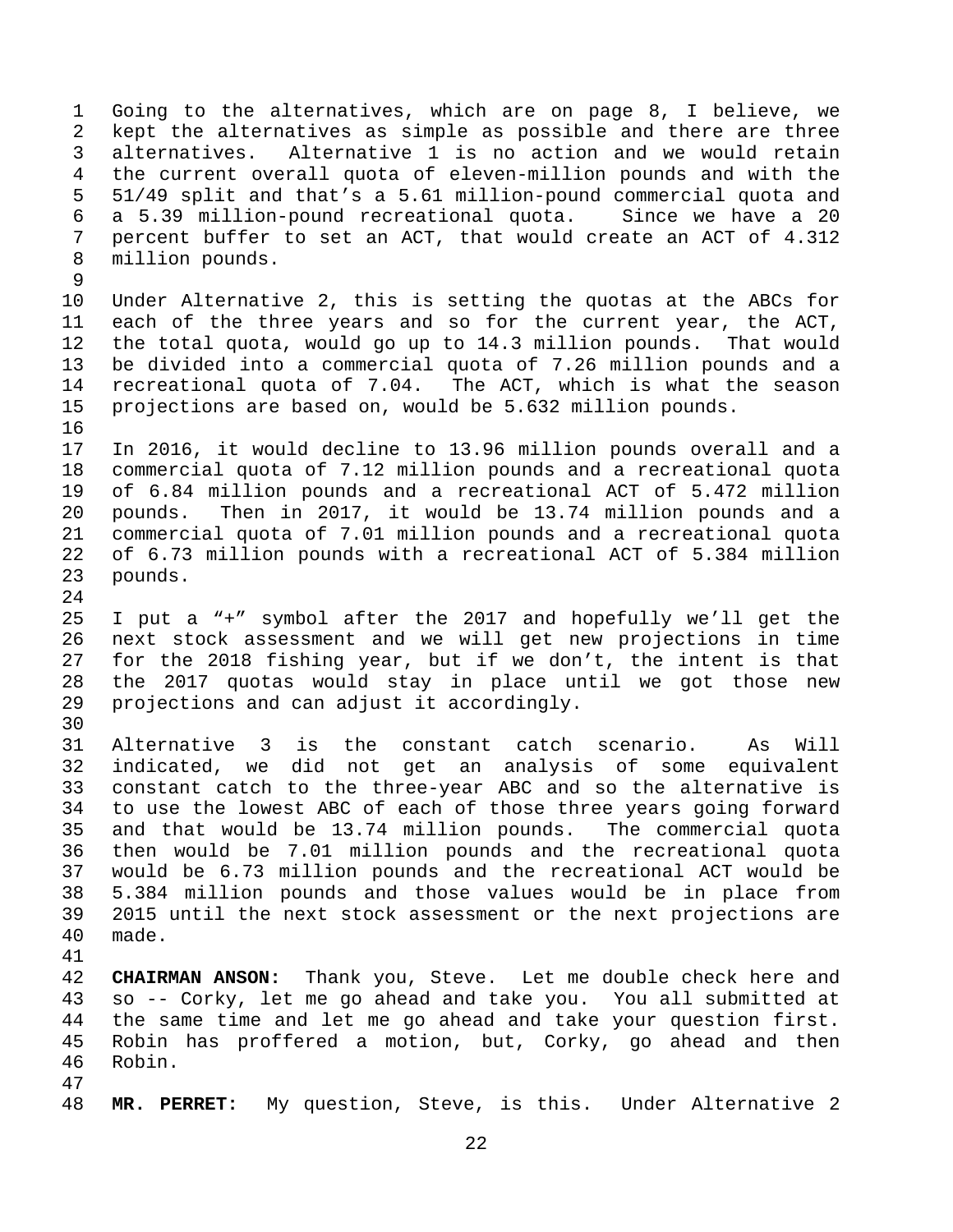1 or Alternative 3, setting something for 2015 plus 2016 and 2017 2 or Alternative 3, 2015 plus, that's all well and good, but six 3 months or a year from now the council, with a majority vote, can 4 change that, can't they, as long as they stay within the limit 5 that the scientists say we should be in? 6 7 **MR. ATRAN:** Yes, the council could always request a change in 8 the quotas. I think we would probably want to have some new 9 information on which to base that. The Regional Office has 10 usually not been very good as far as approving a change just for 11 the sake of approving a change and so if we had new information, 12 and that might be perhaps requesting a new projection after a 13 year or so that showed that we could go with a different ABC, we 14 could do that. Right now, we could go with any ABC or any quota 15 that the council wishes, as long as it doesn't exceed the ABCs 16 that are listed here. 17 18 **MR. PERRET:** Thank you, Steve, and I just wanted to make a 19 comment that the council in the future can change it and I just 20 wanted that brought out. Thanks. 21 22 **CHAIRMAN ANSON:** Thank you, Corky. **Robin, I've got your motion**  23 **here and you moved to select Alternative 2 as the preferred**  24 **alternative.** Is there a second to the motion? Dale seconds. 25 Any discussion on the motion? 26 27 **EXECUTIVE DIRECTOR GREGORY:** A point of order, Mr. Chair. We 28 had scheduled for public testimony. 29 30 **CHAIRMAN ANSON:** But aren't we just selecting a preferred at 31 this time and then we'll come back after public testimony to -- 32 33 **EXECUTIVE DIRECTOR GREGORY:** Okay. That will be fine, if this 34 is like a preliminary. 35 36 **CHAIRMAN ANSON:** I think this is what we normally try to do, is 37 select a preferred and then the public has an idea of which 38 direction the council is going. Leann, do you have a comment or 39 a question to the motion? 40 41 **MS. BOSARGE:** I know Robin can't talk to us, but I was hoping 42 maybe he would type in some of his rationale for why he likes 43 Alternative 2, because I am going back and forth between 44 Alternative 2 and 3. Just so that maybe Robin can respond to me 45 when he types in. 46 47 Right now, I am sort of leaning towards Alternative 3, just 48 because we do have some uncertainties in there and that's one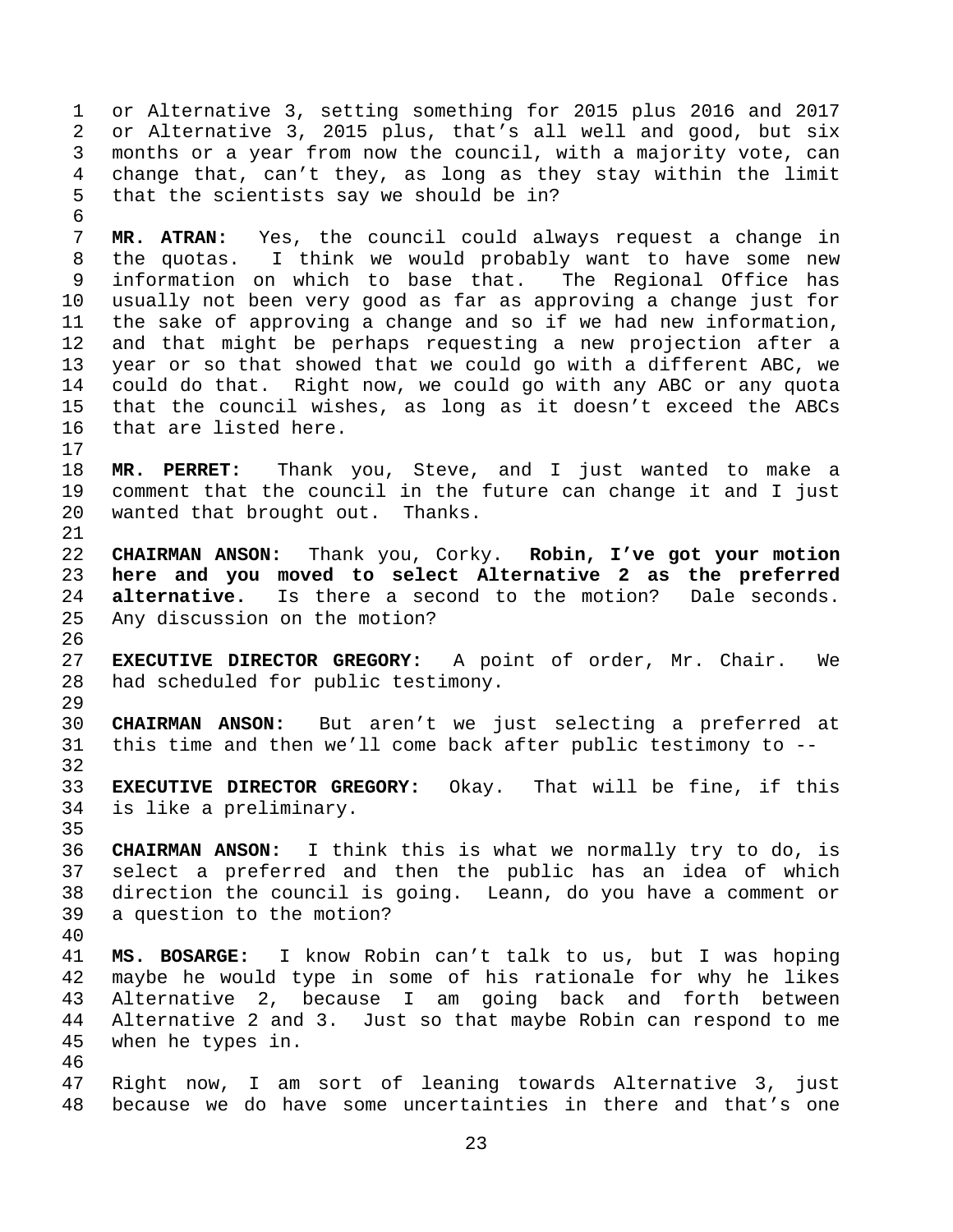1 thing and in Alternative 2, we do have the declining ABCs and 2 humans being humans -- It's kind of like your income and you 3 always want to see it go up and you don't want to see it come 4 down, but I like Alternative 3 in the sense that they will have 5 a constant 13.74 for 2015 plus. Last time, we did it for three 6 years, but at least they won't have something that is declining. 7 8 I know that there are some things out there that make us think 9 that maybe when we get more information that some of these 10 numbers may go up, but that's a big if and I think I would 11 rather see something constant that's a little more conservative 12 that will allow people to at least catch the same every year 13 rather than see things decrease. Maybe Robin can help me with 14 that and convince me otherwise. 15 16 **CHAIRMAN ANSON:** Robin, do you want to try one more time on the 17 phone or are you typing? Maybe he's typing. Corky, do you have 18 a comment? 19 20 **MR. PERRET:** I just have basically the same comment Leann had. 21 We've got a fishery that's improving, yet we're going to have a 22 number that goes down and to me, that's just a negative. If the 23 number were going up from 2015 to 2016 to 2017, that would be 24 one thing, but to start higher and then go lower, to me that's a 25 negative. 26 27 We are not talking about a whole lot of difference, but I do 28 prefer to see a constant catch rather than a declining catch in 29 a fishery that is supposedly being better managed and is 30 improving. Thank you. 31 32 **CHAIRMAN ANSON:** Roy Williams has a question for Dr. Crabtree 33 and I will read it. His question is could we take the average 34 of the three years in Alternative 2 and set ABC at fourteen-35 million pounds? 36 37 **DR. CRABTREE:** If you were to set it at fourteen-million pounds, 38 you would be okay in 2015, but you would be exceeding the ABC 39 from the SSC in 2016 and 2017 and we're not allowed to do that 40 and so I think to try to set it at fourteen that you would have 41 to go back to the SSC and get a new ABC for 2016 and 2017. 42 43 **CHAIRMAN ANSON:** Dale, do you have a question? 44 45 **MR. DIAZ:** I guess it's kind of a comment. I was just going to 46 kind of make a comment on what I'm thinking about. I agree with 47 a lot of stuff that's been said here recently. The numbers are

48 not a whole lot and Corky said that. I do agree that I don't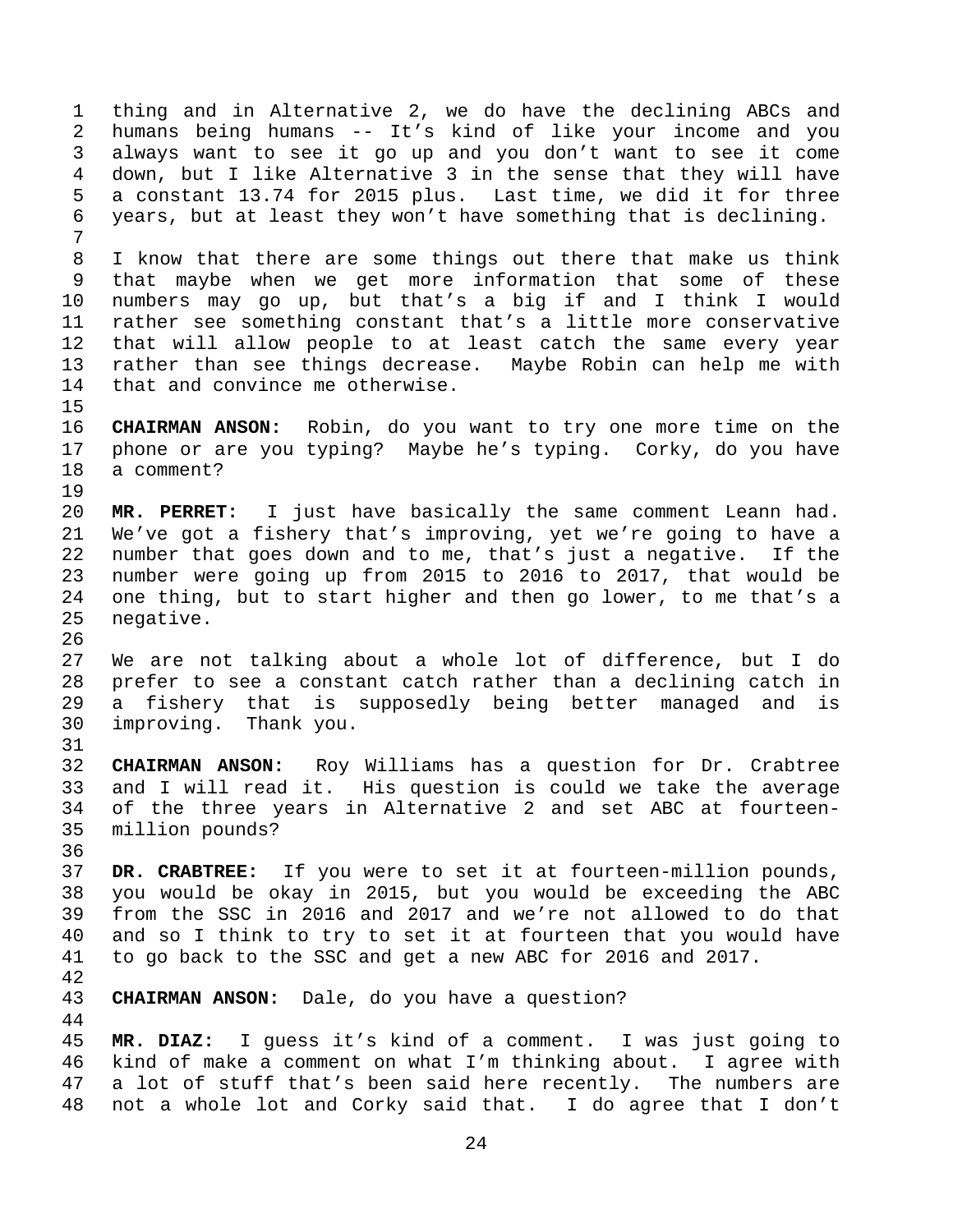1 like to see a number going down either. 2 3 I probably would support a constant catch if it was some sort of 4 an average across the three years, but being as we're picking 5 the lowest year out of the three and it doesn't sound like 6 that's the way we've done constant catches in the past, that's 7 kind of my rationale for seconding Robin's motion and leaning 8 towards Alternative 2. 9 10 I do want to hear public comments and see what kinds of things 11 we hear from the public, but I just wanted to get my thoughts 12 out there and let people know what I was thinking. Thank you. 13 14 **CHAIRMAN ANSON:** Thank you, Dale, and so Robin did type in some 15 rationale. Leann, you had the question and I will go ahead and 16 read it. His response is either way we will be revisiting this 17 information, as we do, especially for red snapper, each year. 18 While I do agree typically with the continuity notion from year 19 to year, red snapper gets reviewed every year and the 20 uncertainty we are talking about is there every year. The 21 constant catch scenario is at the lowest of the three years and 22 this is just leaving poundage, trips, and fishery dollars on the 23 table. 24 25 Then Robin also had a question for the Science Center and has 26 the economic analysis been done for the alternatives? Doug, do 27 you know if Bonnie or someone else from the Science Center is on 28 the phone call? 29 30 **DR. CRABTREE:** Kevin, I don't believe she is on and I think 31 whatever economic analysis is going to be done should be in the 32 framework amendment. 33 34 **CHAIRMAN ANSON:** All right. It certainly would help explain or 35 justify the rationale for what we're attempting to do or what 36 methods are selected. They're reviewing the document right now 37 to see if it's at the end. There is some economic analysis 38 there. 39 40 **DR. CRABTREE:** Kevin, if you look on page -- Starting on page 37 41 of the document, there is the effects on the economic 42 environment. 43 44 **CHAIRMAN ANSON:** Okay and so we do have some analysis in there. 45 Thank you. Doug Boyd, do you have a question? 46 47 **MR. BOYD:** A comment and a question. I agree with Dale on the 48 reduction each year. I would rather see a constant catch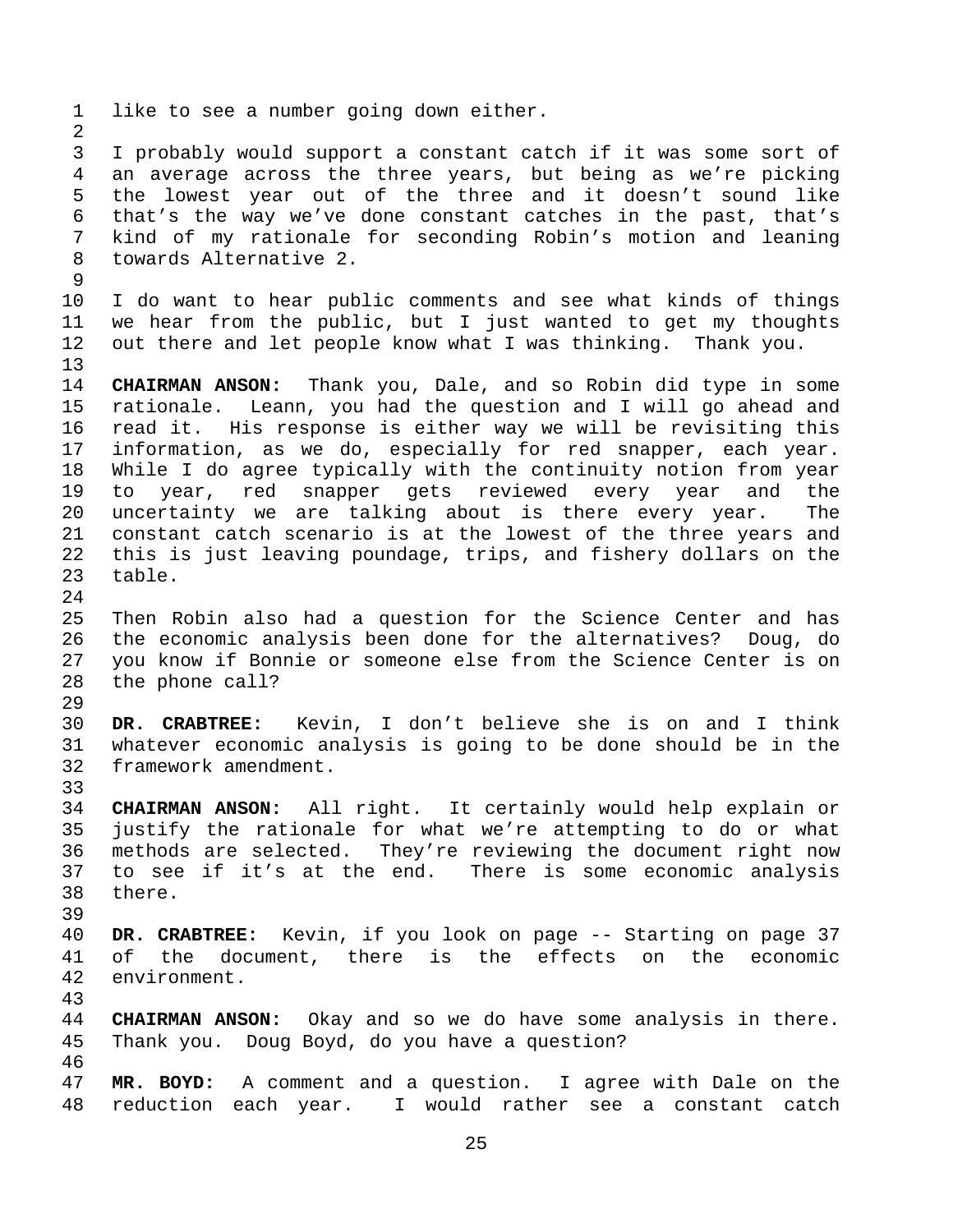1 scenario, but I feel like the numbers should be higher and I 2 didn't realize that we had not asked the SSC for a constant 3 catch scenario and so what they've done is take the lowest year 4 and just give it to us and I would rather see a higher number, 5 even if we have to go back to them, or I would rather go with 6 the Alternative 2. 7

8 The question was when will the 2017 standard be available to us? 9 Will it be available for the 2017 fishing year or will it be 10 available for 2018?

11

13

12 **CHAIRMAN ANSON:** Dr. Crabtree, do you want to respond to that?

14 **DR. CRABTREE:** I don't recall whether we specified when the 15 assessment would be done. If it was done in 2017 and you wanted 16 to get the data through 2016, then we wouldn't get it until 17 2018. If it was done in 2017 and you were willing to have the 18 terminal year of data be 2015, then it could be done in the 19 first half of the year, but I don't know -- Maybe Mr. Gregory 20 can recall, but I don't know if we were that specific in terms 21 of our scheduling request. 22

23 **EXECUTIVE DIRECTOR GREGORY:** The 2017 is a date that was 24 recommended by the SSC in January. We brought it to the council 25 in January and the SEDAR Committee and we discussed it briefly, 26 but the discussion became more focused on the amount of effort 27 it's going to take the Science Center analysts to do the MRIP 28 effort estimation updates and calibrations and so the council 29 never really discussed specifics about whether the 2017 30 recommendation of the SSC was okay or if they wanted to use 2015 31 data and get the assessment in time for the 2017 season, similar 32 to what we've done this year, getting an assessment at the end 33 of 2014 in time for the 2015 season.

34

35 The one thing I do recall from our SEDAR Steering Committee 36 meeting is that the Science Center was not eager to do an 37 assessment in 2015 and so the council did not make a motion in 38 January, but we presented that schedule to the council in 39 January and I think we just got sidetracked in our discussion.

40

41 Also, on the question of constant catch, we have been asking the 42 analysts and the SSC to provide us with a constant catch 43 scenario for every stock assessment we've had since we did this 44 with red snapper in 2014, 2013. The analysts have not provided 45 that information. It's more work and so the SSC kind of punted 46 and just said, well, we'll recommend the lowest number and that 47 could be constant catch.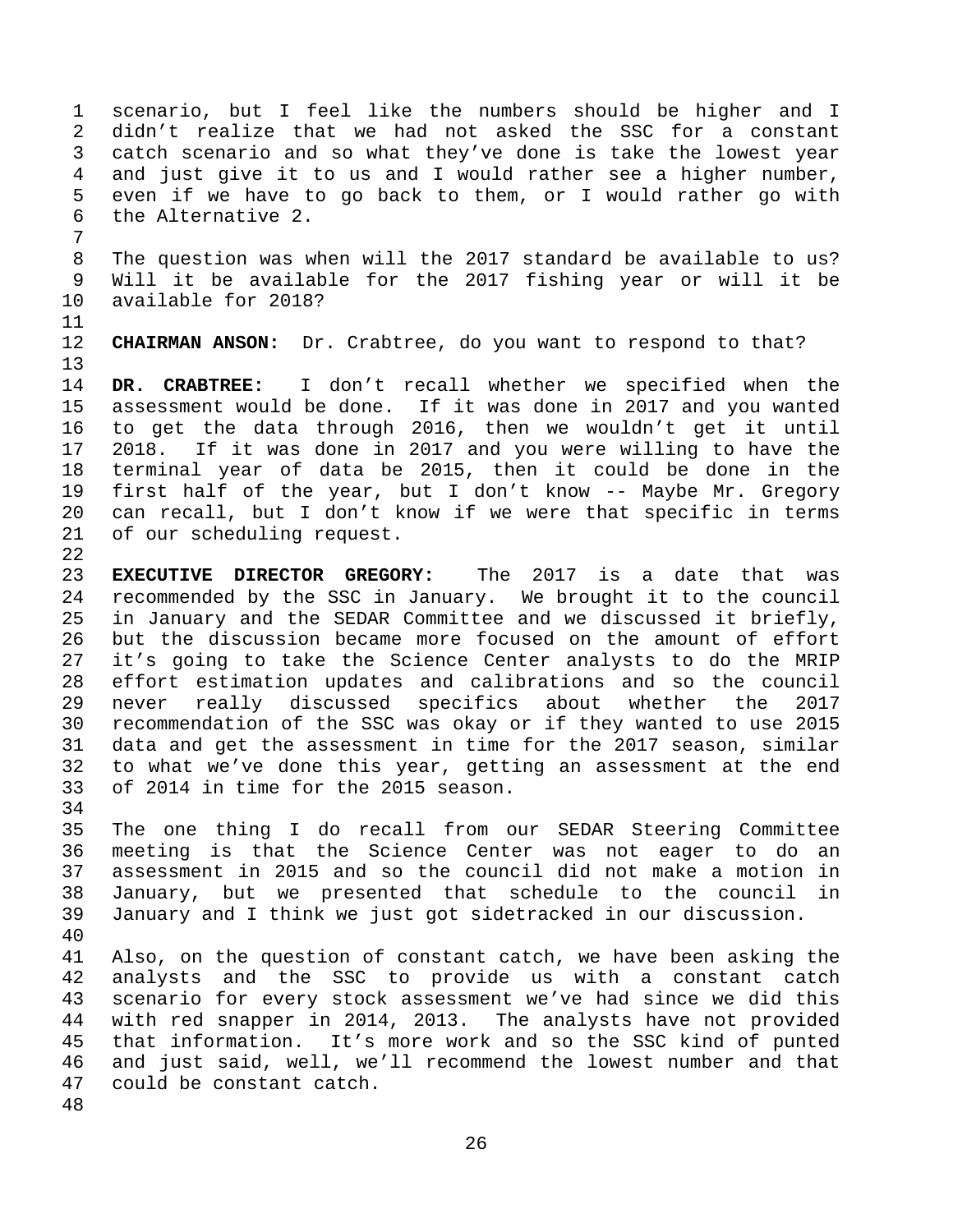1 At this point in time for this upcoming season, I don't think 2 there's enough time to do a constant catch scenario for the 3 council to review and approve and get it in place for 2015, but 4 it's something I intend to make sure we get in the future when 5 we have these stock assessments that have declining or 6 increasing catch trends, that we also get a constant catch 7 analysis that's equivalent to those three-year trends that we're 8 presented.

10 **CHAIRMAN ANSON:** Thank you for the update, Doug. Based on some 11 of the discussion that we're having here in regards to the 12 rationale for selecting Alternative 2 as the preferred 13 alternative, specific to red snapper, we may want to make sure 14 when we ask for analyses, we being the council, that we include 15 that in any motions, because it is a burden on staff, Science 16 Center staff, the assessment scientists, to run the analyses. 17

18 If it's not the intent of the council to ask for a constant 19 catch, again relative to red snapper, seeing that it's a unique 20 species of the species we manage, we need to be -- I think we 21 need to be clear when we make our motions of what it is we would 22 like to see generated and reviewed by the SSC so that we can 23 make these decisions.

25 If it's not our intent to do such analyses, then maybe that's 26 all that we should be requesting and so, anyway, we can deal 27 with that for the next time around, but I have a -- I think Doug 28 Boyd has a question.

30 **MR. BOYD:** I don't have another question. I had input that 31 twice, because I didn't see it go through. Thank you.

33 **CHAIRMAN ANSON:** Thank you. Corky.

9

24

29

32

34

39

44

35 **MR. PERRET:** Did I understand Doug Gregory to say that with the 36 constant catch scenario, if we selected Alternative 3, we would 37 not be able to have that in place for the coming season or did I 38 misunderstand him?

40 **EXECUTIVE DIRECTOR GREGORY:** That was a misunderstanding. The 41 constant catch scenario we did in 2013, where we ended up with 42 eleven-million pounds, that eleven-million pounds was equivalent 43 to the three-year trend in landings.

45 We do not have a similar constant catch estimate before us now. 46 The one that was presented in Alternative was the lowest of the 47 three years and so it's like a no-brainer that yes, you can do 48 this and you're not going to exceed any of the other ABCs, but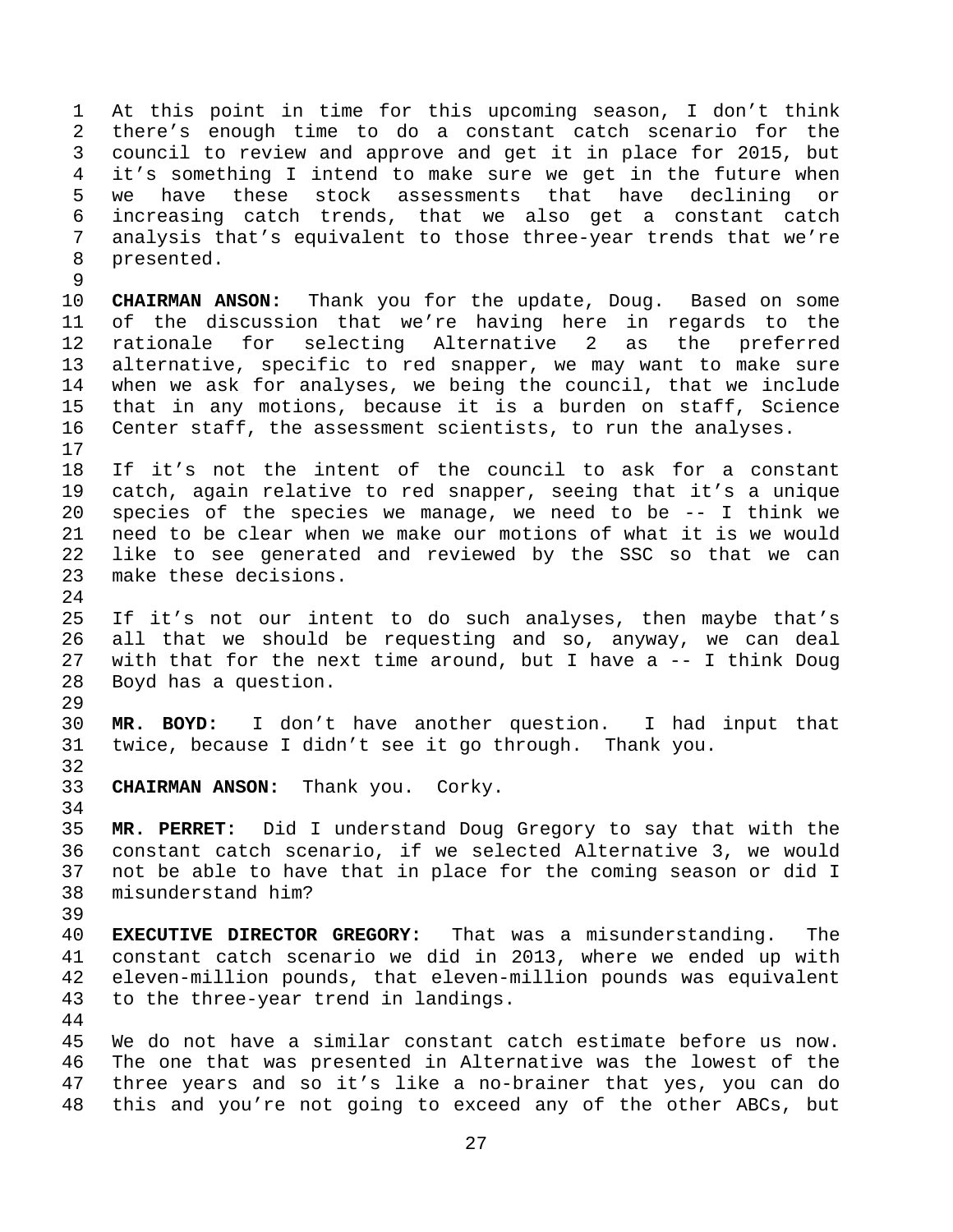1 it's not equivalent to the average, let's say, of all three 2 years and the analysts have not been providing us with an 3 average of the three years since we did that in 2013. 4 5 That's what we do not have in front of us and we would not have 6 time for the analysts to calculate that and provide it to the 7 SSC and then back to the council in time for our 2015 season 8 this year. 9 10 **MR. PERRET:** Okay. Then that leads to my next question. Are we 11 able to modify or to include an additional alternative? My 12 suggested alternative would be a modification of Alternative 2 13 and for the year 2015, the total quota would be 13.96 million 14 and for 2016, it would be 13.96 million and for 2017, it would 15 be 13.74 million. 16 17 That alternative, if it's allowable and if the council wants to 18 go that way, we would only have a decrease that third year, in 19 2017, and who knows. Perhaps we may get an assessment earlier 20 in the year that could change that, but at least we would not be 21 -- First off, we would not be exceeding the quota that the 22 scientists say we could get at 13.96 million in 2016 and we 23 would be under what we're suggested in 2015, which is a good 24 conservation measure. Are we allowed to modify an alternative 25 at this stage of the game? 26 27 **EXECUTIVE DIRECTOR GREGORY:** Yes, that can be a substitute 28 motion or a different alternative added to the framework and 29 then voted on. 30 31 **MR. PERRET:** If I make a motion -- Robin has got a motion on the 32 floor and could I make a substitute motion to have a fourth 33 alternative included or should we vote on Robin's motion first? 34 35 **CHAIRMAN ANSON:** Corky, since this is still going to public 36 comment, we could probably vote on Robin's motion. It is to 37 make Alternative 2 the preferred and then if you wanted to make 38 a motion to add a new alternative, I don't see necessarily any 39 problem with that, but the document would have to go back for 40 analysis and the new text would have to go with the new 41 alternative and that could potentially slow things down, the 42 extra staff time and such, and so I don't know -- It depends on 43 how the vote goes and what we recommend to the Secretary, but if 44 we vote on Robin's motion for the preferred and it stays that 45 way all the way through the process, the it's just additional 46 staff time and effort to add the additional alternative. 47

48 **MR. PERRET:** It seems like the analysis I am talking about is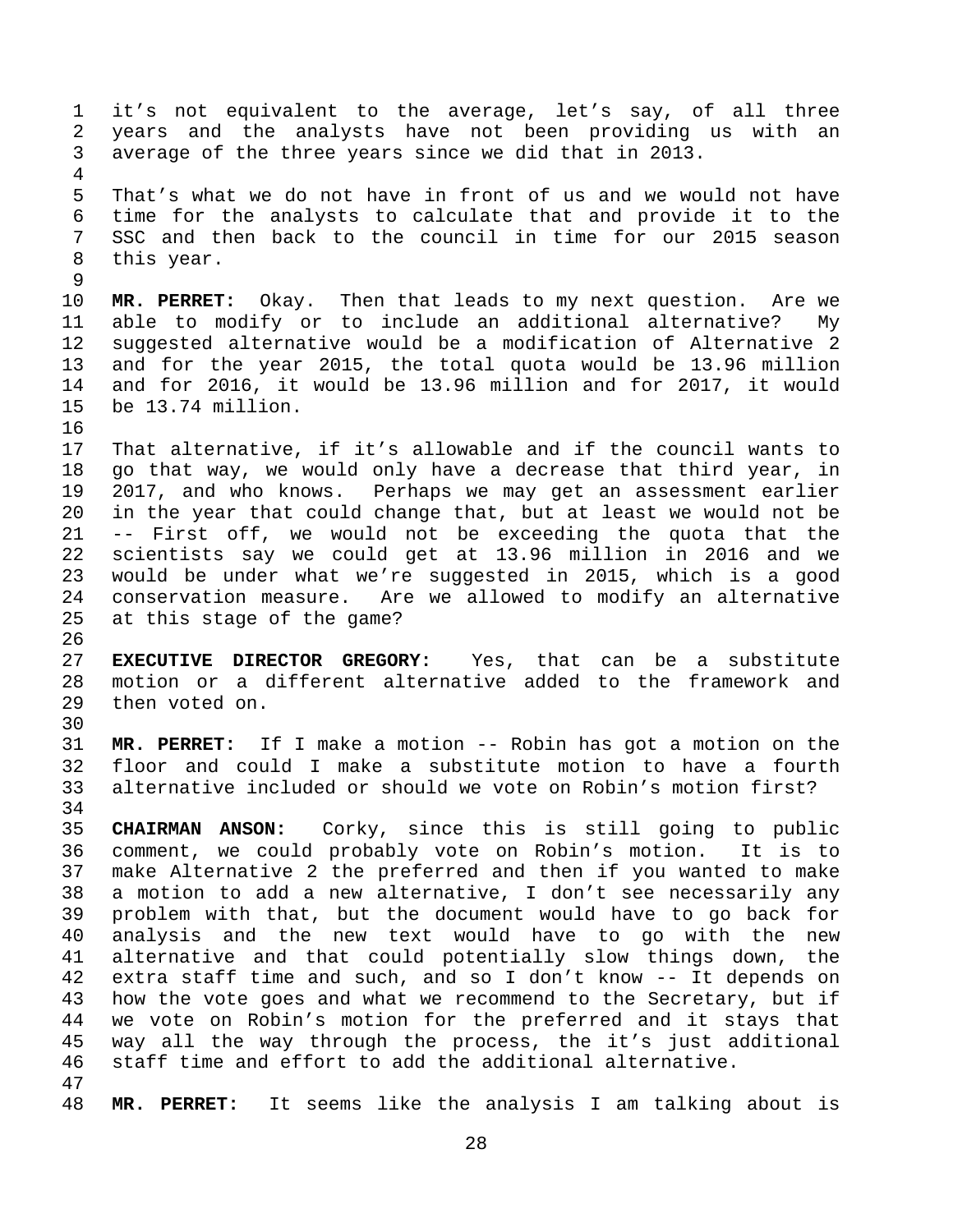1 already done. Dr. Crabtree, if we add an additional 2 alternative, is that going to slow the process down? 3 4 **DR. CRABTREE:** Yes, it will slow it down. I don't know how much 5 it would slow it down, but we would have to go into the document 6 and add the alternative and do the additional edits and 7 everything else that it would take. 8 9 I would remind you that time is of the essence here and to try 10 and get this done by June 1, and you're really talking about 11 relatively small amounts of fish here, and I guess there's some 12 kind of psychological concern about having the catches go down. 13 I guess I am not so sure, Corky, that what you're asking is 14 really worth it, but it would slow it down some and I don't know 15 if it would slow it down enough to be a real concern or not. 16 17 **MR. PERRET:** The last thing I want to do is slow things down. 18 We all want to get what we can in place this year. It's a 19 psychological thing and when you see a number that we're going 20 to start at one level and then instead of increasing in 21 subsequent years, we're going to go down and so that's my issue, 22 but thank you, Roy. 23 24 **DR. CRABTREE:** If I could just make a comment. I think there's 25 the notion that a constant quota equates to having a stable 26 fishery, but, in fact, the quotas are coming down because the 27 abundance of the fish is declining over time and so by having 28 the higher catches now, while you have higher fish abundance and 29 higher CPUEs, you probably would have a more stable season, at 30 least on the recreational side, if the quotas fluctuated and 31 tracked the fish abundance. Again, I would point out these are 32 relatively small changes from year to year. 33 34 **CHAIRMAN ANSON:** We have a motion on the board and that is to 35 make Alternative 2 the preferred alternative. It was seconded. 36 Doug, how do you want to go about -- Do you want to do a roll 37 call like we did for introductions as far as getting everyone's 38 vote? 39 40 **MS. CHARLENE PONCE:** Kevin, Doug just stepped away. I am happy 41 to go through the council member list and do that for you. 42 43 **CHAIRMAN ANSON:** That might be the easiest, because we would 44 probably have to read them off anyway if everyone responded in 45 the chat box. If you can do that, go down the list, that would 46 be great. 47 48 **MS. PONCE:** We will start with Roy Williams.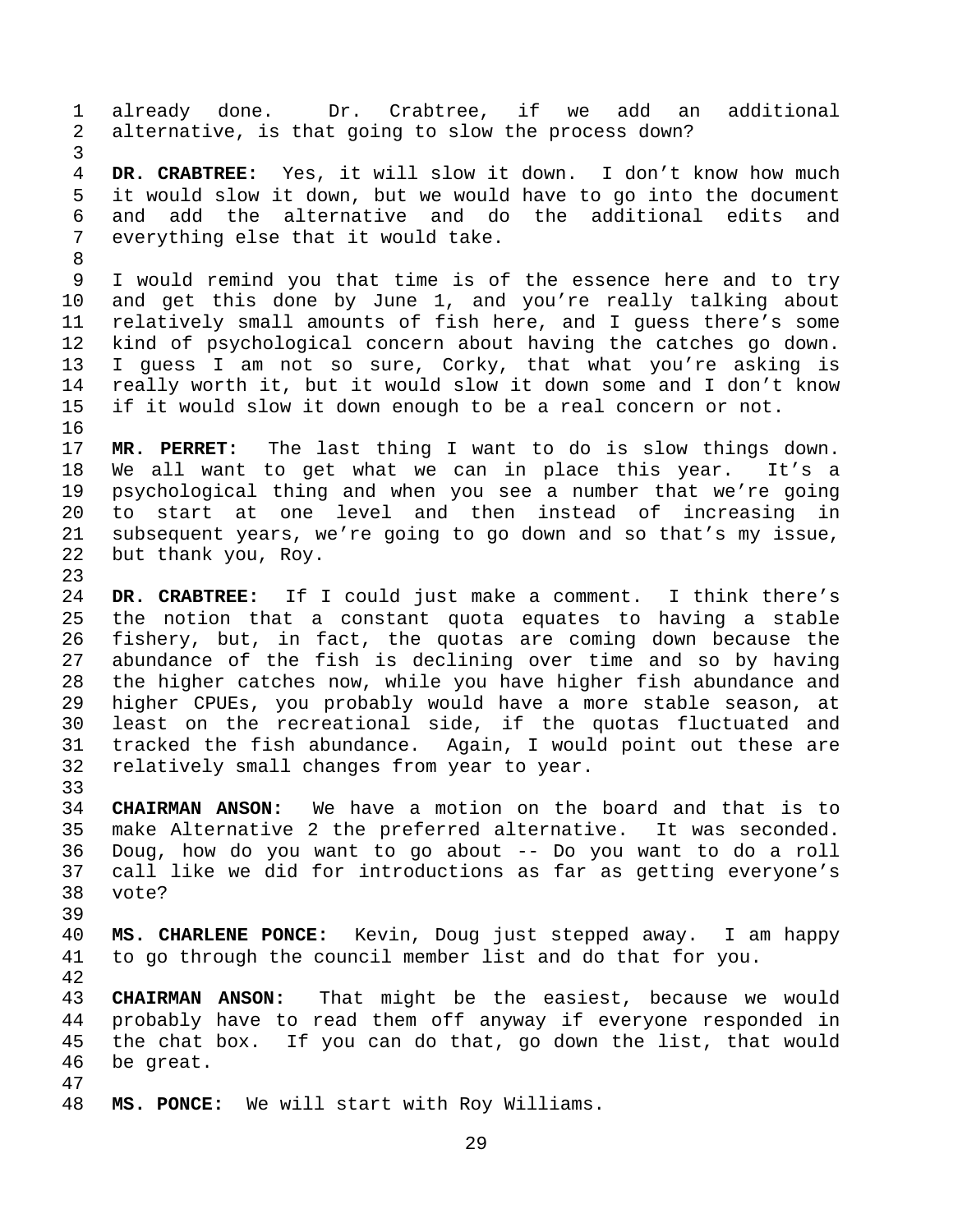| 1              |                                                              |
|----------------|--------------------------------------------------------------|
| $\overline{2}$ | MR. WILLIAMS: Yes.                                           |
| $\mathsf{3}$   |                                                              |
| $\overline{4}$ | MS. PONCE: Martha Bademan.                                   |
| 5              |                                                              |
| $\epsilon$     | MS. BADEMAN: Yes.                                            |
| 7              |                                                              |
| 8              | MS. PONCE: Dale Diaz.                                        |
| 9              |                                                              |
| 10             | MR. DIAZ: Yes.                                               |
| 11             |                                                              |
| 12             | MS. PONCE: Robin Riechers. You can type yours in if you need |
| 13             | to. He said yes. Doug Boyd.                                  |
| 14             |                                                              |
| 15             | MR. BOYD: Yes.                                               |
| 16             |                                                              |
| 17             | MS. PONCE: Camp Matens.                                      |
| 18             |                                                              |
| 19             | MR. MATENS: Yes.                                             |
| 20             |                                                              |
| 21             | MS. PONCE: Pam Dana is absent. John Sanchez.                 |
| 22             |                                                              |
| 23             | MR. SANCHEZ: Yes.                                            |
| 24             |                                                              |
| 25             | MS. PONCE: Corky Perret.                                     |
| 26             |                                                              |
| 27             | MR. PERRET:<br>Yes.                                          |
| 28             |                                                              |
| 29             | MS. PONCE: Johnny Greene.                                    |
| 30             |                                                              |
| 31             | MR. GREENE: Yes.                                             |
| 32             |                                                              |
| 33             | MS. PONCE: Myron Fischer.                                    |
| 34             |                                                              |
| 35             | MR. FISCHER: Yes.                                            |
| 36             |                                                              |
| 37             | MS. PONCE: Dr. Crabtree.                                     |
| 38             |                                                              |
| 39             | DR. CRABTREE: Yes.                                           |
| 40             |                                                              |
| 41             | MS. PONCE: Harlon Pearce.                                    |
| 42             |                                                              |
| 43             | MR. PEARCE: Yes.                                             |
| 44             |                                                              |
| 45             | MS. PONCE: Leann Bosarge.                                    |
| 46             |                                                              |
| 47             | MS. BOSARGE: Yes.                                            |
| 48             |                                                              |
|                |                                                              |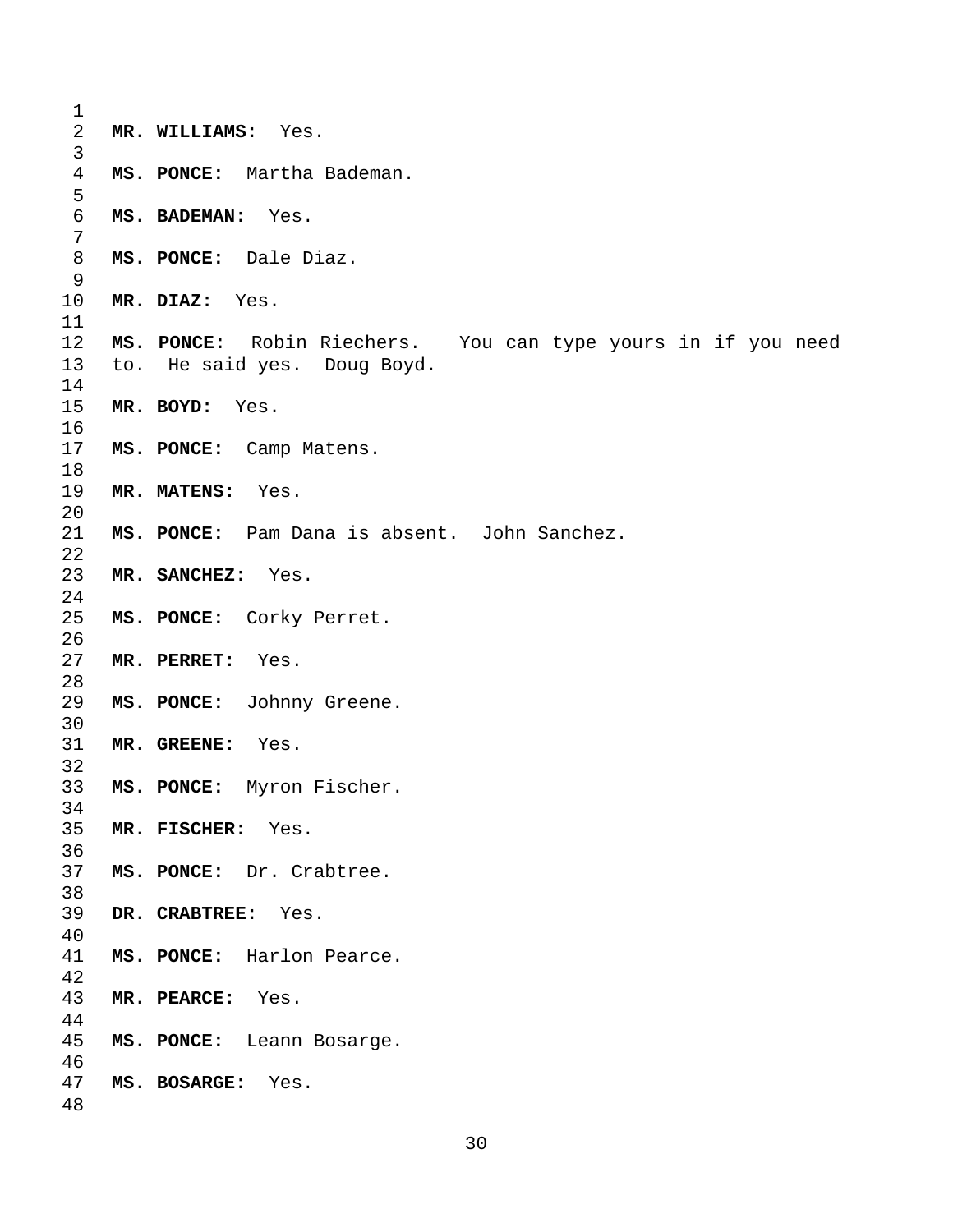1 **MS. PONCE:** David Walker. 2 3 **MR. WALKER:** Yes. 4 5 **MS. PONCE:** Dr. Stunz. 6 7 **DR. STUNZ:** Yes. 8 9 **MS. PONCE:** Chairman Anson. 10 11 **CHAIRMAN ANSON:** Yes. 12 13 **MS. PONCE: The motion passed unanimously.**  14 15 **CHAIRMAN ANSON:** Thank you, Charlene. I saw an email that -- Do 16 we need Dr. Patterson anymore? He asked, I think, to leave. I 17 think he is no longer needed and so I guess, Will, if you're 18 still online, thank you very much for attending the meeting. 19 That will take us to our next item and that is Review of 20 Codified Regulations, Tab A, Number 4. Do we know who is going 21 to review that? Doug, do you know who is going to be reviewing 22 the -- Go ahead. 23 24 **REVIEW OF CODIFIED REGULATIONS**  25 26 **MR. ATRAN:** It's actually intended that somebody from the 27 Regional Office review it, since they were the ones who wrote 28 it, but if there is nobody there to review it, I looked this 29 over and there is a lot of placeholders in the codified text, 30 because obviously they did not know which alternative was going 31 to be adopted. 32 33 However, I looked it over and it appears to adequately portray 34 the intent of the council if you go with this alternative that 35 is currently the preferred alternative. It updates the 36 recreational quotas and it updates the commercial IFQ quotas as 37 well. 38 39 **CHAIRMAN ANSON:** All right and do we have any questions to 40 Steve? Mara. 41 42 **MS. LEVY:** I just wanted to point out that it does have a lot of 43 placeholders. It assumed the preferred alternative that you 44 picked, just to show you what it would look like to put in all 45 the quotas for the different years, as they changed, and it also 46 assumes that Amendment 40 would be approved and implemented and 47 so that's how it's structured, because we proposed that, and 48 that the accountability measure framework will be implemented.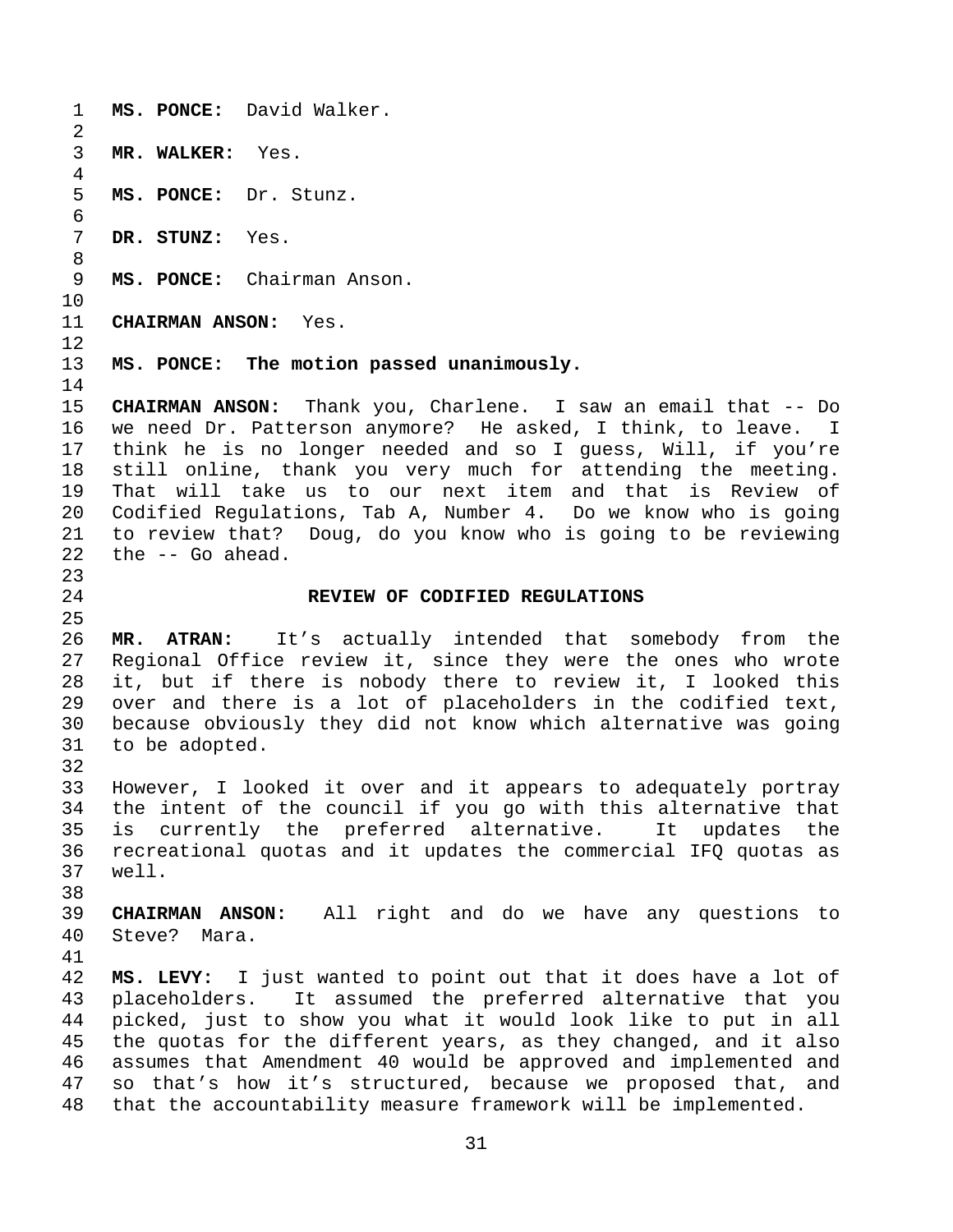2 We have all these things going on at the same time and so the 3 way that we structured this codified text is assuming those are 4 implemented and this comes on top of it. If any of those things 5 don't happen, obviously the things in this would need to be 6 changed to reflect that, because all of these things are still 7 pending. I just wanted to point that out. 8 9 **CHAIRMAN ANSON:** Thank you. Does anyone else have anything they

10 would like to add before we move on to the next item? That will 11 take us to Written Comments Received, Tab A, Number 5, and 12 Emily.

13 15

1

## 14 **WRITTEN COMMENTS RECEIVED**

16 **MS. EMILY MUEHLSTEIN:** Thank you, Kevin. Just very quickly, we 17 don't actually have a tab for this, because of the nature of 18 this. We kind of sprinted to gather comment as soon as we could 19 and we published a video and I didn't actually summarize those 20 comments until noon today, because we had been receiving them up 21 until then.

23 On our video, we received 575 views, but very few comments. 24 Many of the comments were in support of increasing the quota and 25 there was also support for the no action alternative, because 26 recreational anglers didn't want to see the commercial sector 27 benefit if there wasn't going to be an increase in the 28 recreational season, despite some sort of quota increase.

29

22

30 There was also support for Alternative 2, because the red 31 snapper are rebuilding and we should catch as many as possible, 32 and also support for Alternative 3, which is that constant quota 33 scenario.

34

44

35 Many of the comments that we received focused on the short 36 recreational season, with some recognition that the season 37 lengths are not directly dependent on the stock health or the 38 quota size. Anglers suggested that we try smaller bag limits or 39 higher minimum size limits in order to extend that recreational 40 season and also some wanted to find a way to pick their own 41 fishing days in the private recreational sector and then there 42 was also support for more local-scale management and that's all 43 we got.

45 **CHAIRMAN ANSON:** Thank you. Does anyone have any questions for 46 Emily? That will take us to Item Number IV, Public Comment. I 47 have already read the introduction regarding requirements for 48 testimony. Doug, I think you or Charlene were going to handle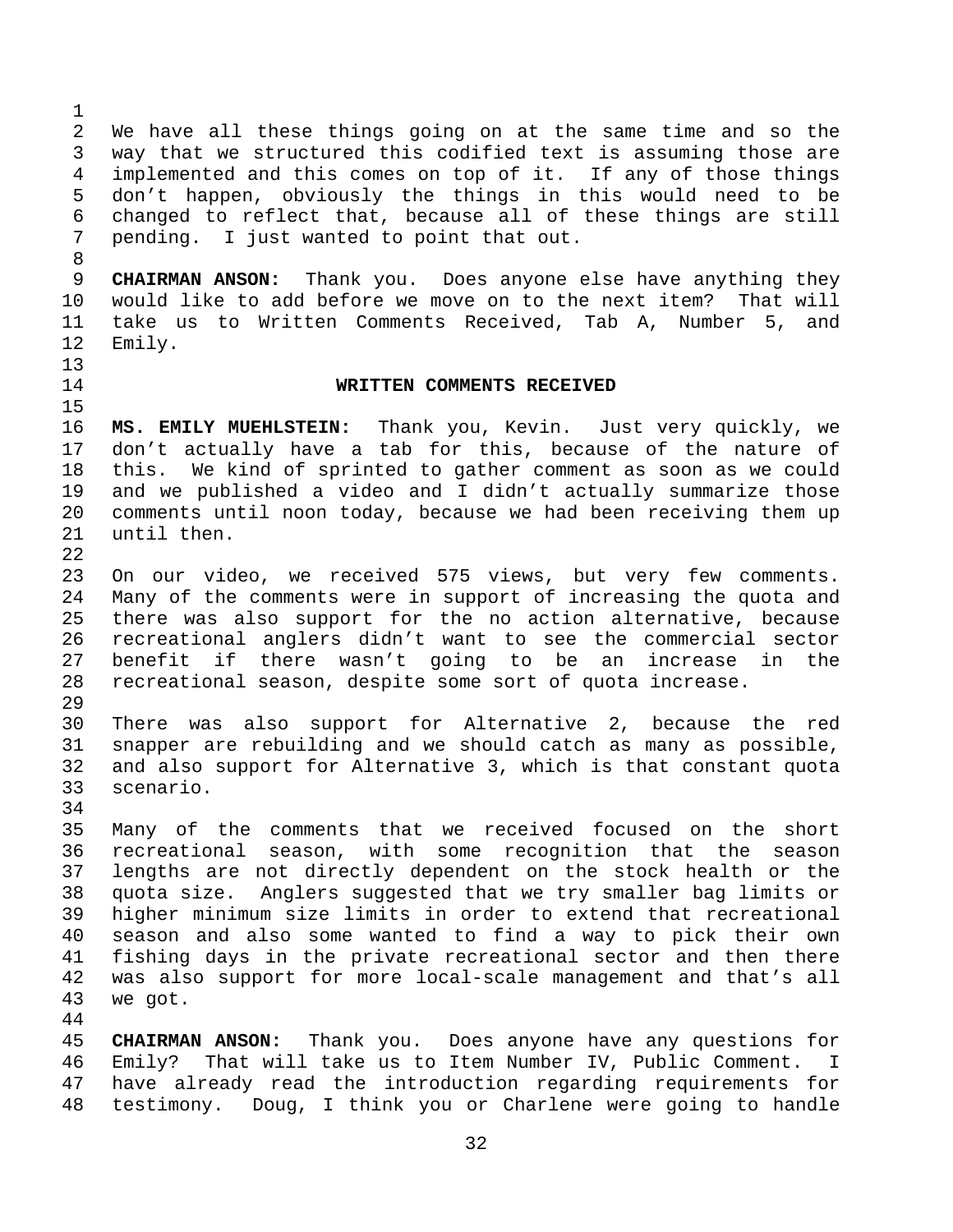1 calling on those that are in order if they wish to speak. At 2 this point, I will pass this on to you. 3 4 **PUBLIC COMMENT**  5 6 **MS. PONCE:** Okay and so to the members of the public out there, 7 if anyone has a comment that they would like to present to the 8 council, if you could click on the hand icon on your desktop in 9 the control panel, that will let us know that you have a comment 10 and we will call on you in the order that your hands are raised. 11 The first is Bob Zales. 12 13 **MR. BOB ZALES:** Bob Zales, II, President of Panama City Boatmen 14 Association. We support the 14.3 million and we also support 15 the -- 16 17 **CHAIRMAN ANSON:** Bob, there seems to be an echo. 18 19 **MR. ZALES:** I am hearing it, too. How about now? 20 21 **CHAIRMAN ANSON:** That's much better. Thank you. 22 23 **MR. ZALES:** Anyway, like the email I sent earlier, we support 24 the 14.3 and I believe the motion that you all did, the way I 25 understand it, is saying that for 2015 we're looking at 14.3 and 26 then you'll play with 2016 and 2017 down the line. 27 28 There is a lot of concern by fishermen, and I'm currently at the 29 Mackerel Advisory Panel and we have the same issue with the 30 mackerel recommendations, is when these projections come out, 31 you get a high number this year and it trickles down to a low 32 number over the next several years, the way that the SSC does 33 these projections. 34 35 People don't understand this and what we've suggested in the 36 Mackerel Panel, and I think this is a way that you could do this 37 here, is that you simply have the SSC review the numbers, kind 38 of in a mini update, to look at the next year's recommended ABC 39 or ACL, to try to get away from this decrease, because if the 40 fishery shows that you can increase it, you need to take that 41 increase. 42 43 **CHAIRMAN ANSON:** Thank you, Bob. Charlene, I just wanted to add 44 the time limit. I think for this webinar we're going to use a 45 two-minute time limit for each of the members of the public that 46 want to provide testimony. 47 48 **MS. PONCE:** Yes, that's what we decided.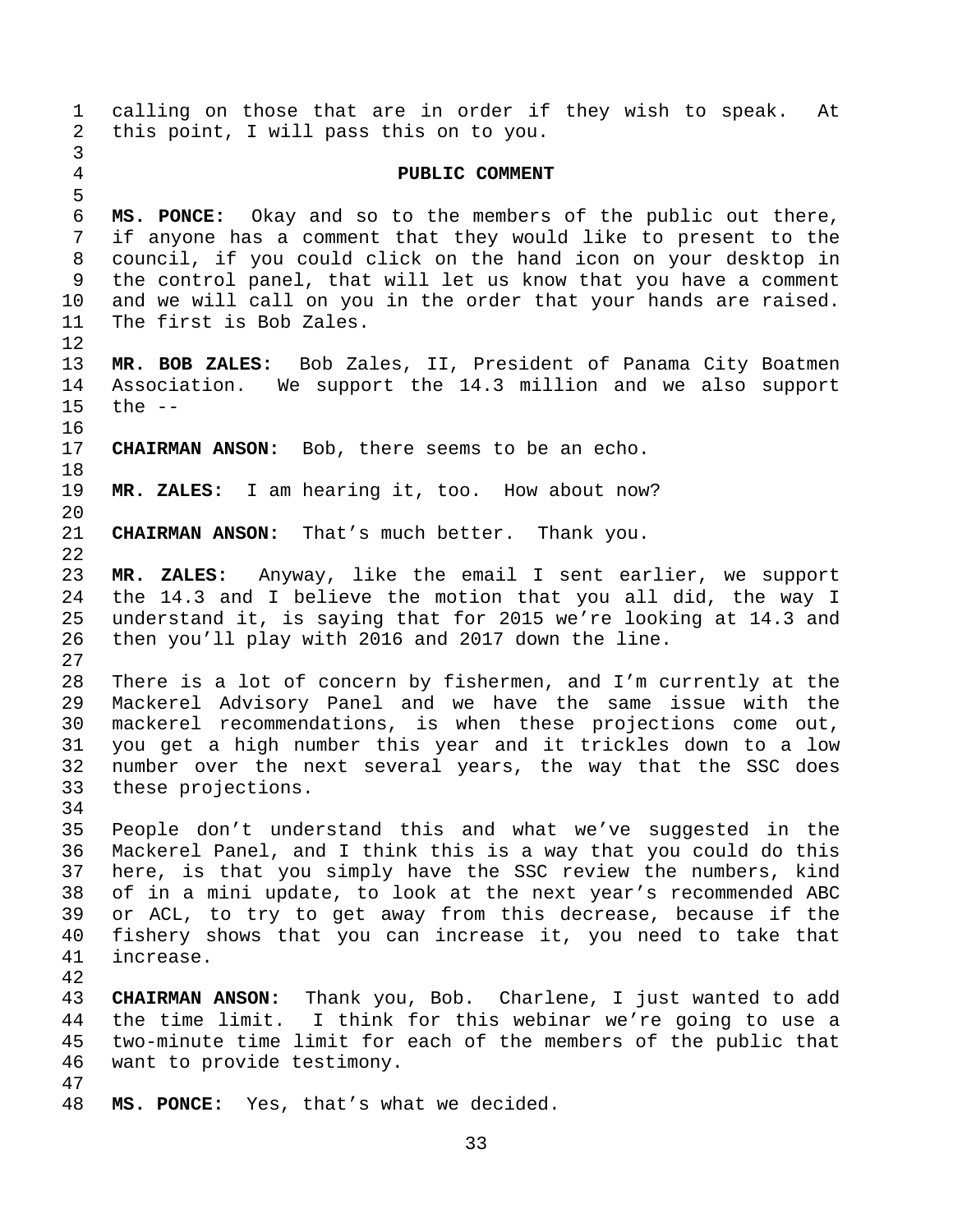1 2 **CHAIRMAN ANSON:** I just wanted to make sure that everyone was 3 clear. Thank you. 4 5 **MS. PONCE:** The next speaker is Chris Wilson. 6 7 **MR. CHRIS WILSON:** I am from the Panhandle, up here in 8 Pensacola. I have been keeping a close eye on -- for the past 9 two years now and I actually am in the process now of getting a 10 commercial license to start doing commercial fishing. 11 12 From what I have seen from all the recent posts from all the 13 meetings lately, we are in agreement with the numbers that you 14 are trying to work with right now and I also noticed something 15 about possible tagging in the future, to try and keep a better 16 track of the numbers, and I believe that would be good, 17 especially on the recreational side, to help us be able, as 18 recreational fishermen, to have more opportunities to go out and 19 catch the red snapper, because I know here in the Panhandle, we 20 catch them yearly, all year-round, and there is even times where 21 we can actually catch them from shore. I mean the population up 22 here has got so big. 23 24 **MS. PONCE:** Okay. Thank you, Chris. Next up is Eric Brazer. 25 Eric, it looks like you need to pin into your telephone, number 26 193#, to allow me to un-mute you so you can speak. While you 27 are doing that, we will move on to J.P. Brooker. 28 29 **MR. J.P. BROOKER:** This is J.P. Brooker with the Ocean 30 Conservancy based in St. Pete, Florida. Thank you for the 31 opportunity to comment, Chairman Anson and the council. On 32 behalf of the Ocean Conservancy, more than 120,000 members, who 33 are concerned fishermen, environmentalists, outdoorsmen, and 34 average citizens, we recommend that the council select 35 Alternative 3, which would set the total red snapper quota at 36 13.74 million pounds for 2015 through 2017, as this alternative 37 offers the greatest conservation benefit for the stock. 38 39 Alternative 3 will facilitate rebuilding and may result in a 40 decrease in the rebuilding timeframe for the stock and will 41 reduce the chances of overfishing. From a conservation 42 perspective, these benefits will aid the long-term health and 43 resiliency of Gulf red snapper and, again, thanks for the 44 opportunity to give comment. 45 46 **MS. PONCE:** Eric, we're going to try you again. Go ahead. 47 48 **MR. ERIC BRAZER:** Thank you. My name is Eric Brazer and I'm the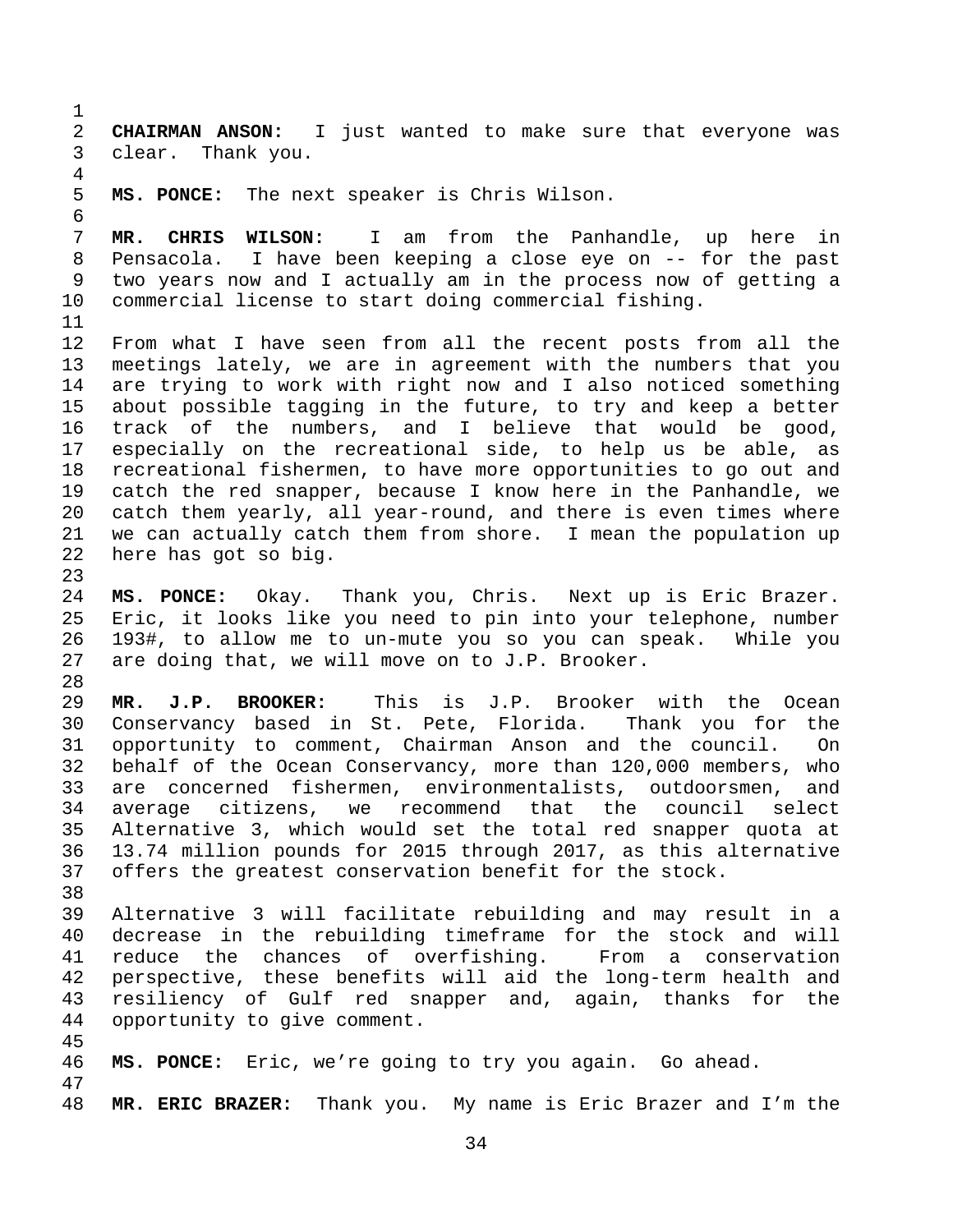1 Deputy Director of the Shareholder's Alliance and thank you for 2 the opportunity to comment. I will make this brief. We had 3 hoped that the council would take a precautionary approach and 4 approve Alternative 3. 5 6 We do feel that it promotes conservation and that it's going to 7 help us rebuild this red snapper population more quickly and, 8 just as important, it doesn't implement declining quotas over 9 the next three years. We feel this constant catch helps us 10 hedge our bets against the uncertainty that we talked about 11 earlier, that you guys talked about earlier, and we feel that it 12 promotes better commercial and charter business stability and, 13 in the long term, increased recreational access. 14 15 -- Robin typed in, and I am paraphrasing here, that because 16 there is uncertainty there every year and so they don't want to 17 leave poundage in the water and money on the table and maybe I 18 am missing something, but having uncertainty there every year is 19 exactly why we would want to take a precautionary approach and 20 go with Alternative 3. 21 22 When it comes down to it, Corky hit the nail on the head. We 23 don't like to see declining yields when we have a recovering 24 resource, especially when we have clear choice to avoid it. 25 Thank you for the opportunity to comment. 26 27 **MS. PONCE:** Thank you. I don't see any more hands and so I will 28 ask again if there is anybody out there who wants to provide the 29 council with some input on this. Kevin, I am not seeing any 30 more hands and so I will hand it back over to you. 31 32 **CHAIRMAN ANSON:** Thank you, Charlene. That will take us to our 33 next agenda item, Number V, Council Action on Framework Action 34 and Codified Regulations. We just voted on making Alternative 2 35 the preferred alternative and is there any discussion? Does 36 anyone want to make a motion? 37 38 **COUNCIL ACTION ON FRAMEWORK AND CODIFIED REGULATIONS**  39 40 **MR. PERRET:** Yes, I've got discussion. 41 42 **CHAIRMAN ANSON:** Go ahead, Corky. 43 44 **MR. PERRET: I would like to move that we make Alternative 3 the**  45 **preferred alternative.**  46 47 **CHAIRMAN ANSON:** There is a motion to make Alternative 3 the 48 preferred alternative and is there a second to the motion?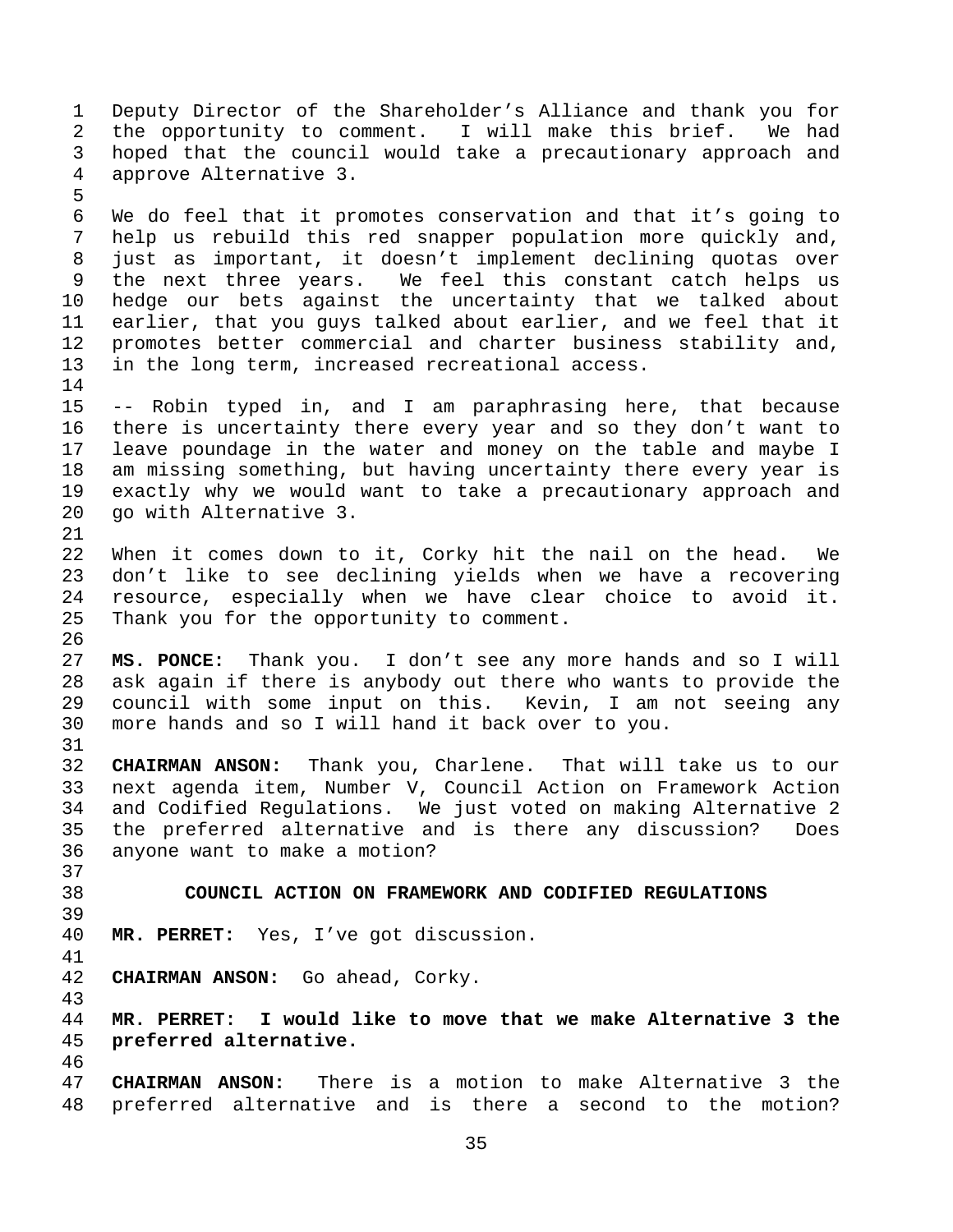1 Leann has indicated she seconds the motion. Is there any 2 discussion on the motion? 3 4 **MR. PERRET:** I would like to discuss it, please. 5 6 **CHAIRMAN ANSON:** Go ahead, Corky, and then Leann. 7 8 **DR. CRABTREE:** A point of order. Since we just passed a motion 9 establishing a preferred, wouldn't this require a motion to 10 reconsider? 11 12 **MR. PERRET:** What about a substitute motion? 13 14 **DR. CRABTREE:** I would ask Mara to comment, but we passed a 15 motion and if we're going to change it, I think it's a motion to 16 reconsider. 17 18 **MR. ATRAN:** It was my understanding that the first motion was 19 made just for purposes of public testimony. 20 21 **CHAIRMAN ANSON:** I made that comment, but we are in full council 22 and so we didn't officially go through a committee and so I may 23 have misspoken on that. Mara, do you have any comments? 24 25 **MS. LEVY:** I tend to agree that the motion was related to the 26 same -- You need a motion to reconsider. There is nothing on 27 the board to substitute at this point. 28 29 **CHAIRMAN ANSON:** All right and so it sounds like we need a 30 motion to reconsider the previous motion making Alternative 2 31 the preferred. Does anyone want to make that motion? 32 33 **MR. PERRET:** I was under the impression we simply had a 34 preferred alternative for public hearing and we would discuss it 35 after we had public testimony. Now, that's fine if there has 36 been misunderstanding. **I would like to move that we reconsider**  37 **the motion that we made that the preferred alternative be**  38 **Alternative 2.**  39 40 **CHAIRMAN ANSON:** We have a motion to reconsider the motion that 41 we passed previously to make Alternative 2 the preferred. Is 42 there a second? 43 44 **MR. PEARCE:** I will second it. 45 46 **CHAIRMAN ANSON:** It's been seconded. Is there discussion? Do 47 we have any discussion on the motion or, Doug, do we just go 48 right to a vote? Is there any discussion for a reconsideration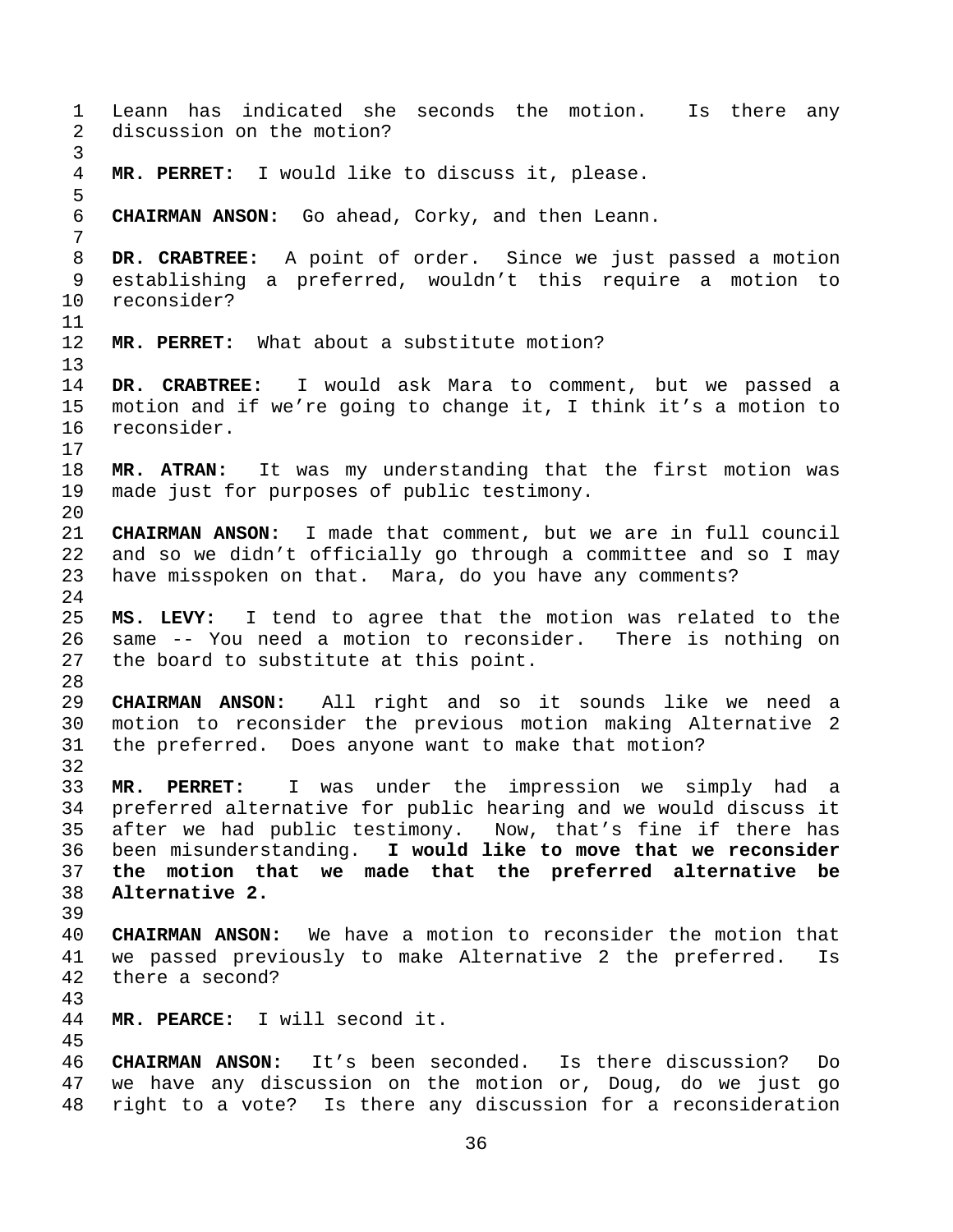37 1 of previous motions? 2 3 **MS. BOSARGE:** Kevin, am I able to give my discussion at this 4 point? 5 6 **CHAIRMAN ANSON:** Let me just make sure that I am not doing 7 anything to conflict with any parliamentary procedure, because I 8 am unsure as to what the proper procedure is for reconsidering 9 of a motion, if there is a comment period or if we just vote on 10 it directly. Doug, could you assist? 11 12 **MR. ATRAN:** A motion to reconsider is debatable. 13 14 **CHAIRMAN ANSON:** Thank you very much. Go ahead, Leann. 15 16 **MS. BOSARGE:** Obviously I want to see the quota go up each year. 17 I think that if 2016 rolls around and we have a quota that's 18 lower than what the fishermen received in 2015 that the 19 screaming that we will hear will wake the dead, probably, and I 20 can't blame them. 21 22 I think that Alternative 3 would alleviate that situation. It 23 is more conservative, but on the same token, you will have a 24 little bit of short-term pain, if you want to look at it that 25 way, for a long-term gain. If you catch fewer fish than what 26 you say you're allowed to catch, then surely you will see some 27 increases in the future. 28 29 In the big scheme of things, I see it, even with Alternative 3, 30 we are taking a fishery that was scheduled to be at eleven-31 million pounds for 2015 and increasing it to 13.74 and so 32 they're still getting a 2.74-million-pound increase and so I 33 still see Alternative 3 as pleasing all sectors, in the sense 34 that all sectors are going to get substantially more fish than 35 what they had previously been scheduled to get and yet, leave us 36 a little wiggle room for, number one, some of these 37 uncertainties that we haven't been able to hash out just yet 38 and, number two, to have hopefully an increasing quota for the 39 next three years. 40 41 **CHAIRMAN ANSON:** Does anyone else want to make a comment to the 42 motion? It appears that no one else wants to address the motion 43 to reconsider. I guess we will do the same thing as we did with 44 the previous motion, is to go down a roll call. Charlene or 45 Doug. 46 47 **MS. PONCE:** Okay. Are we ready? 48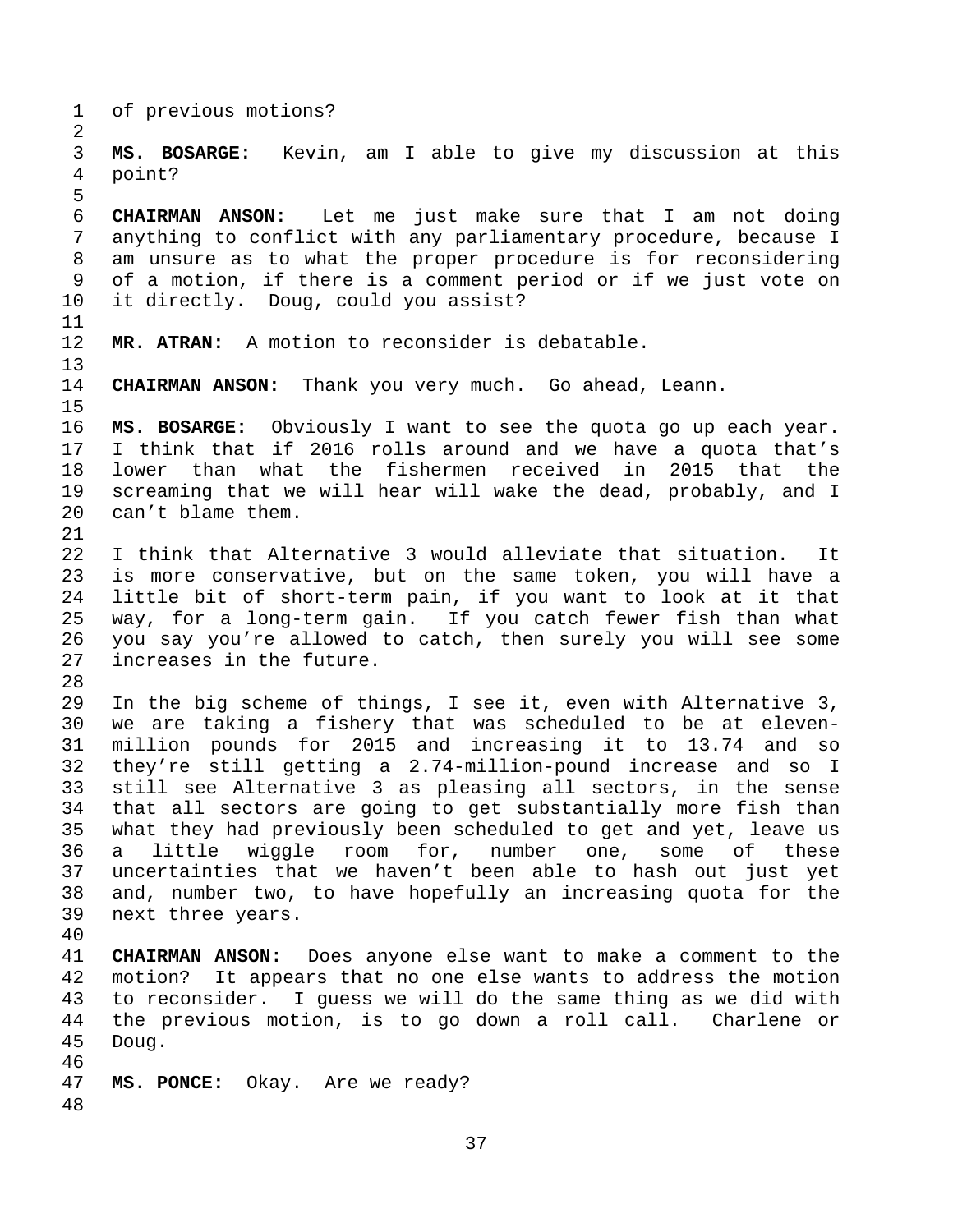**MR. PEARCE:** Could you explain what a yes vote means and a no 2 means on this one? **CHAIRMAN ANSON:** A yes would mean that we would reconsider the 5 previous motion, essentially the alternatives would be available 6 to make a preferred. A no would be that there would be no 7 further discussion and the Preferred Alternative 2 would go 8 forward. **MS. PONCE:** Are we ready? Johnny Greene. **MR. GREENE:** Yes. **MS. PONCE:** Robin Riechers. He said no. Doug Boyd. **MR. BOYD:** No. **MS. PONCE:** Roy Williams. **MR. WILLIAMS:** No. **MS. PONCE:** Dr. Crabtree. **DR. CRABTREE:** No. **MS. PONCE:** John Sanchez. **MR. SANCHEZ:** No. **MS. PONCE:** David Walker. **MR. WALKER:** No. **MS. PONCE:** Leann Bosarge. **MS. BOSARGE:** Yes. **MS. PONCE:** Harlon Pearce. **MR. PEARCE:** Yes. **MS. PONCE:** Dr. Dana. **DR. DANA:** No. **MS. PONCE:** Myron Fischer. **MR. FISCHER:** Yes.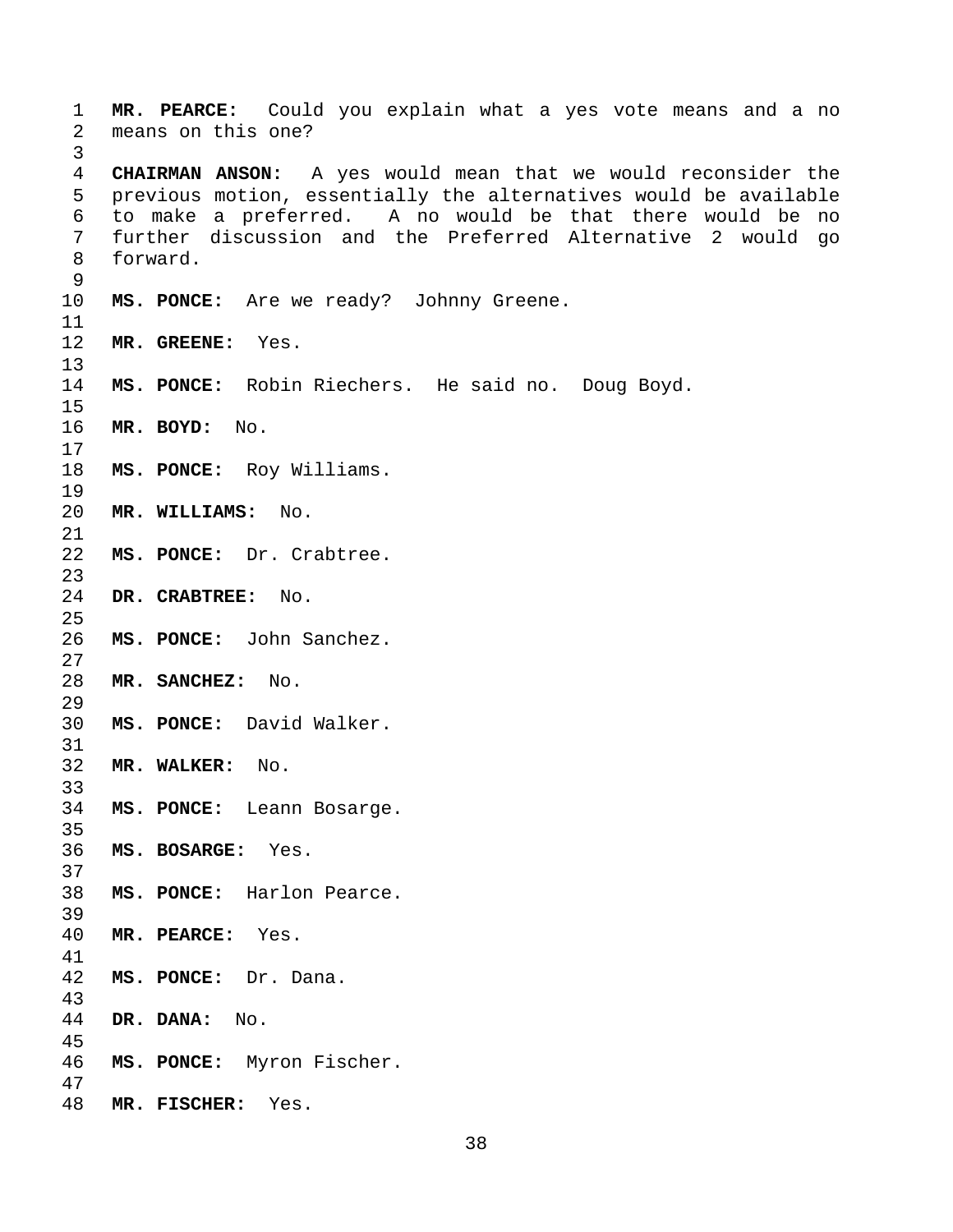**MS. PONCE:** Dr. Stunz. **DR. STUNZ:** No. **MS. PONCE:** Camp Matens. **MR. MATENS:** Yes. **MS. PONCE:** Dale Diaz. **MR. DIAZ:** No. **MS. PONCE:** Corky Perret. **MR. PERRET:** Yes. **MS. PONCE:** Martha Bademan. **MS. BADEMAN:** No. **MS. PONCE:** Kevin Anson. **CHAIRMAN ANSON:** No. **MS. PONCE: The motion fails. CHAIRMAN ANSON:** That would mean that the Preferred Alternative 29 Number 2 would go to the Secretary or go to the Regional Office. **MS. PONCE:** It's eleven to six. **CHAIRMAN ANSON: The motion failed.** Okay. That will take us to 34 -- We need to accept the codified regulations as well with that 35 approval and is that correct, Doug? We need to make a statement 36 to send the codified regulations as written. **EXECUTIVE DIRECTOR GREGORY:** Yes, we do. **CHAIRMAN ANSON:** All right and so we need to have a motion to 41 send the codified regulations as written. **MR. WILLIAMS: Can I make that motion? CHAIRMAN ANSON:** Roy Williams moves to send the codified 46 regulations as written to the Secretary of Commerce. **MR. WILLIAMS: Yes, I do.**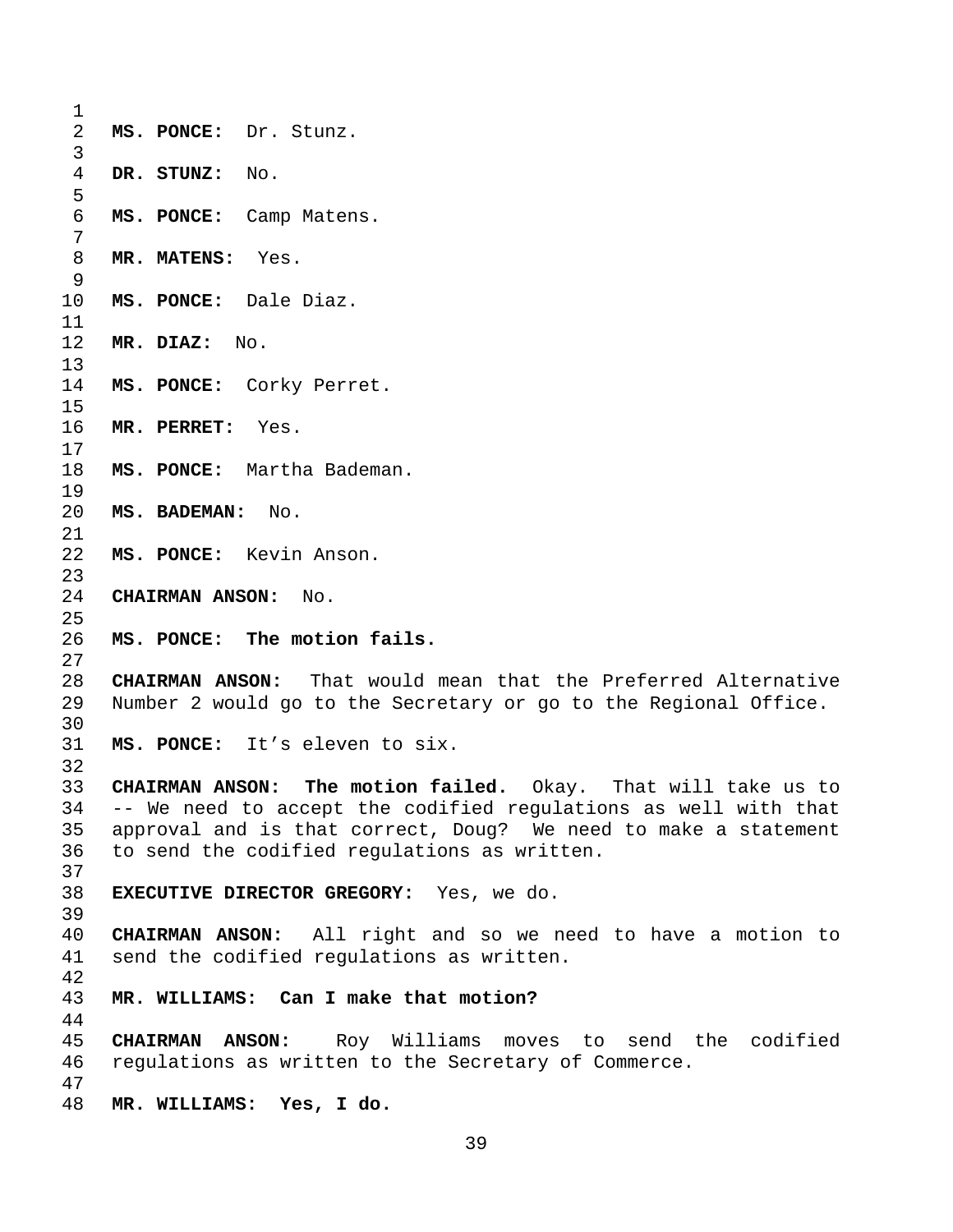2 **CHAIRMAN ANSON:** Do we have a second? Dale, I see that you 3 second. Any discussion to the motion? Mara, would you like to 4 make a comment? 5 6 **MS. LEVY:** I think did you actually make the motion -- You 7 picked a preferred and then you would make the motion to submit 8 the framework action to the Secretary of Commerce and deem the 9 codified regulations as necessary and appropriate, but I didn't 10 see the motion to actually submit the framework action for 11 implementation. Did I miss it? 12 13 **CHAIRMAN ANSON:** No, you did not. Good catch. Roy Williams -- 14 15 **EXECUTIVE DIRECTOR GREGORY:** We are retyping that now. We are 16 retyping that motion and so please wordsmith it, Mara. 17 18 **MR. WILLIAMS: We need an "and" after "implementation.**  19 20 **MS. LEVY:** Send the framework action to the Secretary of 21 Commerce for implementation and deem the codified regulations as 22 necessary and appropriate. 23 24 **MR. WILLIAMS:** That's my motion. 25 26 **CHAIRMAN ANSON:** I think "to the Secretary of Commerce" needs to 27 go before "implementation". Roy, is that still agreeable to 28 you? 29 30 **MR. WILLIAMS: Yes. I move to send the framework action to the**  31 **Secretary of Commerce for implementation and deem the codified**  32 **regulations as necessary and appropriate. That's my motion.**  33 34 **CHAIRMAN ANSON:** All right. Dale, do you still second the 35 motion? I see that he has written in that he does still second 36 the motion and so any discussion on the motion? Steven, do you 37 have a comment? 38 39 **MR. ATRAN:** I don't know if this really needs to go in the 40 motion, but I am assuming that there will be editorial comment 41 to revise the codified regulations and in the outcome of 42 Amendment 40 and the framework action for accountability 43 measures. 44 45 **CHAIRMAN ANSON:** I think that was stated earlier and I think 46 everyone understands that. 47 48 **MR. WILLIAMS:** Yes.

1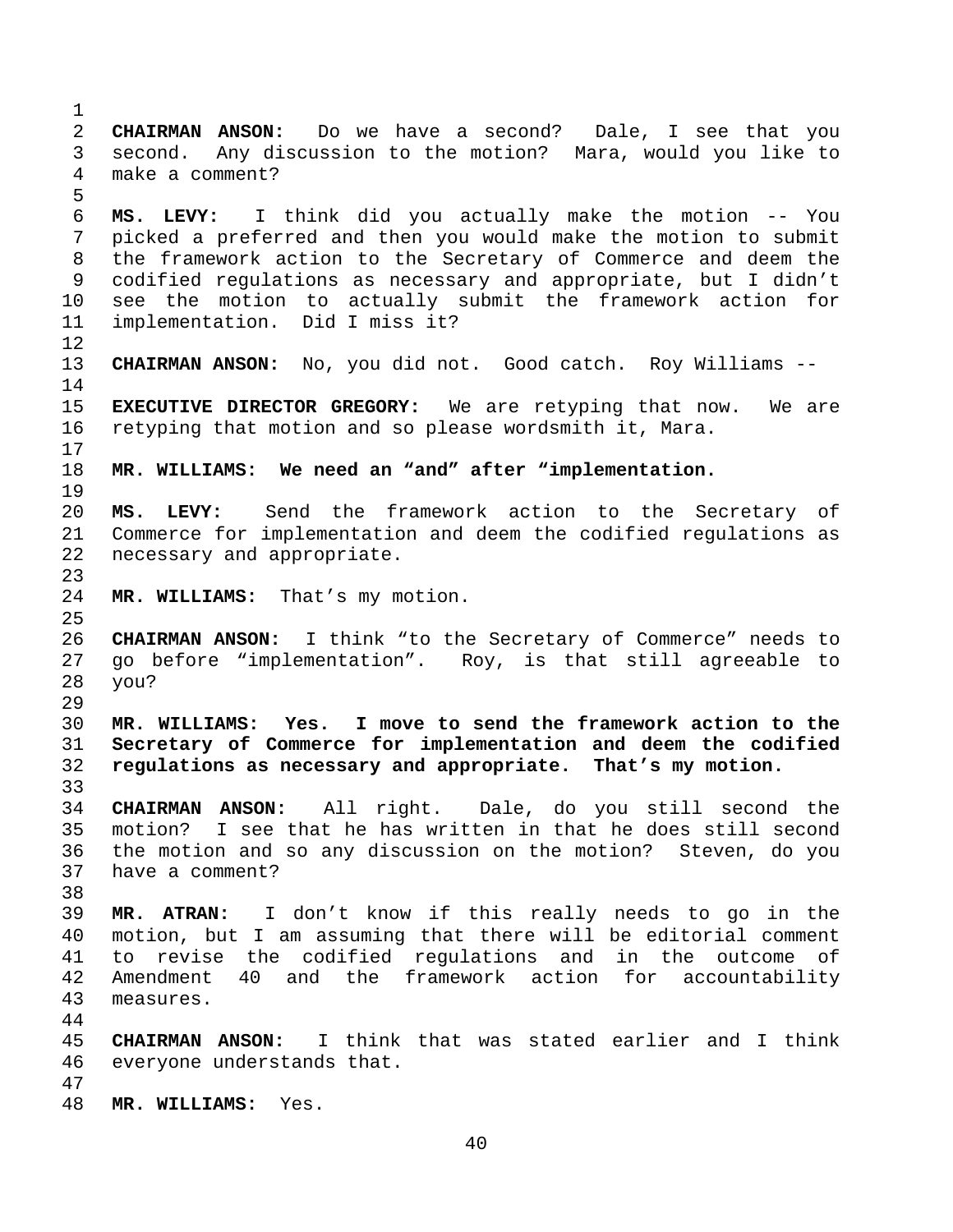**CHAIRMAN ANSON:** Does anyone else want to comment on the 3 motion? All right and so, Charlene, do you want to do this one 4 as well? **EXECUTIVE DIRECTOR GREGORY:** She has passed it on to me. I will 7 call on Dr. Dana first. **DR. DANA:** Yes. **EXECUTIVE DIRECTOR GREGORY:** Dr. Crabtree. **DR. CRABTREE:** Yes. **EXECUTIVE DIRECTOR GREGORY:** Mr. Matens. **MR. MATENS:** Yes. **EXECUTIVE DIRECTOR GREGORY:** Mr. Walker. **MR. WALKER:** Yes. **EXECUTIVE DIRECTOR GREGORY:** Ms. Bosarge. **MS. BOSARGE:** Yes. **EXECUTIVE DIRECTOR GREGORY:** Mr. Perret. **MR. PERRET:** Yes. **EXECUTIVE DIRECTOR GREGORY:** Mr. Riechers. He typed in yes. 32 Mr. Sanchez. **MR. SANCHEZ:** Yes. **EXECUTIVE DIRECTOR GREGORY:** Mr. Pearce. **MR. PEARCE:** Yes. **EXECUTIVE DIRECTOR GREGORY:** Dr. Stunz. **DR. STUNZ:** Yes. **EXECUTIVE DIRECTOR GREGORY:** Ms. Bademan. **MS. BADEMAN:** Yes. **EXECUTIVE DIRECTOR GREGORY:** Mr. Diaz.